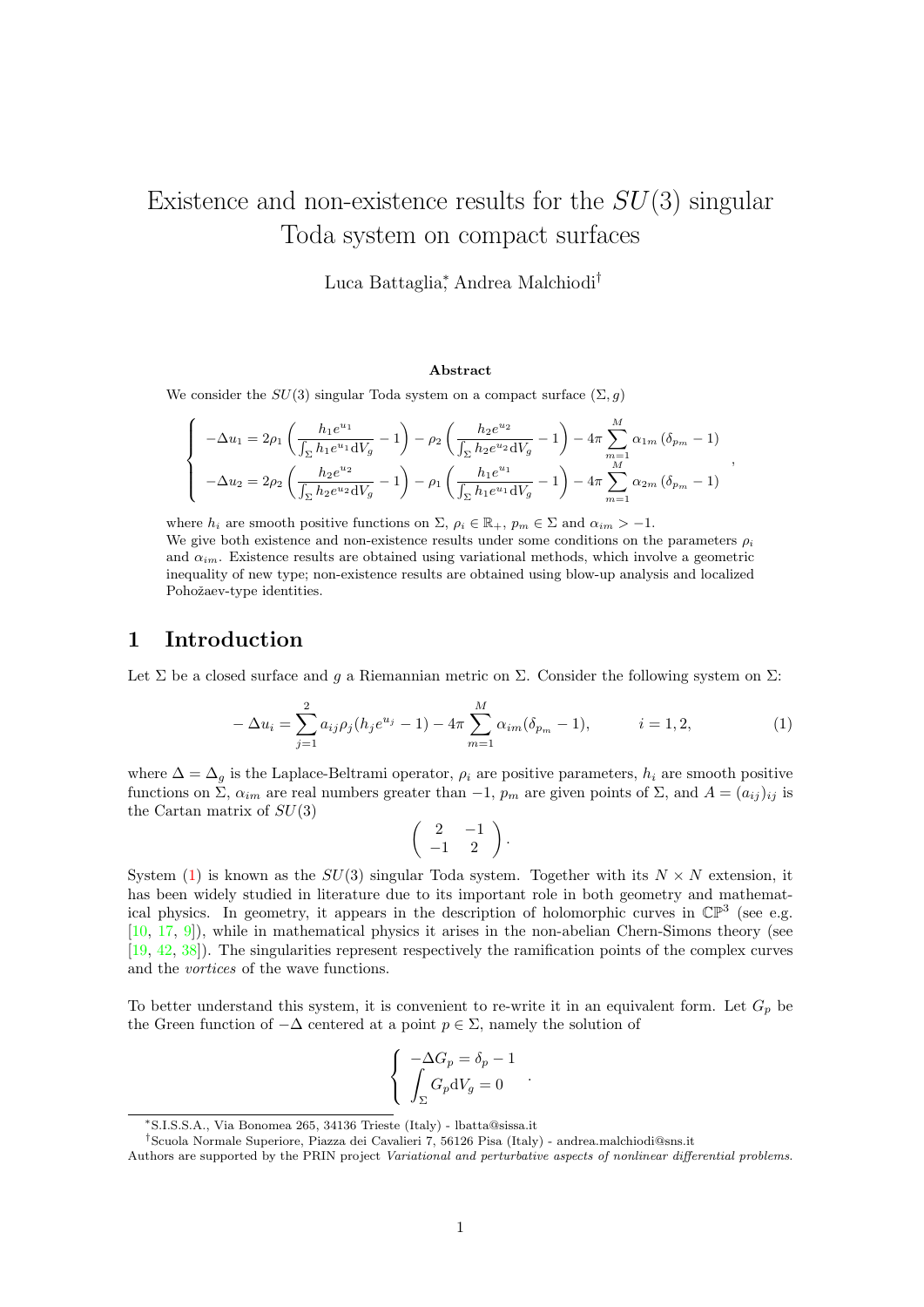Consider now the substitution  $u_i \mapsto u_i + 4\pi \sum_{i=1}^{M}$  $m=1$  $\alpha_{im}G_{p_m}$ : the newly-defined  $u = (u_1, u_2)$  solves

$$
\begin{cases}\n-\Delta u_1 = 2\rho_1 \left(\tilde{h}_1 e^{u_1} - 1\right) - \rho_2 \left(\tilde{h}_2 e^{u_2} - 1\right) \\
-\Delta u_2 = 2\rho_2 \left(\tilde{h}_2 e^{u_2} - 1\right) - \rho_1 \left(\tilde{h}_1 e^{u_1} - 1\right)\n\end{cases}
$$

where the new functions  $\tilde{h}_i$  have the expression

$$
\widetilde{h}_i := h_i e^{-4\pi \sum_{m=1}^M \alpha_{im} G_{p_m}} \qquad i = 1, 2
$$

and verify

<span id="page-1-3"></span>
$$
\widetilde{h}_i \in C^{\infty}(\Sigma \setminus \{p_1, \ldots, p_M\}) \qquad \widetilde{h}_i|_{\Sigma \setminus \{p_1, \ldots, p_M\}} > 0 \qquad \widetilde{h}_i \sim d(\cdot, p_m)^{2\alpha_{im}} \quad \text{near } p_m. \tag{2}
$$

Integrating by parts over the whole  $\Sigma$ , we deduce

$$
\int_{\Sigma} \widetilde{h}_1 e^{u_1} dV_g = \int_{\Sigma} \widetilde{h}_1 e^{u_2} dV_g = 1,
$$

therefore the system is equivalent to

<span id="page-1-0"></span>
$$
\begin{cases}\n-\Delta u_1 = 2\rho_1 \left( \frac{\tilde{h}_1 e^{u_1}}{\int_{\Sigma} \tilde{h}_1 e^{u_1} dV_g} - 1 \right) - \rho_2 \left( \frac{\tilde{h}_2 e^{u_2}}{\int_{\Sigma} \tilde{h}_2 e^{u_2} dV_g} - 1 \right) \\
-\Delta u_2 = 2\rho_2 \left( \frac{\tilde{h}_2 e^{u_2}}{\int_{\Sigma} \tilde{h}_2 e^{u_2} dV_g} - 1 \right) - \rho_1 \left( \frac{\tilde{h}_1 e^{u_1}}{\int_{\Sigma} \tilde{h}_1 e^{u_1} dV_g} - 1 \right)\n\end{cases},\n\tag{3}
$$

Problem [\(3\)](#page-1-0) admits a variational formulation, that is its solutions are critical points of the following energy functional defined on  $H^1(\Sigma)^2$ :

<span id="page-1-1"></span>
$$
J_{\rho}(u) := \int_{\Sigma} Q(u) \mathrm{d}V_g - \sum_{i=1}^{2} \rho_i \left( \log \int_{\Sigma} \widetilde{h}_i e^{u_i} \mathrm{d}V_g - \int_{\Sigma} u_i \mathrm{d}V_g \right). \tag{4}
$$

Here,  $Q(u)$  is given by

$$
Q(u) = \frac{|\nabla u_1|^2 + \nabla u_1 \cdot \nabla u_2 + |\nabla u_2|^2}{3},
$$

 $\nabla = \nabla_g$  is the gradient given by the metric g and  $\cdot$  denotes the Riemannian scalar product. To study the properties of the functional  $J_{\rho}$ , a basic tool is the Moser-Trudinger inequality, which was proved in  $[7, 4]$  $[7, 4]$  (and, for the regular case, in  $[25]$ ).

<span id="page-1-2"></span>
$$
4\pi \sum_{i=1}^{2} \min\left\{1, 1+\min_{m} \alpha_{im}\right\} \left(\log \int_{\Sigma} \widetilde{h}_{i} e^{u_{i}} \mathrm{d}V_{g} - \int_{\Sigma} u_{i} \mathrm{d}V_{g}\right) \leq \int_{\Sigma} Q(u) \mathrm{d}V_{g} + C. \tag{5}
$$

As a consequence,  $J_{\rho}$  is bounded from below as long as  $\rho_i \leq 4\pi \min\left\{1, 1 + \min_m \alpha_{im}\right\}$  for both  $i = 1, 2$ . Moreover, if both parameters are strictly smaller than these thresholds, the functional is coercive in the space of functions with zero average; there will be no loss of generality in restricting the problem to this space, since both [\(3\)](#page-1-0) and [\(4\)](#page-1-1) are invariant by addition of constants. Hence, in this case we get minimizing solutions.

If one (or both) of the  $\rho_i$  is allowed to attain greater values, then one can build suitable test functions to show that the energy functional is unbounded from below, as was done in the same papers where  $(5)$  is proved. Therefore, one can no longer use minimization techniques to find critical points. However it is possible to prove that when the Euler-Lagrange energy [\(4\)](#page-1-1) becomes largely negative at least one of the functions  $\tilde{h}_i e^{u_i}$  has to concentrate near a finite number of points. One can eventually derive existence results out of this statement using min-max or Morse theory.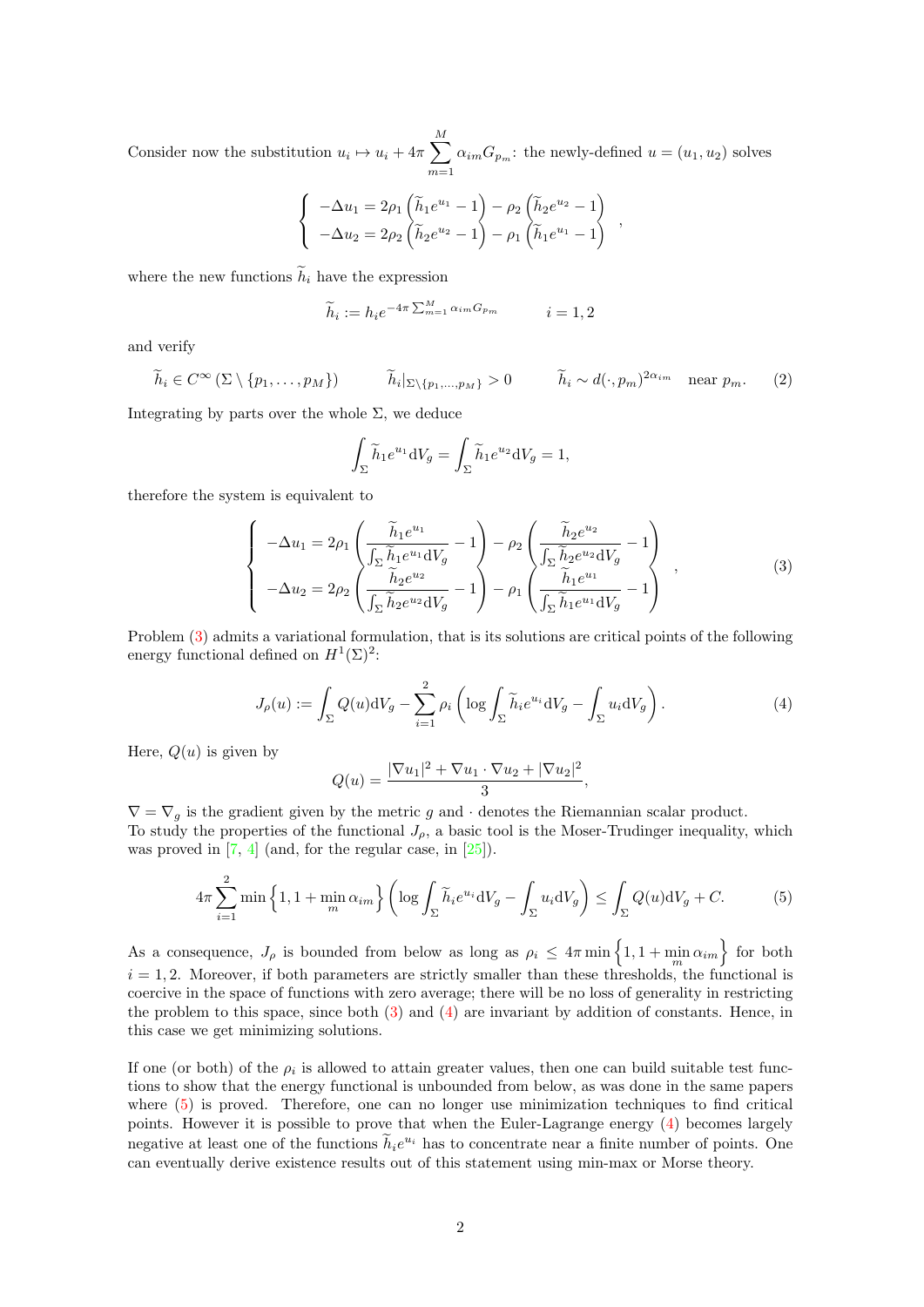To describe in more detail the situation we first consider *Liouville's equation*, that is the scalar counterpart of [\(3\)](#page-1-0):

$$
-\Delta u = 2\rho \left(\frac{he^u}{\int_{\Sigma} he^u dV_g} - 1\right) - 4\pi \sum_{m=1}^M \alpha_m (\delta_{p_m} - 1).
$$

Through a change of variable similar to that before [\(3\)](#page-1-0), this is equivalent to

<span id="page-2-0"></span>
$$
-\Delta u = 2\rho \left( \frac{\tilde{h}e^u}{\int_{\Sigma} \tilde{h}e^u \,dV_g} - 1 \right). \tag{6}
$$

with  $h$  having the same behavior as in  $(2)$  around singular points.

Liouville's equation has also great importance in geometry and mathematical physics: it appears in the problem of prescribing the Gaussian curvature on surfaces with conical singularities and in models from abelian Chern-Simons theory. This problem has also been very much studied in literature, with many results concerning existence of solutions, compactness properties, blow-up analysis et al., which have been summarized e.g. in the reviews [\[31,](#page-40-3) [39\]](#page-40-4).

[\(6\)](#page-2-0) is the Euler-Lagrange equation for the functional

<span id="page-2-1"></span>
$$
I_{\rho}(u) := \frac{1}{2} \int_{\Sigma} |\nabla u|^2 \, dV_g - 2\rho \left( \log \int_{\Sigma} \tilde{h} e^u \, dV_g - \int_{\Sigma} u \, dV_g \right). \tag{7}
$$

The classical Moser-Trudinger inequality and its extension to the singular cases([\[35,](#page-40-5) [20,](#page-39-6) [15,](#page-39-7) [40\]](#page-40-6)) yield boundedness from below of  $I_\rho$  if and only if  $\rho \leq 4\pi \min\left\{1, 1 + \min_m \alpha_m\right\}$  and coercivity if and only if  $\rho$  is strictly smaller than this value.

For larger values of  $\rho$ , despite the lack of lower bounds on the energy  $I_{\rho}$ , it is however possible to prove that functions with low energy must concentrate near finitely-many points. A heuristic reason for this fact goes as follows: the Moser-Trudinger inequality can be localized on any region of  $\Sigma$  via cut-off functions, see [\[16\]](#page-39-8). A consequence of this fact is that functions that are spread over Σ satisfy a Moser-Trudinger inequality with an improved constant, which favors lower bounds on  $I<sub>o</sub>$ . Hence, if lower bounds fail, u should *concentrate* rather than spread.

Notice that when all the  $\alpha_j$ 's are negative the localized Moser-Trudinger constant near a singular point  $p_i$  is  $4\pi(1+\alpha_i)$ , while near a regular point it is simply  $4\pi$ . Based on these considerations, in [\[12\]](#page-39-9) the following weighted cardinality  $\omega_{\alpha}$  on finite sets was introduced:

<span id="page-2-2"></span>
$$
\omega_{\underline{\alpha}}(\{x\}) := \begin{cases} 1 + \alpha_m & \text{if } x = p_m \\ 1 & \text{if } x \notin \{p_1, \dots, p_M\} \end{cases} \qquad \omega_{\underline{\alpha}}\left(\bigcup_k \{x_k\}\right) := \sum_k \omega_{\underline{\alpha}}(\{x_k\});\tag{8}
$$

and it was shown that if a function u has low energy, then the normalized measure  $\tilde{h}e^u$  must distributionally approach the following set of measures (appeared also in [\[18\]](#page-39-10))

$$
\Sigma_{\rho,\underline{\alpha}} := \left\{ \sum_{x_k \in \mathcal{J}} t_k \delta_{x_k} : x_k \in \Sigma, t_k \ge 0, \sum_{x_k \in \mathcal{J}} t_k = 1, 4\pi \omega_{\underline{\alpha}}(\mathcal{J}) < \rho \right\}.
$$

Using variational methods, a compactness result in  $\lceil 3 \rceil$  and a monotonicity argument in  $\lceil 37 \rceil$  it was also shown that, endowing  $\Sigma_{\rho,\alpha}$  with the weak topology of distributions, solutions to [\(6\)](#page-2-0) (up to a discrete set of  $\rho$ 's, for compactness reasons) exist provided  $\Sigma_{\rho,\alpha}$  is non-contractible. We notice that the problem is not always solvable, as in the classical case of the teardrop: the sphere with only one singular point. Sufficient and necessary conditions for contractibility were given in [\[11\]](#page-39-12).

The case of positive singularities was treated in [\[1\]](#page-38-0) on surfaces with positive genus. There are some otherexistence results  $([2, 33])$  $([2, 33])$  $([2, 33])$  $([2, 33])$  $([2, 33])$  which also work for the case of the sphere or of the real projective plane. We also refer to [\[14\]](#page-39-13) for the derivation of a degree-counting formula.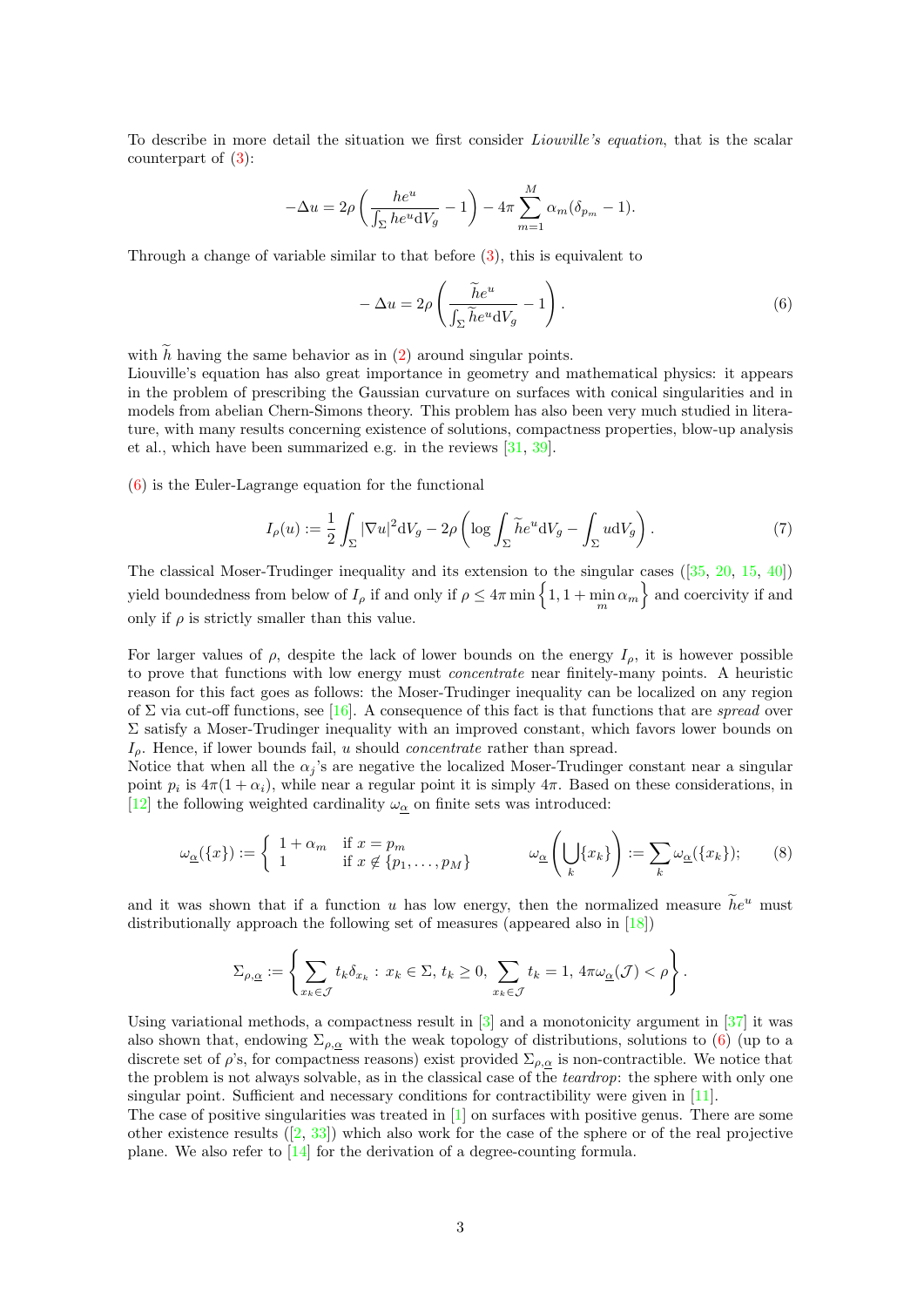We turn now to system [\(3\)](#page-1-0): for the *regular case* some existence results were found in [\[32\]](#page-40-9) ( $\rho_1 < 4\pi$ and  $\rho_2 \notin 4\pi\mathbb{N}$ ), in [\[34\]](#page-40-10)  $(\rho_i \in (4\pi, 8\pi))$ , [\[23\]](#page-39-14)  $(\rho_1 \in (4\pi, 8\pi)$  and  $\rho_2 \notin 4\pi\mathbb{N})$  and in [\[6\]](#page-39-15) (Σ of positive genus and  $\rho_i \notin 4\pi\mathbb{N}$ ). In the latter paper, with a construction related to that in [\[1\]](#page-38-0), the case of positive singular weights was also treated while in [\[5\]](#page-39-16), still for positive genus, some cases with negative coefficients  $\alpha_{im}$  were discussed.

The above reasoning for the scalar singular equation allows to prove a related alternative for the two components of the system. If we use the compact notation  $\underline{\alpha}_1 := (\alpha_{11}, \ldots, \alpha_{1m}), \underline{\alpha}_2 :=$  $(\alpha_{21},\ldots,\alpha_{2m})$ , then it turns out that for  $J_{\rho}(u)$  low either  $\tilde{h}_1e^{u_1}$  is distributionally close to  $\Sigma_{\rho_1,\underline{\alpha}_1}$ or  $\widetilde{h}_2 e^{u_2}$  is close to  $\Sigma_{\rho_2,\underline{\alpha}_2}$ . To express this (non-exclusive) alternative, it is natural introduce the *join* of two topological spaces X and Y (see for instance  $[22]$ ):

<span id="page-3-2"></span>
$$
X \star Y := \frac{X \times Y \times [0,1]}{\sim},\tag{9}
$$

where  $\sim$  is the equivalence relation among triples  $(x, y, t)$  given by

$$
(x,y,0) \sim (x,y',0) \quad \forall \, x \in X, \, \forall \, y,y' \in Y \qquad \qquad (x,y,1) \sim (x',y,1) \quad \forall \, x,x' \in X, \, \forall \, y \in Y.
$$

The join of  $\Sigma_{\rho_1,\underline{\alpha}_1}$  and  $\Sigma_{\rho_2,\underline{\alpha}_2}$  could then be used to characterize low-energy levels of  $J_\rho$ , with the join parameter  $s \in [0,1]$  expressing whether  $\widetilde{h}_1 e^{u_1}$  is closer to  $\Sigma_{\rho_1,\underline{\alpha}_1}$  or  $\widetilde{h}_2 e^{u_2}$  is closer to  $\Sigma_{\rho_2,\underline{\alpha}_2}$ (for example  $s=\frac{1}{2}$ )  $\frac{1}{2}$  would describe couples with the same scale of concentration). This description is however not optimal in general, as it does not take accurately into account the

interaction between two components  $u_1$  and  $u_2$ . For the regular case of [\(3\)](#page-1-0), in [\[34\]](#page-40-10) it was shown that the relative rate of concentration of the two components plays a role in this matter.

More precisely, it was shown that if  $u_1, u_2$  concentrate near the same point and with the same scale (see Section [2](#page-5-0) for a more precise definition of the latter), then the Moser-Trudinger constants for the system double. As a consequence of this fact it turns out that, when  $\rho_1, \rho_2 \in (4\pi, 8\pi)$  and no singularities occur, then join elements of the form  $\left(x, x, \frac{1}{2}\right)$ 2 ),  $x \in \Sigma$  have to be excluded (see [\[23\]](#page-39-14) for higher values of  $\rho_1$ ).

One of the main goals of this paper is to show a new improved inequality for the singular system [\(3\)](#page-1-0), in order to understand at the same time the effect of the interaction of the two components among themselves and with the singularities. We prove in particular (see Section [5\)](#page-20-0) that if the two components are concentrated near the same singular point with the same rate, coercivity of the Euler-Lagrange energy holds provided  $\rho_1, \rho_2 < 4\pi(2 + \alpha_1 + \alpha_2)$  (notice that with no extra assumption coercivity holds under the weaker condition  $\rho_i < 4\pi (1 + \alpha_i)$  for all *i*'s).

We expect these new improved inequalities would allow us to prove existence results in rather general cases. However for simplicity here we restrict ourselves here to relatively low values of  $\rho_1, \rho_2$ , in such a way that that the above-defined measures  $\Sigma_{\rho_i, \underline{\alpha}_i}$  are supported in at most one singular point of  $\Sigma$ . Precisely, defining the two numbers

<span id="page-3-0"></span>
$$
\overline{\rho}_1 := 4\pi \min \left\{ 1, \min_{m \neq m'} (2 + \alpha_{1m} + \alpha_{1m'}) \right\} \qquad \overline{\rho}_2 := 4\pi \min \left\{ 1, \min_{m \neq m'} (2 + \alpha_{2m} + \alpha_{2m'}) \right\}, \tag{10}
$$

by choosing  $\rho_i < \overline{\rho}_i$ ,  $\Sigma_{\rho_i, \underline{\alpha}_i}$  will contain only Dirac deltas centered at singular points  $p_m$  for some  $m \in \{1, \ldots, M\}$ . In fact,  $\rho_i < 4\pi$  regular points are excluded, while  $\rho_i < \overline{\rho}_i$  ensures the one-point support condition.

The first main result contained in this paper is the following one. We would need to exclude some null set  $\Gamma$  of  $\mathbb{R}^2$  for compactness reasons, see Section [2.](#page-5-0)

<span id="page-3-1"></span>**Theorem 1.1.** Let  $\Gamma$  as in [\(14\)](#page-8-0),  $(\overline{\rho}_1, \overline{\rho}_2)$  be as in [\(10\)](#page-3-0), and let  $\rho \in \mathbb{R}_+^2 \setminus \Gamma$  satisfy  $\rho_i < \overline{\rho}_i$  for both  $i = 1, 2.$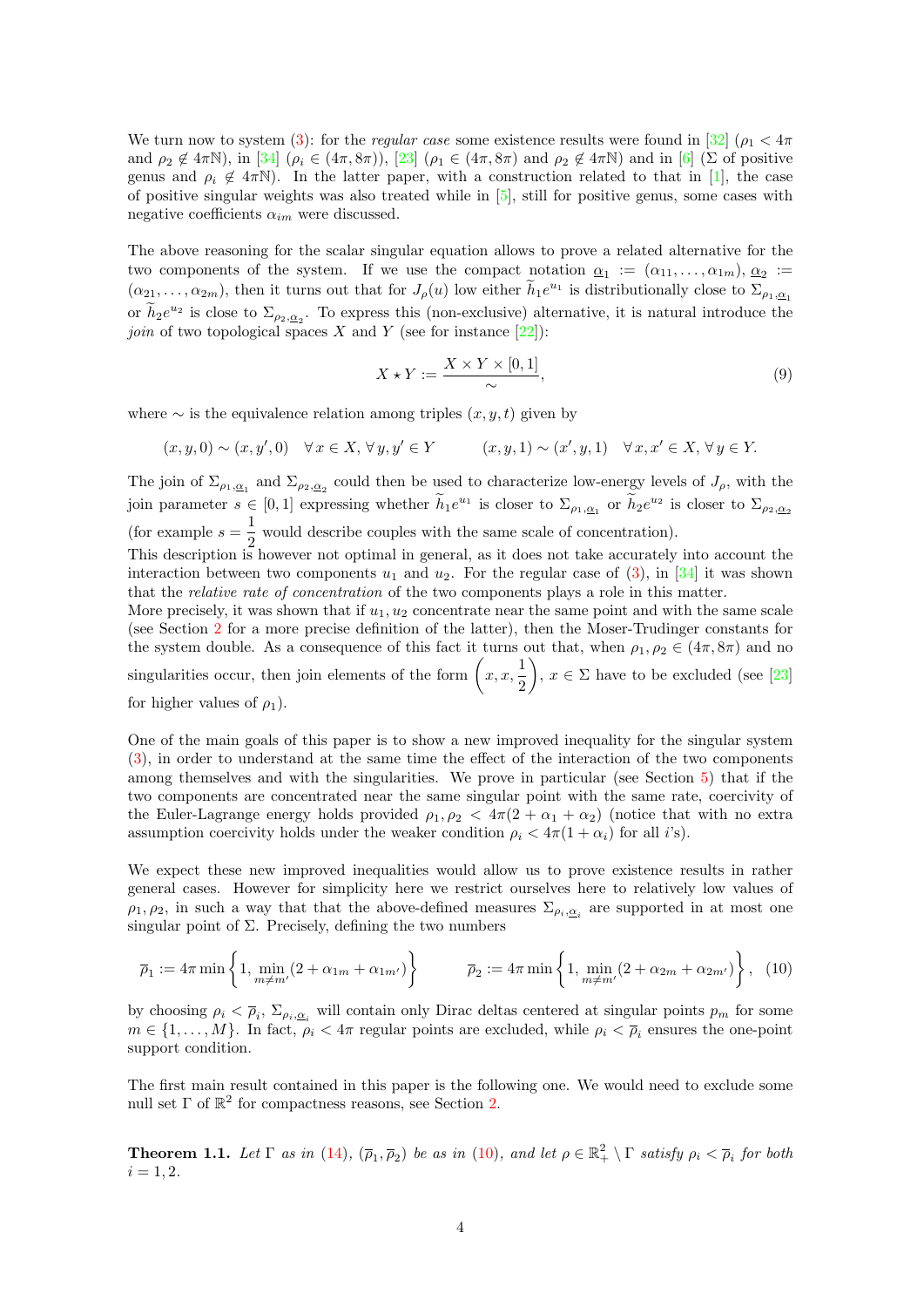Define integer numbers  $M_1, M_2, M_3$  by:

<span id="page-4-2"></span>
$$
M_1 := \#\{m : 4\pi(1 + \alpha_{1m}) < \rho_1\} \qquad M_2 := \#\{m : 4\pi(1 + \alpha_{2m}) < \rho_2\}
$$
\n
$$
M_3 := \#\{m : 4\pi(1 + \alpha_{im}) < \rho_i \text{ and } \rho_i < 4\pi(2 + \alpha_{1m} + \alpha_{2m}) \text{ for both } i = 1, 2\}. \tag{11}
$$

Then system [\(3\)](#page-1-0) admits solutions provided the following condition holds

$$
(M_1, M_2, M_3) \notin \{ (1, m, 0), (m, 1, 0), (2, 2, 1), (2, 3, 2), (3, 2, 2), m \in \mathbb{N} \}.
$$

**Remark 1.2.** We will see that the above assumptions on the  $M_i$ 's are necessary: in fact we will get a non-existence result for every case not covered by the theorem.

By the previous description low sub-levels of  $J_\rho$  can be identified with the topological join of  $\Sigma_{\rho_1,\alpha_1}$ and of  $\Sigma_{\rho_2,\underline{\alpha}_2}$ , with some points removed. Under the assumptions on the  $\rho_i$ 's this join consists of a graph X made of segments whose end-points belong to  $\{p_1, \ldots, p_m\}$ . For a more precise description of it we refer to Section [3,](#page-13-0) where some pictures are also included. The conditions on  $(M_1, M_2, M_3)$ in the previous theorem ensure that this graph is non contractible.

The second part of this paper, see Section [7](#page-33-0) will be devoted to the proof of some non-existence results, showing that in general some assumptions on the parameters  $\rho_i$  is necessary to get existence of solutions. We begin by considering a simple situation: the unit disk of  $\mathbb{R}^2$  with a singularity at the origin, and solutions satisfying Dirichlet boundary conditions.

<span id="page-4-0"></span>**Theorem 1.3.** Let  $(\mathbb{B}^2, g_0)$  be the standard unit disk, suppose  $h_1, h_2 \equiv 1, M = 1$  and let  $\alpha_1, \alpha_2 >$  $-1$  be the singular weights of the point  $p = 0 \in \mathbb{B}$ . If  $\rho$  satisfies

$$
\rho_1^2 - \rho_1 \rho_1 + \rho_2^2 - 4\pi (1 + \alpha_1)\rho_1 - 4\pi (1 + \alpha_2)\rho_2 \ge 0,
$$

then there are no solutions to the system

<span id="page-4-3"></span>
$$
\begin{cases}\n-\Delta u_1 = 2\rho_1 \frac{|x|^{2\alpha_1} e^{u_1}}{\int_{\mathbb{B}} |x|^{2\alpha_1} e^{u_1(x)} dx} - \rho_2 \frac{|x|^{2\alpha_2} e^{u_2}}{\int_{\mathbb{B}} |x|^{2\alpha_2} e^{u_2(x)} dx} \\
-\Delta u_2 = 2\rho_2 \frac{|x|^{2\alpha_2} e^{u_2}}{\int_{\mathbb{B}} |x|^{2\alpha_2} e^{u_2(x)} dx} - \rho_1 \frac{|x|^{2\alpha_1} e^{u_1}}{\int_{\mathbb{B}} |x|^{2\alpha_1} e^{u_1(x)} dx} \\
u_1|_{\partial \mathbb{B}} = u_2|_{\partial \mathbb{B}} = 0\n\end{cases} (12)
$$

This result is proved via the Pohožaev identity, and extends a scalar one from [\[2\]](#page-38-1).

With a similar proof, one can find non-existence for  $(3)$  on the standard sphere with one singular point or two antipodal ones. We remark that, as for Theorem [1.3,](#page-4-0) the following result still holds if we allow the coefficients  $\alpha_{im}$  to be positive, thus showing that the general existence result contained in [\[6\]](#page-39-15) cannot be extended to spheres.

As shown by pictures in Section [7,](#page-33-0) non-existence occurs on a region delimited by four curves: we get two or three connected components, which intersect the axis  $\rho_1$  in the segment joining  $(0, 4\pi(1 + \alpha_{21}))$  and  $(0, 4\pi(1 + \alpha_{22}))$ , thus including the scalar case considered in [\[2\]](#page-38-1). Moreover, such regions also include some cases which are not covered by Theorem [1.1,](#page-3-1) in particular  $(M_1, M_2, M_3) \in \{(1, m, 0), (m, 1, 0), (2, 2, 1)\}.$ 

<span id="page-4-1"></span>**Theorem 1.4.** Let  $(\Sigma, g) = (\mathbb{S}^2, g_0)$  be the standard sphere, suppose  $h_1, h_2 \equiv 1, M = 2$ , let  $(\alpha_{11}, \alpha_{21}) \neq (\alpha_{12}, \alpha_{22})$  be the weights of the antipodal points  $\{p_1, p_2\} \subset \mathbb{S}^2$ , with  $\alpha_{im} > -1$ . If either

<span id="page-4-4"></span>
$$
\begin{cases}\n\rho_1^2 + \rho_2^2 - \rho_1 \rho_2 - 4\pi (1 + \alpha_{11})\rho_1 - 4\pi (1 + \alpha_{21})\rho_2 \le 0 \\
\rho_1^2 + \rho_2^2 - \rho_1 \rho_2 - 4\pi (1 + \alpha_{12})\rho_1 - 4\pi (1 + \alpha_{22})\rho_2 \ge 0 \\
\rho_1^2 - \rho_2^2 - 4\pi (1 + \alpha_{11})\rho_1 + 4\pi (1 + \alpha_{22})\rho_2 \le 0 \\
\rho_1^2 - \rho_2^2 - 4\pi (1 + \alpha_{12})\rho_1 + 4\pi (1 + \alpha_{21})\rho_2 \ge 0\n\end{cases}
$$
\n(13)

and at least one inequality is strict, or if all the opposite inequalities hold, then system [\(3\)](#page-1-0) admits no solutions.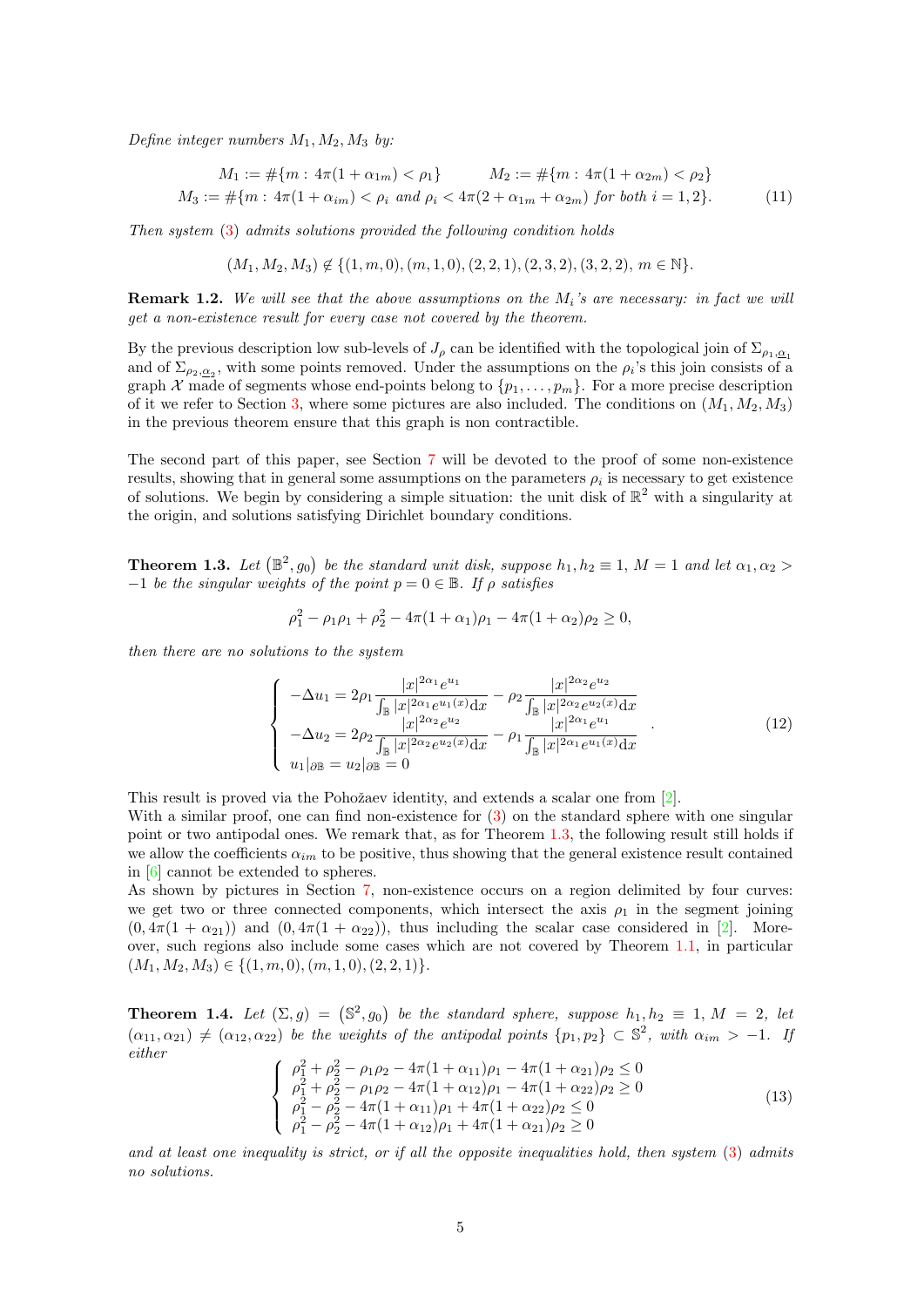The third result we present makes no assumptions on the topology of  $\Sigma$ . In fact, its proof will use a localized blow-up analysis around one singular point, similarly to some result in [\[11\]](#page-39-12). We argue by contradiction, assuming that a solution  $u^n$  of [\(3\)](#page-1-0) exists for a sequence  $(\alpha_{11}^n, \alpha_{12}^n) \longrightarrow_{n \to +\infty} (-1, -1)$ .

Such a sequence must blow-up, hence we consider all the possibilities given by concentrationcompactness Theorems (from  $[30, 25, 7]$  $[30, 25, 7]$  $[30, 25, 7]$  $[30, 25, 7]$ , which we will recall in Section [2\)](#page-5-0). We will exclude all of these cases but the blow-up around the point  $p_1$ . Finally, we will also rule this out by a local version of the Pohožaev identity, hence getting a contradiction.

Just like Theorem [1.4,](#page-4-1) the following result shows the sharpness of assuming all the singularities to be non-negative in  $[6]$ . In fact, the statement still holds true if we allow all the coefficients  $\alpha_{12}, \ldots, \alpha_{1M}, \alpha_{22}, \ldots, \alpha_{2M}$  to be positive and only  $\alpha_{11}, \alpha_{12} < 0$ .

<span id="page-5-1"></span>**Theorem 1.5.** Let  $\Gamma_{\alpha_1\hat{1},\alpha_2\hat{1}} \subset \mathbb{R}^2_+$  be as in [\(14\)](#page-8-0), with  $\alpha_{i\hat{1}} := (\alpha_{i2}, \ldots, \alpha_{iM})$  and let  $\rho \in \mathbb{R}^2_+ \setminus \Gamma_{\alpha_1\hat{1},\alpha_2\hat{1}}$ <br>and  $\alpha_{12}, \ldots, \alpha_{1M}, \alpha_{22}, \ldots, \alpha_{2M}$  be fixed. Then, there exists [\(3\)](#page-1-0) is not solvable for  $\alpha_{11}, \alpha_{12} \leq \alpha_*$ . Moreover,  $\alpha_*$  can be chosen uniformly for  $\rho$  in a given  $\mathcal{K} \Subset \mathbb{R}_+^2 \setminus \Gamma_{\underline{\alpha}_{1\hat{1}}, \underline{\alpha}_{2\hat{1}}}$ .

The last non-existence result gives a counterexample to Theorem [1.1,](#page-3-1) in the case  $(M_1, M_2, M_3)$  $(2, 3, 2)$  (which was not covered by Theorem [1.4\)](#page-4-1). We basically combine arguments from Theorems [1.4](#page-4-1) and [1.5:](#page-5-1) we consider the standard unit sphere, take  $\rho_i, \alpha_{im}$  so that we have  $(M_1, M_2, M_3)$  =  $(2, 3, 2)$  and we let one of the parameters  $\alpha_{im}$  go to  $-1$ . By a blow-up analysis we reduce ourselves to the scalar version of Theorem [1.4](#page-4-1) (see  $[2]$ , Proposition 5.8) and we prove that no solution can exist if that coefficient is too close to  $-1$ .

<span id="page-5-2"></span>**Theorem 1.6.** Let  $(\Sigma, g) = (\mathbb{S}^2, g_0)$  be the standard sphere,  $\overline{\rho}_1, \overline{\rho}_2$  be as in [\(10\)](#page-3-0), suppose  $h_1, h_2 \equiv$ 1,  $M = 3$  with  $p_1, p_2$  being anti-podal and  $\alpha_{13} = 0$ , and let  $\rho_1, \alpha_{11}, \alpha_{12}, \alpha_{21}, \alpha_{22}$  be fixed so that

$$
4\pi(1 + \alpha_{1m}) < \rho_1 < \max\{\bar{\rho}_2, 4\pi(2 + \alpha_{1m} + \alpha_{2m})\} \qquad \forall m = 1, 2.
$$

Then, there exists  $\alpha_* \in (-1,0)$  such that [\(3\)](#page-1-0) is not solvable if  $\alpha_{23} \leq \alpha_*$  and  $\rho_2$  satisfies

$$
4\pi(1 + \alpha_{2m}) < \rho_2 < \max\left\{\overline{\rho}_2, 4\pi(2 + \alpha_{1m} + \alpha_{2m})\right\} \qquad \forall m = 1, 2, 3.
$$

The paper is organized as follows. In Section [2](#page-5-0) we provide some notation and preliminary results that will be used later on. In Section [3](#page-13-0) we introduce the above-mentioned space  $\mathcal{X}$  and study its topology and homology groups. Section [4](#page-15-0) is devoted to the construction of test functions from  $\mathcal{X}$ to arbitrarily low sub-levels of  $J_{\rho}$ , whereas in Section [5](#page-20-0) we prove new improved Moser-Trudinger inequalities which will be used. In Section  $6$  Theorem [1.1](#page-3-1) will be proved using the strategy described before. Finally, Section [7](#page-33-0) will be concerned with the non-existence Theorems [1.3,](#page-4-0) [1.4,](#page-4-1) [1.5](#page-5-1) and [1.6.](#page-5-2)

## <span id="page-5-0"></span>2 Notation and preliminaries

In this section we will provide some notation and some known preliminary results that will be used throughout the rest of the paper.

#### 2.1 Notation

We will denote the indicator function of a set  $\Omega \subset \Sigma$  as

$$
\mathbf{1}_{\Omega}(x) := \begin{cases} 1 & \text{if } x \in \Omega \\ 0 & \text{if } x \notin \Omega \end{cases}.
$$

The metric distance between two points  $p, q \in \Sigma$  will be denoted by  $d(x, y)$ ; similarly, for any  $\Omega, \Omega' \subset \Sigma$  we will write:

$$
d(x,\Omega) := \inf \{ d(x,y) : x \in \Omega \} \qquad d(\Omega,\Omega') := \inf \{ d(x,y) : x \in \Omega, y \in \Omega' \}.
$$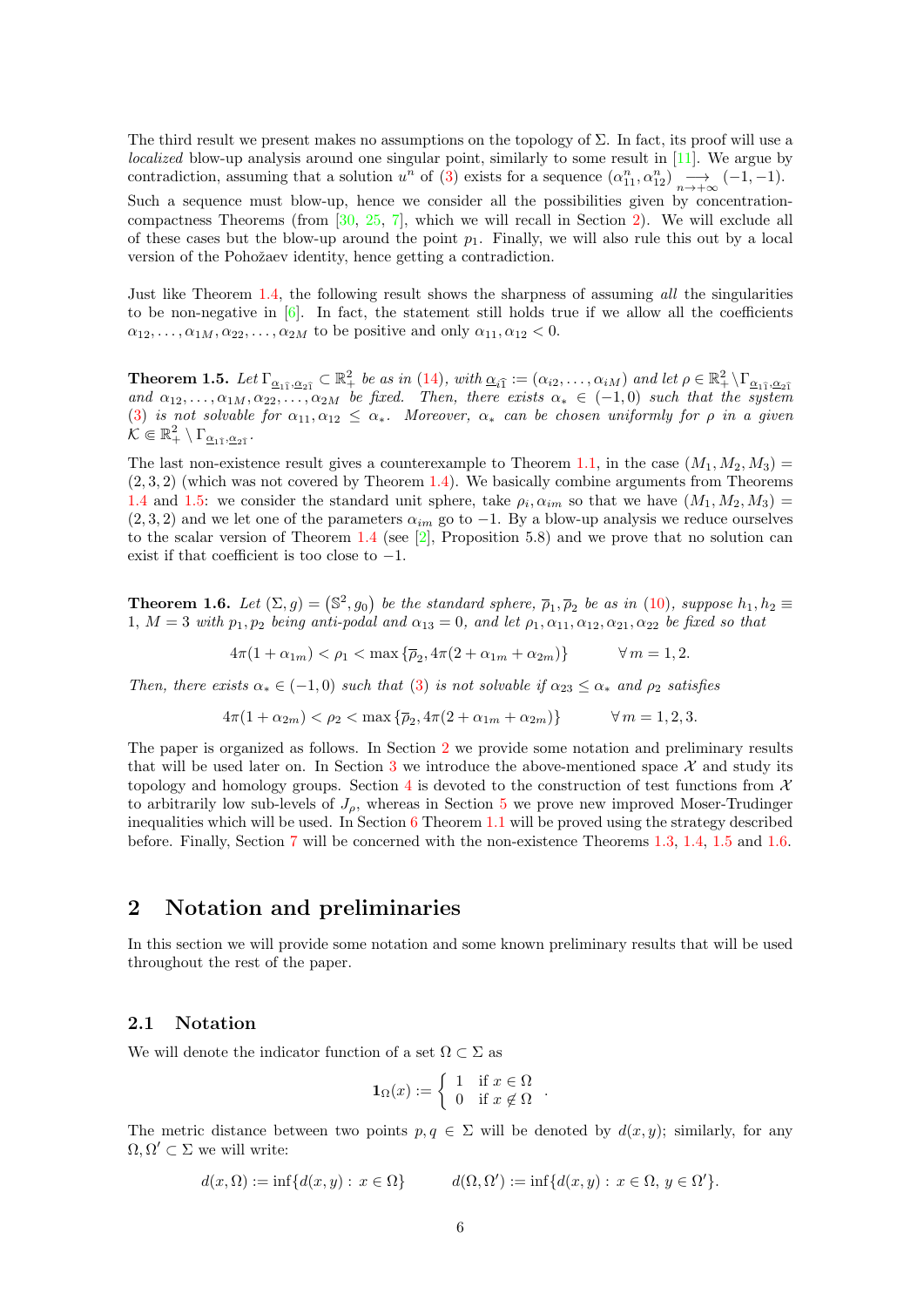If  $\Omega$  has a smooth boundary, given  $x \in \partial\Omega$ , the outer normal at x will be denoted as  $\nu(x)$ . The open metric disk centered at  $p \in \Sigma$  with radius  $r > 0$  will be indicated as  $B_r(p)$ . For  $r_2 > r_1 > 0$ we denote the open annulus centered at p with radii  $r_1, r_2$  as

$$
A_{r_1,r_2}(p) := \{ x \in \Sigma : r_1 < d(x,p) < r_2 \} = B_{r_2}(p) \setminus \overline{B_{r_1}(p)}.
$$

If  $\Omega \subset \Sigma$  has a smooth boundary, for any  $x \in \partial \Omega$  we will denote the outer normal at x as  $\nu(x)$ . For a given  $u \in L^1(\Omega)$  and a measurable set  $\Omega \subset \Sigma$  with positive measure, the average of u on  $\Omega$ will be denoted as

$$
\oint_{\Omega} u \mathrm{d}V_g = \frac{1}{|\Omega|} \int_{\Omega} u \mathrm{d}V_g.
$$

In particular, since we are assuming  $|\Sigma| = 1$ 

$$
\int_{\Sigma} u \mathrm{d}V_g = \int_{\Sigma} u \mathrm{d}V_g.
$$

The subset of the space  $H^1(\Sigma)$  consisting of functions with null average is denoted as

$$
\overline{H}^1(\Sigma) := \left\{ u \in H^1(\Sigma) : \int_{\Sigma} u \mathrm{d}V_g = 0 \right\}.
$$

As recalled before, both the system [\(3\)](#page-1-0) and its energy functional  $J_\rho$  defined in [\(4\)](#page-1-1) are invariant by adding constants to the components  $u_i$ . Therefore, there will be no loss of generality in restricting our study of the problem on  $\overline{H}^1(\Sigma)^2$ .

The sub-levels of  $J_{\rho}$ , which, as anticipated, will play an essential role throughout the whole paper, will be denoted as

$$
J_{\rho}^{a} = \{ u \in H^{1}(\Sigma)^{2} : J_{\rho}(u) \le a \} .
$$

We will denote with the symbol  $X \simeq Y$  a homotopy equivalence between two topological spaces X and  $Y$ .

The composition of two homotopy equivalences  $F_1 : X \times [0, 1] \to Y$  and  $F_2 : Y \times [0, 1] \to Z$  satisfying  $F_1(\cdot, 1) = F_2(\cdot, 0)$  is the map  $F_2 * F_1 : X \times [0, 1] \rightarrow Z$  defined by

$$
F_2 * F_1 : (x, s) \mapsto \begin{cases} F_1(x, 2s) & \text{if } s \le \frac{1}{2} \\ F_2(x, 2s - 1) & \text{if } s > \frac{1}{2} \end{cases}
$$

.

The identity map on  $X$  will be denoted as  $\mathrm{Id}_X$ .

 $H_q(X)$  will stand for the  $q^{\text{th}}$  homology group with coefficient in Z of a topological space X as  $H_q(X)$ . An isomorphism between two homology groups will be denoted just by equality sign. Reduced homology groups will be denoted as  $H_a(X)$ , namely

$$
H_0(X) = \widetilde{H}_0(X) \oplus \mathbb{Z} \qquad H_q(X) = \widetilde{H}_q(X) \quad \text{if } q \ge 1.
$$

The  $q^{\text{th}}$  Betti number of X, namely the dimension of its  $q^{\text{th}}$  group of homology, will be indicated by  $b_q(X) := \text{rank}(H_q(X))$ . The symbol  $\widetilde{b}_q(X)$  will stand for the dimension of  $\widetilde{H}_q(X)$ , that is

$$
\widetilde{b}_0(X) = b_0(X) - 1
$$
  $\widetilde{b}_q(X) = b_q(X)$  if  $q \ge 1$ .

Throughout the paper we will use the letter  $C$  to denote large constants which can vary between different formulas or lines. To stress the dependence on some parameter(s) we may add subscripts such as  $C_{\alpha}$ . We will denote by the symbol  $o_{\alpha}(1)$  a quantity tending to 0 as  $\alpha \to 0$  or as  $\alpha \to +\infty$ . Subscripts will be omitted when they are evident by the context. Similarly, we will use the symbol  $x(\alpha) \sim_\alpha y(\alpha)$  to express that the ratio between  $x(\alpha)$  and  $y(\alpha)$  is bounded both from above and below by two positive constants as  $\alpha$  goes to 0 or to  $+\infty$ . In other words,  $\log \frac{x(\alpha)}{y(\alpha)} = O_{\alpha}(1)$ .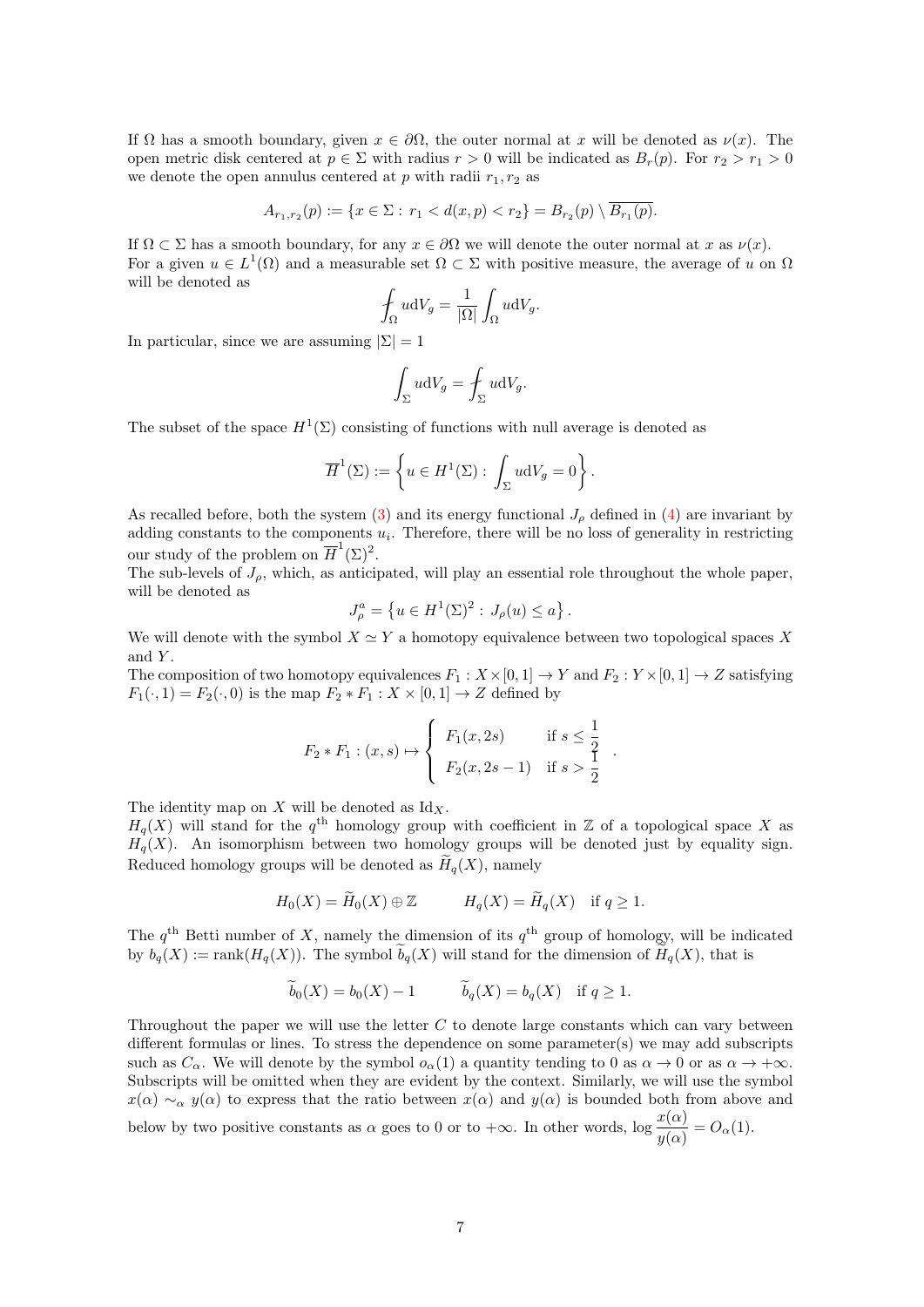#### 2.2 Compactness results

We first state the compactness result for solutions of  $(3)$ : it can be deduced by a concentrationcompactness alternative from [\[7,](#page-39-4) [8,](#page-39-18) [30\]](#page-40-11) and a quantization of local blow-up limits from [\[24,](#page-39-19) [27,](#page-40-12) [41\]](#page-40-13). A global compactness result was already given in [\[8\]](#page-39-18) using the quantization result from [\[27\]](#page-40-12). In the same way, we here deduce an improvement using  $[41]$ . We present the concentration-compactness theorem in a slightly more general form, which will be useful in the proof of Theorem [1.5.](#page-5-1)

<span id="page-7-0"></span>**Theorem 2.1.** ([\[30\]](#page-40-11), Theorem 4.2; [\[7\]](#page-39-4), Theorem 2.1; [\[8\]](#page-39-18), Theorem 2.1) Let  $\Omega \subset \Sigma$  be an open domain and  $\{u^n=(u_1^n,u_2^n)\}_{n\in\mathbb{N}}$  be a sequence of solutions of [\(3\)](#page-1-0) on  $\Omega$  with  $h_i^n \longrightarrow_{n\to+\infty} h_i > 0$  in  $C^1(\overline{\Omega})$  and  $\rho_i^n \longrightarrow_{n \to +\infty} \rho_i$ . Define

$$
\mathcal{S}_i := \left\{ x \in \Sigma : \exists \ \{x^n\}_{n \in \mathbb{N}} \subset \Sigma : u_i^n(x^n) - \log \int_{\Sigma} \widetilde{h}_i^n e^{u_i^n} dV_g \underset{n \to +\infty}{\longrightarrow} +\infty \right\}.
$$

Then, up to subsequences, one of the following alternatives occurs:

- (Compactness) For each  $i = 1, 2$  either  $u_i^n \log \int_{\Sigma} \tilde{h}_i^n e^{u_i^n} dV_g$  is uniformly bounded in  $L^{\infty}_{\text{loc}}(\Omega)$ or it tends locally uniformly to  $-\infty$ .
- (Blow-up) The blow-up set  $S := S_1 \cup S_2$  is non-empty and finite.

Moreover,

$$
\rho_i^n \frac{\widetilde{h}_i^n e^{u_i^n}}{\int_{\Sigma} \widetilde{h}_i^n e^{u_i^n} dV_g} \underset{n \to +\infty}{\to} r_i + \sum_{x \in \mathcal{S}_i} \sigma_i(x) \delta_x
$$

in the sense of measures, with  $r_i \in L^1(\Omega)$  and  $\sigma_i(x)$  defined by

$$
\sigma_i(x) := \lim_{r \to 0} \lim_{n \to +\infty} \rho_i^n \frac{\int_{B_r(x)} \tilde{h}_i^n e^{u_i^n} dV_g}{\int_{\Sigma} \tilde{h}_i^n e^{u_i^n} dV_g}.
$$

Finally, if  $x \in S_i \setminus \{p_1, \ldots, p_M\}$  and  $2\sigma_i(x) - \sigma_{3-i}(x) \geq 4\pi$ , then  $r_i \equiv 0$ . The same holds if  $p_m \in S_i$ and  $2\sigma_i(p_m) - \sigma_{3-i}(p_m) \geq 4\pi(1 + \alpha_{im}).$ 

We next have the following quantization result for  $(\sigma_1(x), \sigma_2(x))$ .

<span id="page-7-1"></span>**Theorem 2.2.** ([\[24\]](#page-39-19), Proposition 2.4; [\[27\]](#page-40-12), Theorem 1.1; [\[41\]](#page-40-13)) Let  $S$ ,  $\sigma_i(x)$  be defined as in Theorem [2.1](#page-7-0) and suppose  $x \in \mathcal{S}$ . If  $x \notin \{p_1, \ldots, p_M\}$ , then  $(\sigma_1(x), \sigma_2(x))$  is one of the following:

$$
(4\pi,0) \qquad (0,4\pi) \qquad (4\pi,8\pi) \qquad (8\pi,4\pi) \qquad (8\pi,8\pi).
$$

If  $x = p_m$  and  $\alpha_{1m}, \alpha_{2m} < 0$ , then  $(\sigma_1(p_m), \sigma_2(p_m))$  is one of the following:

$$
(4\pi(1+\alpha_{1m}),0) \qquad (0,4\pi(1+\alpha_{2m})) \qquad (4\pi(1+\alpha_{1m}),4\pi(2+\alpha_{1m}+\alpha_{2m}))
$$

$$
(4\pi(2+\alpha_{1m}+\alpha_{2m}), 4\pi(1+\alpha_{2m})) \qquad (4\pi(2+\alpha_{1m}+\alpha_{2m}), 4\pi(2+\alpha_{1m}+\alpha_{2m})).
$$

In particular, either  $r_1 \equiv 0$  or  $r_2 \equiv 0$ .

By putting together Theorems [2.1](#page-7-0) (applied with  $h_i^n = h_i$  on the whole  $\Sigma$ ) and [2.2](#page-7-1) we get the following:

<span id="page-7-2"></span>**Corollary 2.3.** Let  $\Gamma'_{i,\mathcal{M}} \subset \mathbb{R}_+$  be defined, for  $i = 1, 2$  and  $\mathcal{M} \subset \{1, ..., M\}$ , by

$$
\Gamma'_{i,\mathcal{M}} := 4\pi \left\{ n + \sum_{m' \in \mathcal{M'}} (1 + \alpha_{im'}) + \sum_{m \in \mathcal{M}} (2 + \alpha_{1m} + \alpha_{2m}) : n \in \mathbb{N}, \mathcal{M'} \subset \{1, \dots, M\} \setminus \mathcal{M} \right\}.
$$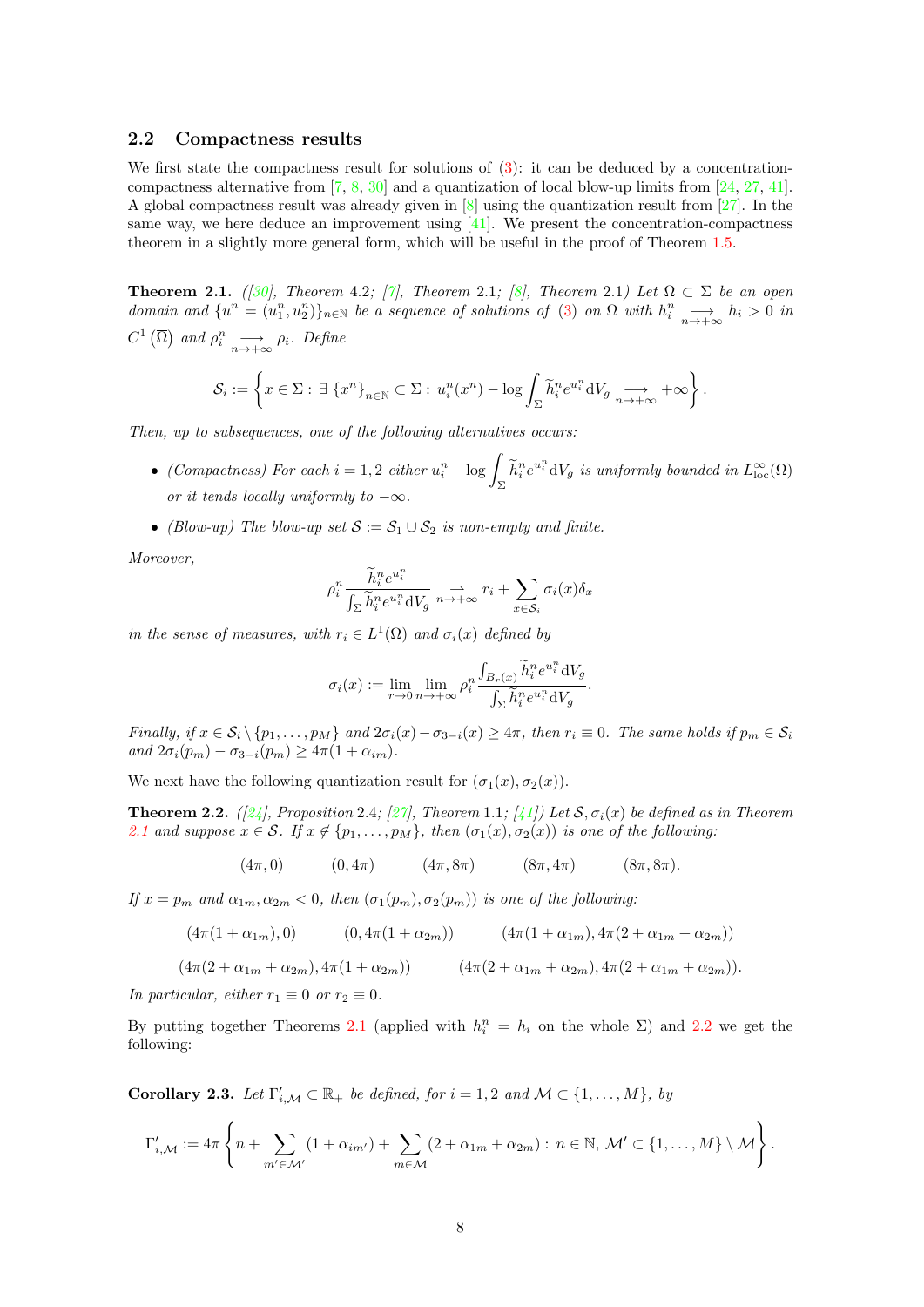and define  $\Gamma = \Gamma_{\underline{\alpha_1}, \underline{\alpha_2}}$ , where

<span id="page-8-0"></span>
$$
\Gamma_{\underline{\alpha}_1,\underline{\alpha}_2} = \bigcup_{\mathcal{M}\subset\{1,\ldots,M\}} \left( \Gamma'_{1,\mathcal{M}} \times \left[ \sum_{m\in\mathcal{M}} 4\pi (1+\alpha_{2m}), +\infty \right) \cup \left[ \sum_{m\in\mathcal{M}} 4\pi (1+\alpha_{1m}), +\infty \right) \times \Gamma'_{2,\mathcal{M}} \right). \tag{14}
$$

Then the family of solutions  $\{u_\rho\}_{\rho \in \mathcal{K}} \subset \overline{H}^1(\Sigma)^2$  of [\(3\)](#page-1-0) is uniformly bounded in  $W^{2,q}(\Sigma)^2$  for some  $q > 1$  for any given  $\mathcal{K} \Subset \mathbb{R}^2_+ \setminus \Gamma$ 

Actually, Theorem [2.2](#page-7-1) holds in this form only assuming  $\alpha_{1m}, \alpha_{2m} \leq \alpha_0$  for some  $\alpha_0 > 0$ . For general values of  $\alpha_{im}$  a finite number of other local blow-up limits is allowed (see [\[27\]](#page-40-12), Proposition 2.4 for details), therefore a global compactness result similar to [2.3](#page-7-2) still holds true. Anyway, all the cases which are not considered in the previously stated results verify  $\sigma_i(p_m) \geq 4\pi$  for both i's, so as long as we are assuming  $\rho_1, \rho_2 < 4\pi$  the values we have to exclude are all contained in Γ.

Concerning compactness, we have a useful result which can be deduced from minor modifications of the argument in [\[29\]](#page-40-14). It basically states the existence of bounded Palais-Smale sequences for  $\rho$ belonging to a dense set of  $\mathbb{R}^2_+ \setminus \Gamma$ . Putting together with the compactness result stated before, we get:

<span id="page-8-4"></span>**Lemma 2.4.** Let  $\rho \notin \Gamma$  be given and let  $a < b$  be such that [\(3\)](#page-1-0) has no solutions in  $\{J_\rho \in [a, b]\}.$ Then,  $J_{\rho}^a$  is a deformation retract of  $J_{\rho}^b$ .

We also deduce that  $J_{\rho}$  is uniformly bounded from above on solutions, hence we have:

<span id="page-8-5"></span>**Corollary 2.5.** Let  $\rho \notin \Gamma$  be given. Then, there exists  $L > 0$  such that  $J_{\rho}^L$  is a deformation retract of  $H^1(\Sigma)^2$ ; in particular, it is contractible.

From now on, we will always assume to take  $\rho \in \mathbb{R}^2_+ \setminus \Gamma$ , except in Section [7.](#page-33-0)

#### 2.3 Moser-Trudinger inequalities and their improved versions

We have the following Moser-Trudinger inequalities for the scalar Liouville equation and for the Toda system respectively.

**Theorem 2.6.** ([\[35\]](#page-40-5), Theorem 2; [\[20\]](#page-39-6), Theorem 1.7; [\[15\]](#page-39-7), Theorem I; [\[40\]](#page-40-6), Corollary 10.) Let  $\tilde{h}$ be as in [\(2\)](#page-1-3). Then, there exists  $C = C_{\Sigma} > 0$  such that any  $u \in H^{1}(\Sigma)^{2}$  satisfies

<span id="page-8-2"></span>
$$
16\pi \min\left\{1, 1+\min_{m} \alpha_{m}\right\} \left(\log \int_{\Sigma} \widetilde{h} e^{u} dV_{g} - \int_{\Sigma} u_{i} dV_{g}\right) \leq \int_{\Sigma} |\nabla u|^{2} dV_{g} + C. \tag{15}
$$

 $Equivalently, I_{\rho}$  defined by [\(7\)](#page-2-1) is bounded from below if and only if  $\rho \leq 4\pi \min\left\{1,1+\min\limits_{m}\alpha_{m}\right\}$  and it is coercive if and only if  $\rho < 16\pi \min\left\{1, 1 + \min_m \alpha_m\right\}$ . In the latter case, it admits a global minimizers u which solves  $(6)$ .

<span id="page-8-1"></span>**Theorem 2.7.** ([\[25\]](#page-40-2), Theorem 1.3; [\[7\]](#page-39-4), Theorem 1.1.) Inequality [\(5\)](#page-1-2) holds for any  $u = (u_1, u_2) \in$  $H^1(\Sigma)^2$ . Equivalently,  $J_\rho$  defined by [\(4\)](#page-1-1) is bounded from below in  $H^1(\Sigma)^2$  if and only if  $\rho_i \leq$  $4\pi\min\left\{1,1+\min_m\alpha_{im}\right\}$  for both  $i=1,2,$  and it is coercive if and only if  $\rho_i< 4\pi\min\left\{1,1+\min_m\alpha_{im}\right\}.$ In the latter case, it admits a global minimizer  $u = (u_1, u_2)$  which solves [\(3\)](#page-1-0).

We also need a Moser-Trudinger inequality on manifolds with boundary, which extends the *scalar* inequality from [\[13\]](#page-39-20).

Before the statement, we introduce a class of smooth open subset of  $\Sigma$  which satisfy an *exterior* and interior sphere condition with radius  $\delta > 0$ :

<span id="page-8-3"></span>
$$
\mathfrak{A}_{\delta} := \left\{ \Omega \subset \Sigma : \forall x \in \partial \Omega \, \exists x' \in \Omega, \, x'' \in \Sigma \setminus \overline{\Omega} : \, x = \overline{B_{\delta}(x')} \cap \partial \Omega = \overline{B_{\delta}(x'')} \cap \partial \Omega \right\} \tag{16}
$$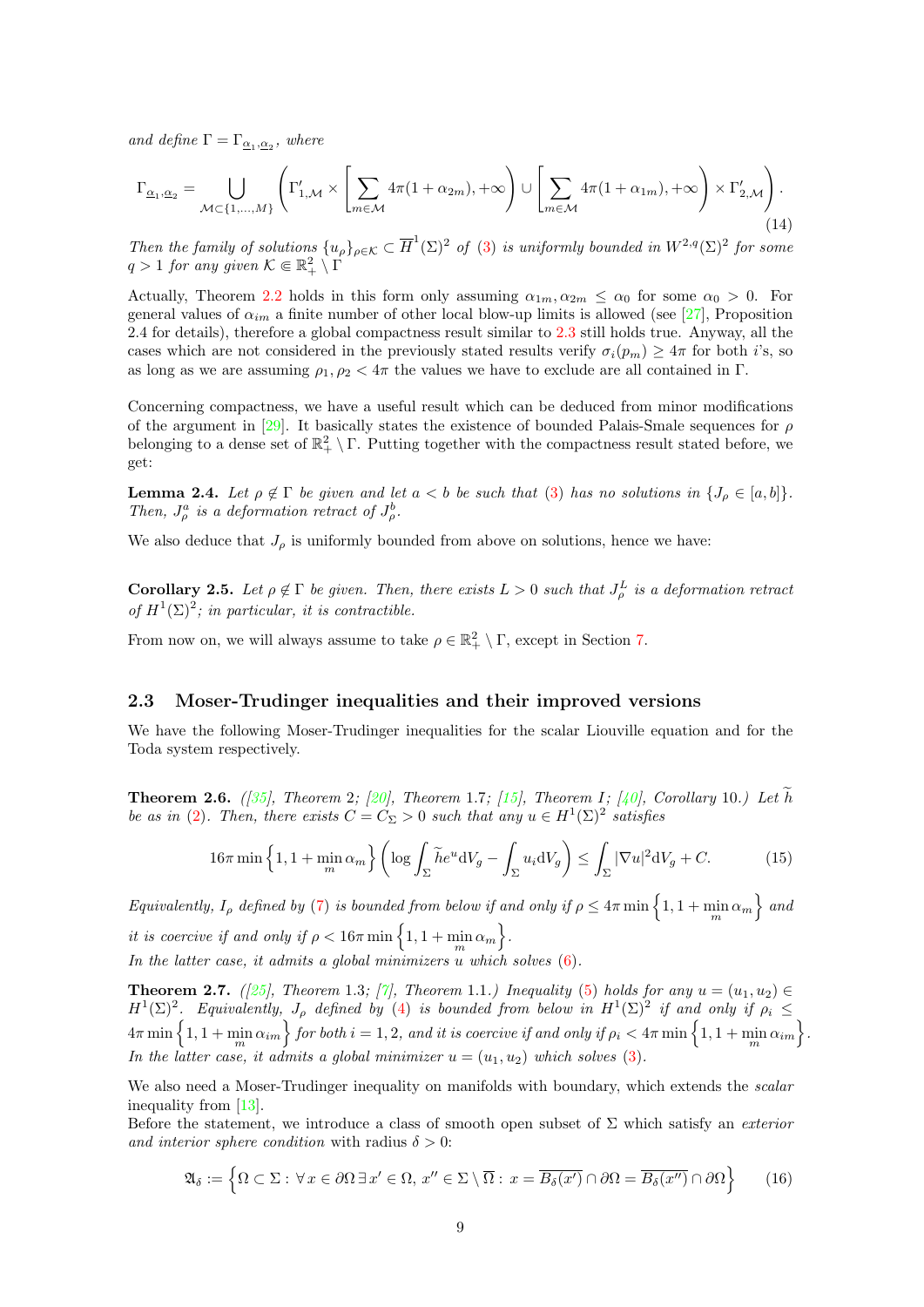<span id="page-9-0"></span>**Theorem 2.8.** Take  $B := B_1(0) \subset \mathbb{R}^2$  and  $u = (u_1, u_2) \in H^1(B)^2$ . Then, there exists  $C > 0$  such that  $\overline{2}$ 

$$
2\pi \sum_{i=1}^{2} \left( \log \int_{B} e^{u_i(x)} dx - \int_{B} u_i(x) dx \right) \le \int_{B} Q(u(x)) dx + C.
$$

The same result holds if B is replaced by a simply connected domain belonging to  $\mathfrak{A}_{\delta}$  for some  $\delta > 0$ , with the constant C is replaced with some  $C_{\delta} > 0$ .

As a sketch of a proof, consider a conformal diffeomorphism from B to the unit upper half-sphere and reflect the image of u through the equator. Now, apply the Moser-Trudinger inequality to the reflected u', which is defined on  $\mathbb{S}^2$ . The Dirichlet integral of u' will be twice the one of u on B, while the average and the integral of  $e^{u'}$  will be the same, up to the conformal factor. Therefore the constant  $4\pi$  is halved to  $2\pi$ . Starting from a simply connected domain, one can exploit the Riemann mapping theorem to map it conformally on the unit disk and repeat the same argument. The exterior and interior sphere condition ensures the boundedness of the conformal factor.

From the inequality in Theorem [2.8](#page-9-0) one can easily deduce a *localized* Moser-Trudinger inequality, arguing via cut-off and Fourier decomposition as in [\[34\]](#page-40-10).

<span id="page-9-3"></span>**Lemma 2.9.** For any  $\varepsilon > 0$ ,  $\alpha_1, \alpha_2 \in (-1, 0]$  there exists  $C = C_{\varepsilon}$  such that for any  $u \in H^1(B)^2$ 

<span id="page-9-4"></span>
$$
4\pi \sum_{i=1}^{2} (1+\alpha_i) \left( \log \int_{B_{\frac{1}{2}}(0)} |x|^{2\alpha_i} e^{u_i(x)} dx - \int_B u_i(x) dx \right) \le (1+\varepsilon) \int_B Q(u(x)) dx + C, \quad (17)
$$

$$
4\pi (1+\alpha_1) \left( \log \int_{B_{\frac{1}{8}}(0)} |x|^{2\alpha_1} e^{u_1(x)} dx - \int_B u_1(x) dx \right) + 2\pi \left( \log \int_{A_{\frac{1}{4},1}(0)} e^{u_2(x)} dx - \int_B u_2(x) dx \right) \le
$$
  

$$
(1+\varepsilon) \int_B Q(u(x)) dx + C. \quad (18)
$$

We will now discuss some inequalities of *improved type*, which hold for special classes of functions. First, we will provide a macroscopic improved Moser-Trudinger inequality for the Toda system. Basically, if  $u_1$  and  $u_2$  are spread in different sets at a positive distance within each other, then we can get a better constant than in Theorem [2.7.](#page-8-1) Before stating the improved inequality, let us introduce the space of positive normalized  $L^1$  functions

<span id="page-9-1"></span>
$$
\mathcal{A} := \left\{ f \in L^{1}(\Sigma) : f > 0 \text{ a.e. and } \int_{\Sigma} f \, \mathrm{d}V_{g} = 1 \right\}. \tag{19}
$$

We can associate to any function  $u \in H^1(\Sigma)^2$  a couple of elements of A, through the map

$$
(u_1, u_2) \mapsto \left(\frac{\widetilde{h}_1 e^{u_1}}{\int_{\Sigma} \widetilde{h}_1 e^{u_1} dV_g}, \frac{\widetilde{h}_2 e^{u_2}}{\int_{\Sigma} \widetilde{h}_2 e^{u_2} dV_g}\right) =: (f_{1,u}, f_{2,u}).
$$
\n(20)

Such a map is easily seen to be continuous, through the scalar Moser-Trudinger inequality [\(15\)](#page-8-2).

<span id="page-9-2"></span>**Lemma 2.10.**  $(|5|, Lemma 4.3)$ Let  $\delta > 0, J_1, K_1, J_2, K_2 \in \mathbb{N}$  be given, let  $\{m_{11}, \ldots, m_{1J_1}, m_{21}, \ldots, m_{2J_2}\} \subset \{1, \ldots, M\}$  be a selection of indices,  $\{\Omega_{ij}\}_{i=1,2}^{j=1,\ldots,J_i+K_i}$  be measurable subsets of  $\Sigma$  such that

$$
\alpha_{im_{ij}} \le 0 \qquad \forall i = 1, 2, j = 1, \dots, J_i
$$

$$
d(\Omega_{ij}, \Omega_{ij'}) \ge \delta \qquad \forall i = 1, 2, \forall j, j' = 1, \dots, J_i + K_i, j \ne j'
$$

$$
d(p_m, \Omega_{ij}) \ge \delta \qquad \forall i = 1, 2, \forall j = 1, \dots, K_i + M_i, \forall m = 1, \dots, M, m \ne m_{ij};
$$

and  $u \in H^1(\Sigma)^2$  satisfy

$$
\int_{\Omega_{ij}} f_{i,u} dV_g \ge \delta \qquad \forall i = 1, 2, \forall j = 1, \dots, J_i + K_i.
$$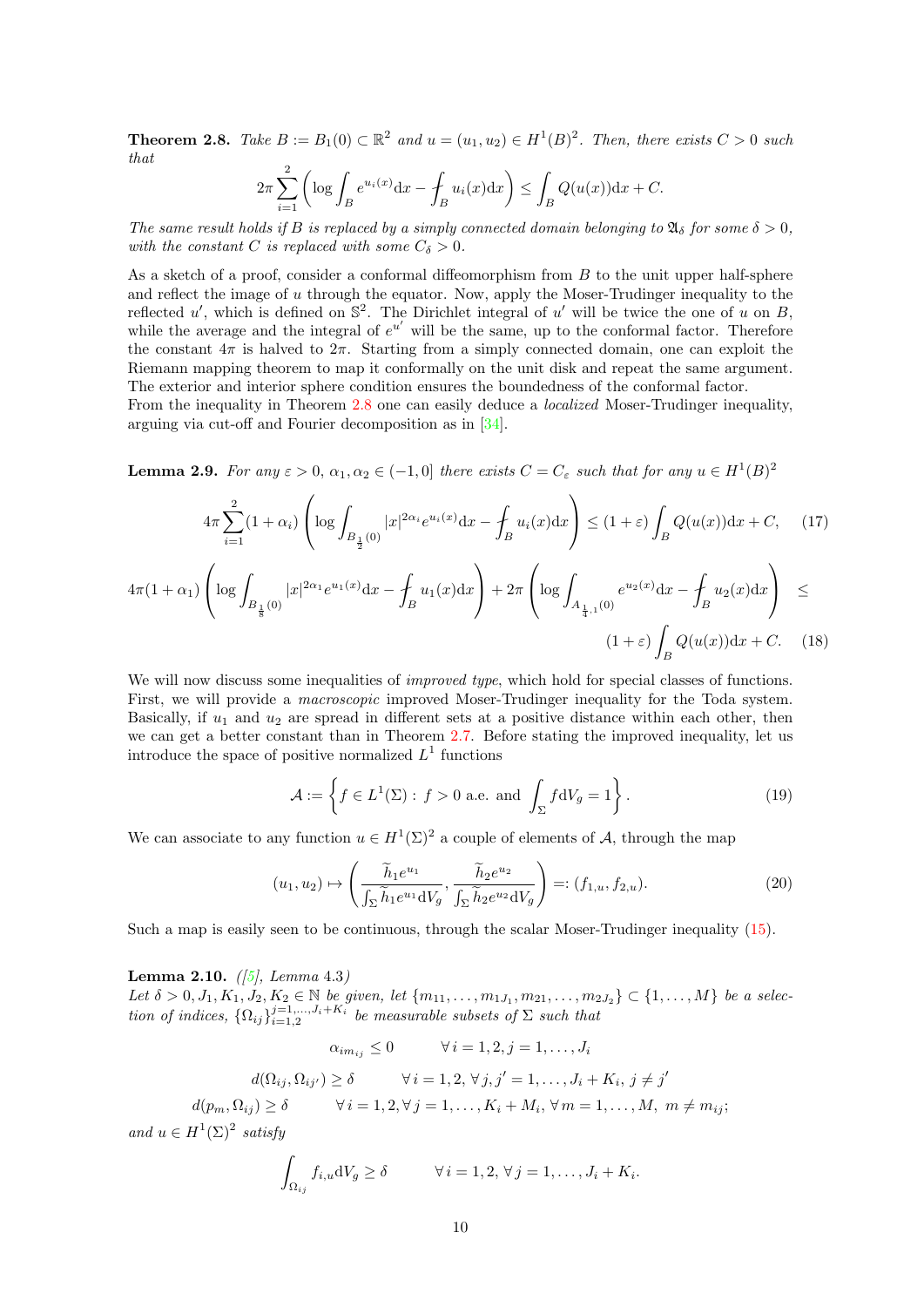Then, for any  $\varepsilon > 0$  there exists  $C = C_{\Sigma, \delta, J_1, K_1, J_2, K_2, \varepsilon} > 0$  such that

$$
4\pi \sum_{i=1}^{2} \left( K_i + \sum_{j=1}^{J_i} \left( 1 + \alpha_{im_{ij}} \right) \right) \left( \log \int_{\Sigma} \widetilde{h}_i e^{u_i} dV_g - \int_{\Sigma} u_i dV_g \right) \le (1+\varepsilon) \int_{\Sigma} Q(u) dV_g + C.
$$

Let us recall the weighted barycenters defined in [\(8\)](#page-2-2). These are a subset of the space  $\mathcal{M}(\Sigma)$  of the Radon measures of  $\Sigma$ , endowed with the Lip' norm, using duality with Lipschitz functions:

<span id="page-10-0"></span>
$$
\|\mu\|_{\text{Lip}'(\Sigma)} := \sup_{\phi \in \text{Lip}(\Sigma), \|\phi\|_{\text{Lip}(\Sigma)} \le 1} \left| \int_{\Sigma} \phi \, \mathrm{d}\mu \right|.
$$
 (21)

We will denote the distance induced by this norm by  $d_{\text{Lip}'(\Sigma)}$ . One can easily see that  $\mathcal{M}(\Sigma)$ contains the space  $\mathcal A$  defined in [\(19\)](#page-9-1).

From now on we will assume, until Section [6,](#page-30-0) that  $\rho_1 < \overline{\rho}_1$ ,  $\rho_2 < \overline{\rho}_2$  (see [\(10\)](#page-3-0)), hence each measure in  $\Sigma_{\rho_i, \underline{\alpha}_i}$  will be supported at only one point of  $\Sigma$ . Therefore we can identify, with a little abuse of notation,  $\delta_x \in \Sigma_{\rho_i, \underline{\alpha}_i}$  with  $x \in \Sigma$  and write

$$
\Sigma_{\rho_i,\underline{\alpha}_i}:=\left\{x\in\Sigma:\,4\pi\omega_{\underline{\alpha}_i}(\{x\})<\rho_i\right\}=\left\{p_m:\,4\pi(1+\alpha_{im})<\rho_i\right\}\subset\Sigma.
$$

Notice that, by choosing in [\(21\)](#page-10-0),  $\phi = d(\cdot, y)$  we have  $d_{\text{Lip}'(\Sigma)}(\delta_x, \delta_y) \sim d(x, y)$  for any  $x, y \in \Sigma$ . This means that, allowing  $\rho$  to attain higher values (as was done in [\[5,](#page-39-16) [12\]](#page-39-9)), we get a space which contains a homeomorphical copy of  $\Sigma$ .

In terms of  $\Sigma_{\rho_i,\underline{\alpha}_i}$ , from Lemma [2.10](#page-9-2) we deduce that at least one between  $f_{1,u}$  and  $f_{2,u}$  is arbitrarily close to the respective weighted barycentric space.

We need to define, for each  $f \in \mathcal{A}$ , a center of mass and a scale of concentration, inspired by [\[34\]](#page-40-10) (Proposition 3.1) but such that the center of mass belongs to a given finite set  $\mathcal{F} \subset \Sigma$  (which will be, in our applications, a subset of the singular points). As in  $[34]$ , we will map A on the topological cone over  $\mathcal F$  of height  $\delta$ , which is defined by

<span id="page-10-1"></span>
$$
\mathcal{C}_{\delta}\mathcal{F} := \frac{\mathcal{F} \times [0,\delta]}{\sim},\tag{22}
$$

where the equivalence relation  $\sim$  is given by  $(x, \delta) \sim (x', \delta)$  for any  $x \in \Sigma$ . The meaning of such an identification is the following: if a function  $f \in \mathcal{A}$  does not concentrate around any point  $x \in \mathcal{F}$ , then we cannot define a center of mass: in this case we set the scale equals to  $\delta$ , that is *large.* 

<span id="page-10-2"></span>**Lemma 2.11.** Let  $\mathcal{F} := \{x_1, \ldots, x_K\} \subset \Sigma$  be a given finite set and A,  $\mathcal{C}_{\delta}$  be defined by [\(19\)](#page-9-1) and [\(22\)](#page-10-1). Then, for  $\delta > 0$  small enough there exists a map  $\psi = (\beta, \varsigma) = (\beta_{\mathcal{F}}, \varsigma_{\mathcal{F}}): \mathcal{A} \to \mathcal{C}_{\delta} \mathcal{F}$  such that:

• If 
$$
\varsigma(f) = \delta
$$
, then either  $\int_{\Sigma \setminus \bigcup_{x \in \mathcal{F}} B_{\delta}(x)} f \, dV_g \ge \delta$  or there exists  $x', x'' \in \mathcal{F}$  with  $x' \ne x''$  and  

$$
\int_{B_{\delta}(x')} f \, dV_g \ge \delta \qquad \int_{B_{\delta}(x'')} f \, dV_g \ge \delta
$$

• If  $\varsigma(f) < \delta$ , then

$$
\int_{B_{\varsigma(f)}(\beta(f))} f dV_g \ge \delta \qquad \qquad \int_{\Sigma \backslash B_{\varsigma(f)}(\beta(f))} f dV_g \ge \delta.
$$

Moreover, if  $f^n \longrightarrow_{n \to +\infty} \delta_x$  for some  $x \in \mathcal{F}$ , then  $(\beta(f^n), \varsigma(f^n)) \longrightarrow_{n \to +\infty} (x, 0)$ .

*Proof.* Fix 
$$
\tau \in \left(\frac{1}{2}, 1\right)
$$
, take  $\delta \le \frac{\min_{x, x' \in \mathcal{F}, x \ne x'} d(x, x')}{2}$  and define, for  $k = 1, ..., K$ ,  

$$
I_k(f) := \int_{B_{\delta}(x_k)} f dV_g;
$$

$$
I_0(f) := \int_{\Sigma \setminus \bigcup_{x \in \mathcal{F}} B_{\delta}(x)} f dV_g = 1 - \sum_{k=1}^k I_k(f),
$$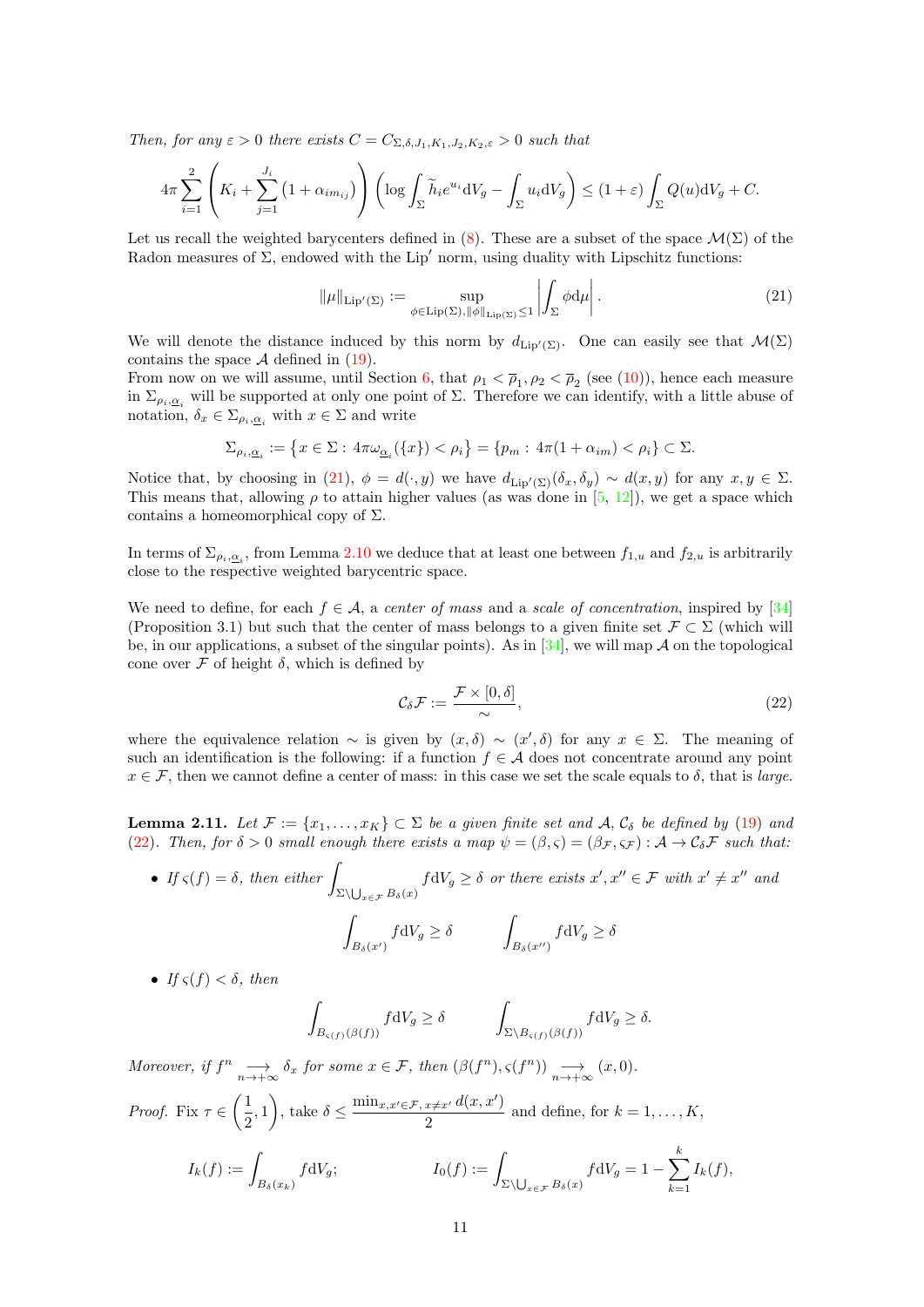Choose now indices  $\tilde{k}, \hat{k}$  such that

$$
I_{\widetilde{k}}(f) := \max_{k \in \{0, \ldots, K\}} I_k(f) \qquad I_{\widehat{k}}(f) := \max_{k \neq \widetilde{k}} I_k(f).
$$

We will define the map  $\psi$  depending on k and  $I_{\tilde{k}}(f)$ :

•  $\widetilde{k} = 0$ . Since f has little mass around each of the points  $x_k$ , we set  $\varsigma(f) = \delta$  and do not define  $\beta(f)$ , as it would be irrelevant by the equivalence relation in [\(22\)](#page-10-1). The assertion of the Lemma is verified, up to taking a smaller  $\delta$ , because

$$
\int_{\Sigma \setminus \bigcup_{x \in \mathcal{F}} B_{\delta}(x)} f \, dV_g = I_0(f) \ge \frac{1}{K+1} \ge \delta
$$

•  $\widetilde{k} \geq 1, I_{\widetilde{k}}(f) \leq \frac{K\tau}{1-\tau}$  $\frac{1}{1-\tau}I_{\hat{k}}(f)$ . Here, f has still little mass around the point  $x_{\tilde{k}}$  (which could not

be uniquely defined), so again we set  $\varsigma(f) := \delta$ . It is easy to see that  $I_{\hat{k}}(f) \geq \frac{1 - \tau}{K}$  $\frac{1}{K}$ , so

$$
\int_{B_{\delta}(x_{\widetilde{k}})} f \mathrm{d}V_g \ge \int_{B_{\delta}(x_{\widehat{k}})} f \mathrm{d}V_g \ge \frac{1-\tau}{K}
$$

•  $\widetilde{k} \geq 1, I_{\widetilde{k}}(f) \geq \frac{K\tau}{1-\tau}$  $\frac{1}{1-\tau}I_{\hat{k}}(f)$ . Now,  $I_{\hat{k}}(f) > \tau$ , so one can define a scale of concentration  $s(x_{\widetilde{k}}, f) \in (0, \delta)$  of f around  $x_{\widetilde{k}}$ , uniquely determined by

$$
\int_{B_{s\left(x_{\tilde{k}},f\right)}\left(x_{\tilde{k}}\right)}f\mathrm{d}V_g=\tau.
$$

We can also define a center of mass  $\beta(f) = x_{\widetilde{k}}$  but we have to interpolate for the scale:

- Case 
$$
I_{\tilde{k}}(f) \leq \frac{2K\tau}{1-\tau} I_{\hat{k}}(f)
$$
: setting  
\n
$$
\varsigma(f) = s(x_{\tilde{k}}, f) + \frac{I_{\tilde{k}}(f)}{\frac{K\tau}{1-\tau} I_{\hat{k}}(f)} \left( \delta - s(x_{\tilde{k}}, f) \right),
$$
\n
$$
\text{we get } s(x_{\tilde{k}}, f) < \varsigma(f) < \delta \text{: moreover, } I_{\tilde{k}}(f) > \frac{1-\tau}{1-\tau} \quad \text{ hence}
$$

we get  $s(x_{\widetilde{k}}, f) < s(f) < \delta$ ; moreover,  $I_{\widehat{k}}(f) \ge \frac{1 - \tau}{K(1 + \epsilon)}$  $\frac{1}{K(1+\tau)}$ , hence

$$
\int_{B_{\varsigma(f)}(\beta(f))} f \, dV_g \ge \int_{B_{s(x_{\widetilde{k}},f)}} f \, dV_g = \tau \ge \delta
$$
\n
$$
\int_{\Sigma \backslash B_{\varsigma(f)}(\beta(f))} f \, dV_g \ge \int_{\Sigma \backslash B_{\delta}(x_{\widetilde{k}})} f \, dV_g \ge \frac{1-\tau}{K(1+\tau)} \ge \delta
$$
\n- Case  $I_{\widetilde{k}}(f) \ge \frac{2K\tau}{1-\tau} I_{\widehat{k}}(f)$ : we just set  $\varsigma(f) : s(x_{\widetilde{k}}, f)$  and we get\n
$$
\int_{B_{\varsigma(f)}(\beta(f))} f \, dV_g = \tau \ge \delta \qquad \int_{\Sigma \backslash B_{\varsigma(f)}(\beta(f))} f \, dV_g = 1 - \tau \ge \delta.
$$

To prove the final assertion, write (up to sub-sequences),  $(\beta_{\infty}, \varsigma_{\infty}) = \lim_{n \to +\infty} (\beta(f^n), \varsigma(f^n)).$ For large  $n$  we will have

$$
\int_{\Sigma \setminus \bigcup_{x' \in \mathcal{F}} B_{\delta}(x')} f^n dV_g \leq \frac{\delta}{2} \qquad \int_{B_{\delta}(x'')} f^n dV_g \leq \frac{\delta}{2} \qquad \text{for any } x'' \in \mathcal{F} \setminus \{x\},
$$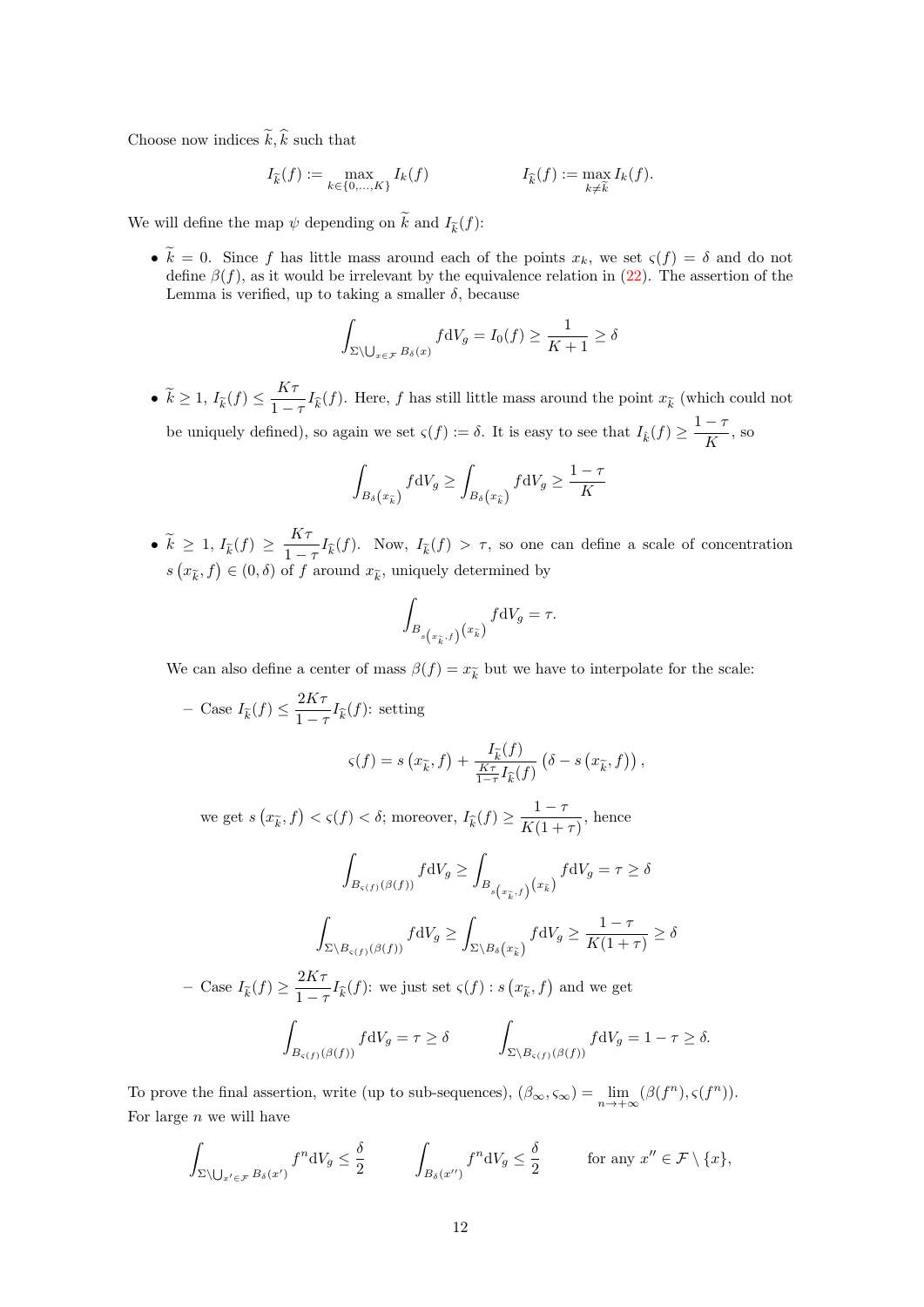which excludes  $\varsigma_{\infty} = \delta$ . We also exclude  $\varsigma_{\infty} \in (0, \delta)$  as it would give

$$
\int_{B_{\frac{3}{2}\varsigma_{\infty}}(\beta_{\infty})} f^{n} \mathrm{d}V_{g} \ge \delta \qquad \qquad \int_{\Sigma \backslash B_{\frac{\varsigma_{\infty}}{2}}(\beta_{\infty})} f^{n} \mathrm{d}V_{g} \ge \delta.
$$

which is a contradictions since  $\mathcal{F} \cap \left( \overline{A_{\frac{\varsigma_{\infty}}{2}, \frac{3}{2} \varsigma_{\infty}}(\beta_{\infty})} \right) = \emptyset$ . Finally, we exclude  $\beta_{\infty} \neq x$  because we would get the following contradiction:

$$
\int_{B_\delta(\beta_\infty)} f^n \mathrm{d} V_g \ge \delta.
$$

The number  $\tau$  in the proof of Lemma [2.11](#page-10-2) will be chosen later in Section [6](#page-30-0) in such a way that it verifies some good properties when evaluated on the test functions constructed in Section [4.](#page-15-0)  $\Box$ 

Combining such a map  $\psi$  with Lemma [2.10](#page-9-2) we deduce some extra information on low sub-levels of  $J_{\rho}$ .

<span id="page-12-0"></span>**Corollary 2.12.** Let  $\delta, \psi$  be as in Lemma [2.11](#page-10-2) and define, for  $u \in H^1(\Sigma)^2$ ,

 $\beta_1(u) = \beta_{\sum_{\rho_1,\alpha_1}}(f_{1,u}),$   $\varsigma_1(u) = \varsigma_{\sum_{\rho_1,\alpha_1}}(f_{2,u})$   $\beta_2(u) = \beta_{\sum_{\rho_2,\alpha_2}}(f_{2,u}),$   $\varsigma_2(u) = \varsigma_{\sum_{\rho_2,\alpha_2}}(f_{2,u}).$ Then for any  $\delta' > 0$  there exists  $L_{\delta'}$  such that if  $\varsigma_i(u) \geq \delta'$  for both  $i = 1, 2$ , then  $J_\rho(u) \geq -L_{\delta'}$ .

*Proof.* Assume first  $\varsigma_1(u) = \delta$ : from the statement of Lemma [2.12,](#page-12-0) we get one of the following:

\n- \n
$$
\int_{\Sigma \setminus \bigcup_{p=1}^{M} B_{\delta}(p_m)} f_{1,u} \, dV_g \geq \frac{\delta}{2},
$$
\n
\n- \n
$$
\int_{B_{\delta}(p_m)} f_{1,u} \, dV_g \geq \frac{\delta}{2M} \text{ for some } p_m \notin \Sigma_{\rho_1, \underline{\alpha}_1},
$$
\n
\n- \n
$$
\int_{B_{\delta}(p'_m)} f_{1,u} \, dV_g \geq \delta, \int_{B_{\delta}(p_{m'})} f_{1,u} \, dV_g \geq \delta \text{ for some } m' \neq m''.
$$
\n
\n

Depending on which possibility occurs, define respectively

- $\bullet \ \ \Omega_{11} := \Sigma \setminus \bigcup^M$  $p=1$  $B_\delta(p_m),$
- $\Omega_{11} := B_{\delta}(p_m)$ ,
- $\Omega_{11} := B_{\delta}(p_{m'})$ ,  $\Omega_{12} := B_{\delta}(p_{m''})$ .

It is easy to verify that such sets satisfy the hypotheses of Lemma [2.10,](#page-9-2) up to eventually redefining the map  $\psi$  with a smaller  $\delta \leq \frac{\min_{m \neq m'} d(p_m, p_{m'})}{4}$  $\frac{d(m, p_m)}{4}$ : in the first case, we have  $J_1 = 0, K_1 = 1$ , in the second case either  $J_1 = 0, K_1 = 1$  or  $J_1 = 1, K_1 = 0$  but  $\rho < 4\pi(1 + \alpha_{1m})$ , and in the third case we have  $J_1 = 2, K_1 = 0$ .

If  $\delta' \leq \varsigma_1(u) < \delta$ , then  $\Sigma\backslash B_{\delta'}(\beta_1(u))$  $f_{1,u}dV_g \geq \delta$ , so we have one between thw following:

\n- \n
$$
\int_{\Sigma \setminus \bigcup_{m=1}^{M} B_{\delta}(x)} f_{1,u} \, dV_g \geq \frac{\delta}{2}
$$
\n
\n- \n
$$
\int_{B_{\delta}(\beta_1(u))} f_{1,u} \, dV_g \geq \delta, \int_{B_{\delta}(p_m)} f_{1,u} \, dV_g \geq \frac{\delta}{2M} \text{ for some } p_m \neq \beta_1(u).
$$
\n
\n- \n
$$
\int_{A_{\delta',\delta}(\beta_1(u))} f_{1,u} \, dV_g.
$$
\n
\n

Depending on which is the case, define: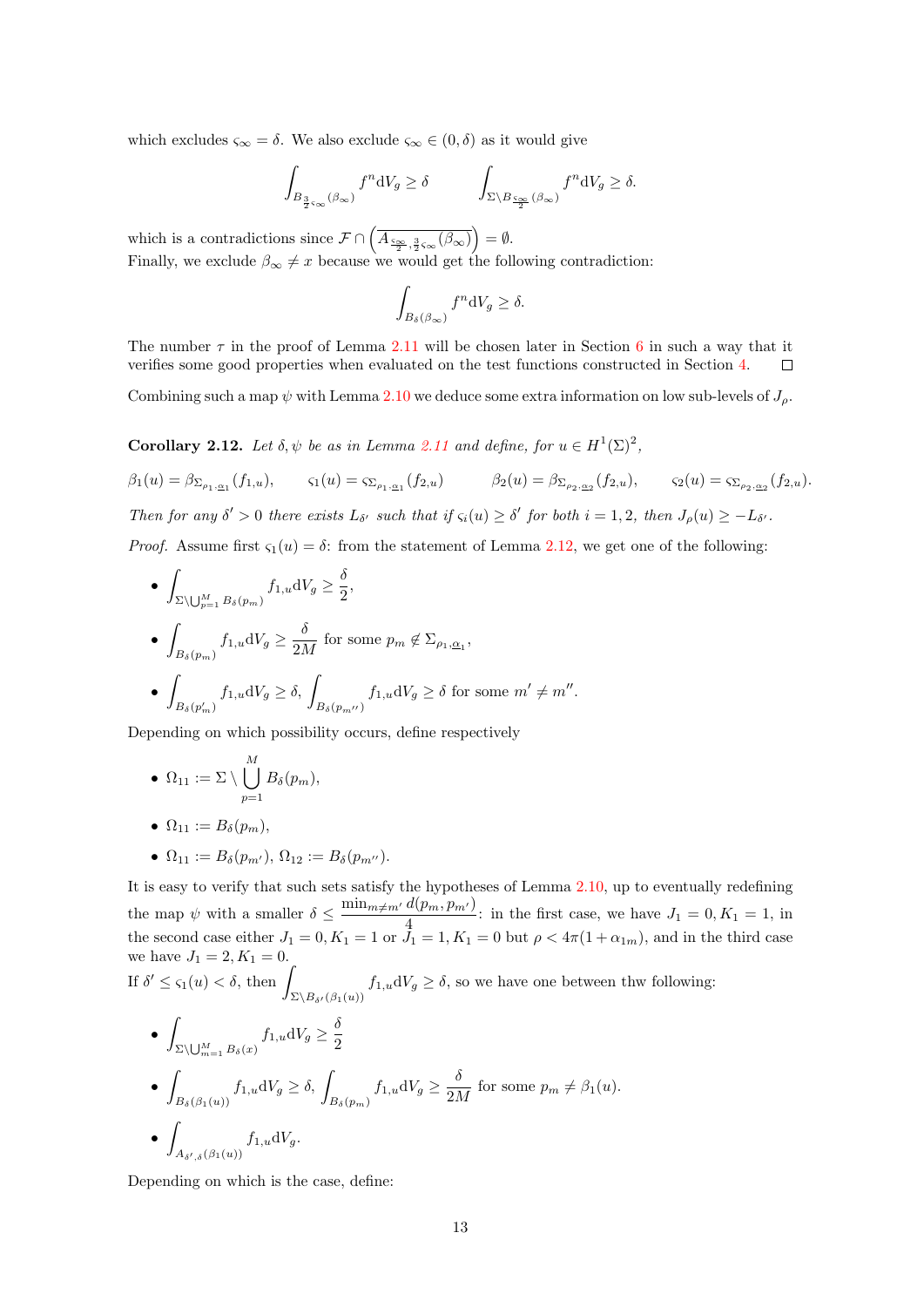• 
$$
\Omega_{11} := \Sigma \setminus \bigcup_{m=1}^{M} B_{\delta}(p_m).
$$

$$
\bullet \ \Omega_{11} := B_{\delta}(u)(\beta_1(u)), \ \Omega_{12} := B_{\delta}(p_m).
$$

$$
\bullet \ \Omega_{11} := A_{\delta',\delta}(\beta_1(u))
$$

Repeat the same argument for  $u_2$  to get similarly  $\Omega_{21}$ , and possibly  $\Omega_{22}$ . Now apply Lemma [2.10](#page-9-2)  $\Box$ and you will get  $J_{\rho}(u) \geq -L_{\delta}$ .

In Section [5,](#page-20-0) we will need to combine different types of improved Moser-Trudinger inequalities. To do this, we will need the following technical estimates concerning averages of functions on balls and their boundary:

<span id="page-13-2"></span>**Lemma 2.13.** There exists  $C > 0$  such that for any  $u \in H^1(\Sigma)$ ,  $x \in \Sigma$ ,  $r > 0$  one has

$$
\left| \int_{B_r(x)} u \mathrm{d} V_g - \int_{\partial B_r(x)} u \mathrm{d} V_g \right| \leq C \sqrt{\int_{B_r(x)} |\nabla u|^2 \mathrm{d} V_g}.
$$

Moreover, for any  $R > 1$  there exists  $C = C_R$  such that

$$
\left| \int_{B_r(x)} u \mathrm{d}V_g - \int_{B_{Rr}(x)} u \mathrm{d}V_g \right| \leq C \sqrt{\int_{B_r(x)} |\nabla u|^2 \mathrm{d}V_g}.
$$

The same inequalities hold if  $B_r(x)$  is replaced by a domain  $\Omega \subset B_{Rr}(x)$  such that  $\Omega \in \mathfrak{A}_{\delta r}$  for some  $\delta > 0$ , with C and  $C_R$  replaced by some  $C_{\delta}, C_{R,\delta} > 0$ , respectively.

The proof of the above Lemma follows from the Poincaré-Wirtinger and trace inequalities, which are invariant by dilation. Details can be found, for instance, in [\[21\]](#page-39-21). We will also need the following estimate on harmonic liftings.

<span id="page-13-3"></span>Lemma 2.14. Let  $r_2 > r_1 > 0$ ,  $f \in H^1(B_{r_2}(0))$  with  $B_{r_1}(0)$  $f(x)dx = 0$  be given and u be the

solution of

$$
\left\{ \begin{array}{ll} -\Delta u=0 & \text{ in }A_{r_1,r_2}(0) \\ u=f & \text{ on } \partial B_{r_1}(0) \\ u=0 & \text{ on } \partial B_{r_2}(0) \end{array} \right.
$$

.

Then, there exists  $C = C_{\frac{r_2}{r_1}} > 0$  such that

$$
\int_{A_{r_1,r_2}(0)}|\nabla u(x)|^2{\rm d}x\leq C\int_{A_{r_1,r_2}(0)}|\nabla f(x)|^2{\rm d}x
$$

Again, the proof uses elementary techniques in elliptic PDEs, such as Dirichlet principle and Poincaré inequality, hence can be found in most textbooks.

## <span id="page-13-0"></span>3 The topology of the space  $\mathcal X$

Let us introduce the space  $X$ , which will play a fundamental role in all the rest of the paper. It is obtained removing some points from the join of the weighted barycenters  $\Sigma_{\rho_1,\underline{\alpha}_1} \star \Sigma_{\rho_2,\underline{\alpha}_2}$  defined by [\(8\)](#page-2-2) and [\(9\)](#page-3-2). The points to exclude correspond to improved inequalities for functions centered around the same point and at the same rate of concentration (see Section [5](#page-20-0) for more details). Precisely, we have:

<span id="page-13-1"></span>
$$
\mathcal{X} := \Sigma_{\rho_1, \underline{\alpha}_1} \star \Sigma_{\rho_2, \underline{\alpha}_2} \setminus \left\{ \left( p_m, p_m, \frac{1}{2} \right) : \rho_1, \rho_2 < 4\pi (2 + \alpha_{1m} + \alpha_{2m}) \right\}.
$$
\n<sup>(23)</sup>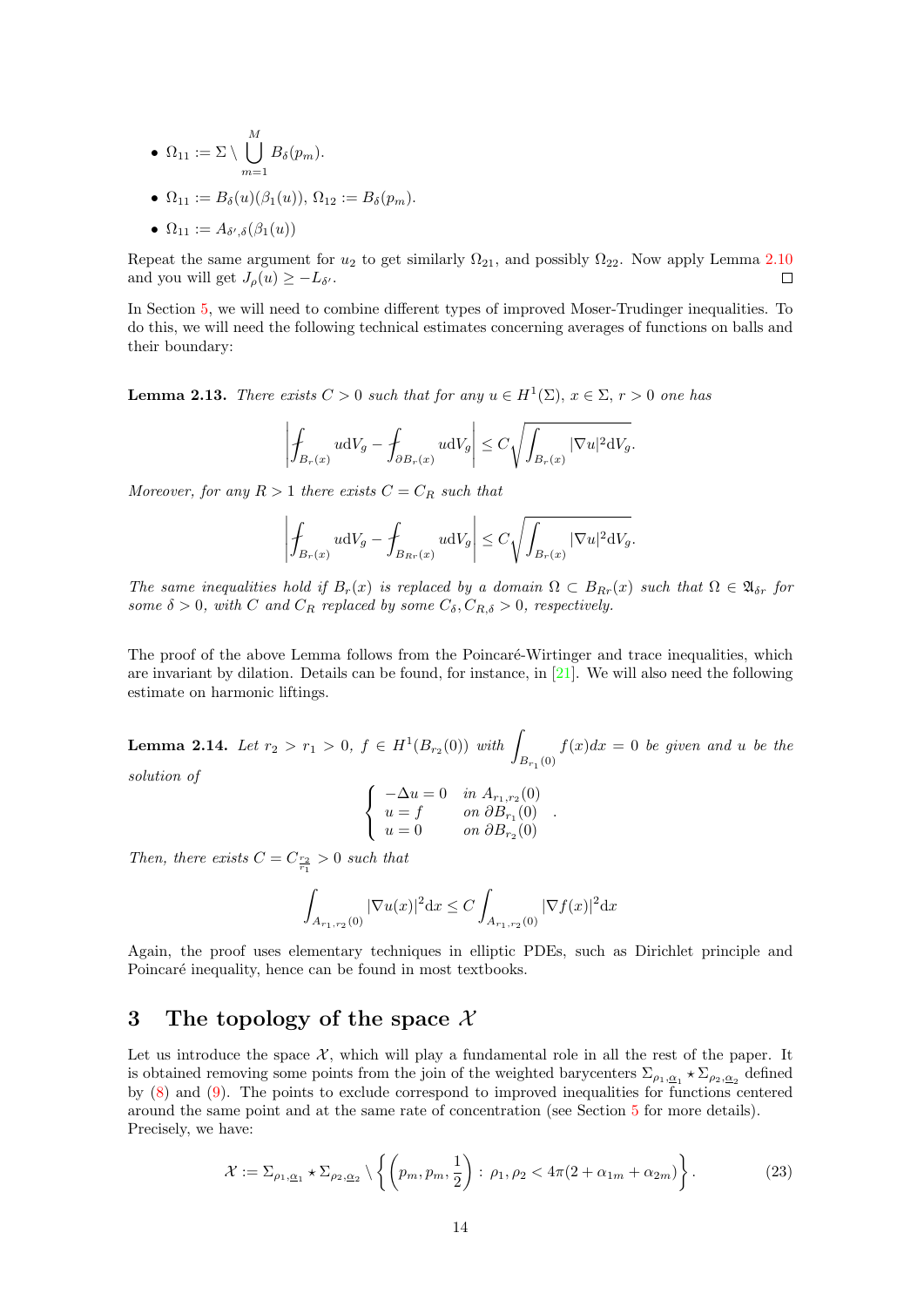In this Section, we will prove that, under the assumptions of Theorem [1.1,](#page-3-1) the space  $\mathcal X$  is not contractible. In particular, we will prove that it has a non-trivial homology group.

In order to do this, we will recall how to calculate the homology groups of the join of two known spaces. Since the join is homotopically equivalent to a smash product of X, Y and  $\mathbb{S}^1$  (see [\[22\]](#page-39-17) for details), its homology groups only depend on the homology of  $X$  and  $Y$ .

<span id="page-14-1"></span>**Theorem 3.1.** ([\[22\]](#page-39-17), Theorem 3.21) Let X and Y be two topological spaces. Then,

$$
\widetilde{H}_q(X \star Y) = \sum_{q'=0}^q \widetilde{H}_{q'}(X) \oplus \widetilde{H}_{q-q'-1}(Y).
$$

In particular, if  $X = (\mathbb{S}^{D_1})^{\vee N_1}$  and  $Y = (\mathbb{S}^{D_2})^{\vee N_2}$  are wedge sum of spheres, then  $X \star Y$  has the same homology of  $(\mathbb{S}^{D_1+D_2+1})^{\vee N_1N_2}$ .

Actually, in the same book [\[22\]](#page-39-17) it is shown that the following homotopical equivalence holds:  $(S^{D_1})^{\vee N_1} \star (S^{D_2})^{\vee N_2} \simeq (S^{D_1+D_2+1})^{\vee N_1 N_2}.$ 

Here is the main result of this section:

<span id="page-14-0"></span>**Theorem 3.2.** Let  $M_1, M_2, M_3$  be as in [\(11\)](#page-4-2) and X be as in [\(23\)](#page-13-1) and suppose

<span id="page-14-2"></span>
$$
(M_1, M_2, M_3) \notin \{ (1, m, 0), (m, 1, 0), (2, 2, 1), (2, 3, 2), (3, 2, 2), m \in \mathbb{N} \}. \tag{24}
$$

Then, the space  $X$  has non-trivial homology groups. In particular, it is not contractible.

The assumptions on the  $M_1, M_2, M_3$ , that is, respectively on the cardinality of  $\Sigma_{\rho_1,\underline{\alpha}_1}$ ,  $\Sigma_{\rho_2,\underline{\alpha}_2}$  and on the number of midpoints to be removed, are actually sharp.

This can be seen clearly from the Figure 1: the configurations  $M_1 = 1$ ,  $M_3 = 0$  are star-shaped, and even in the two remaining case it is easy to see  $\mathcal X$  has trivial topology. On the other hand, Figure 2 shows a non-contractible configuration.



Figure 1: The space X in the cases  $(M_1, M_2, M_3) \in \{(1, 3, 0), (2, 2, 1), (2, 3, 2)\}$  (contractible).



Figure 2: The space X in the case  $M_1 = 2$ ,  $M_2 = 4$ ,  $M_3 = 2$  (not contractible).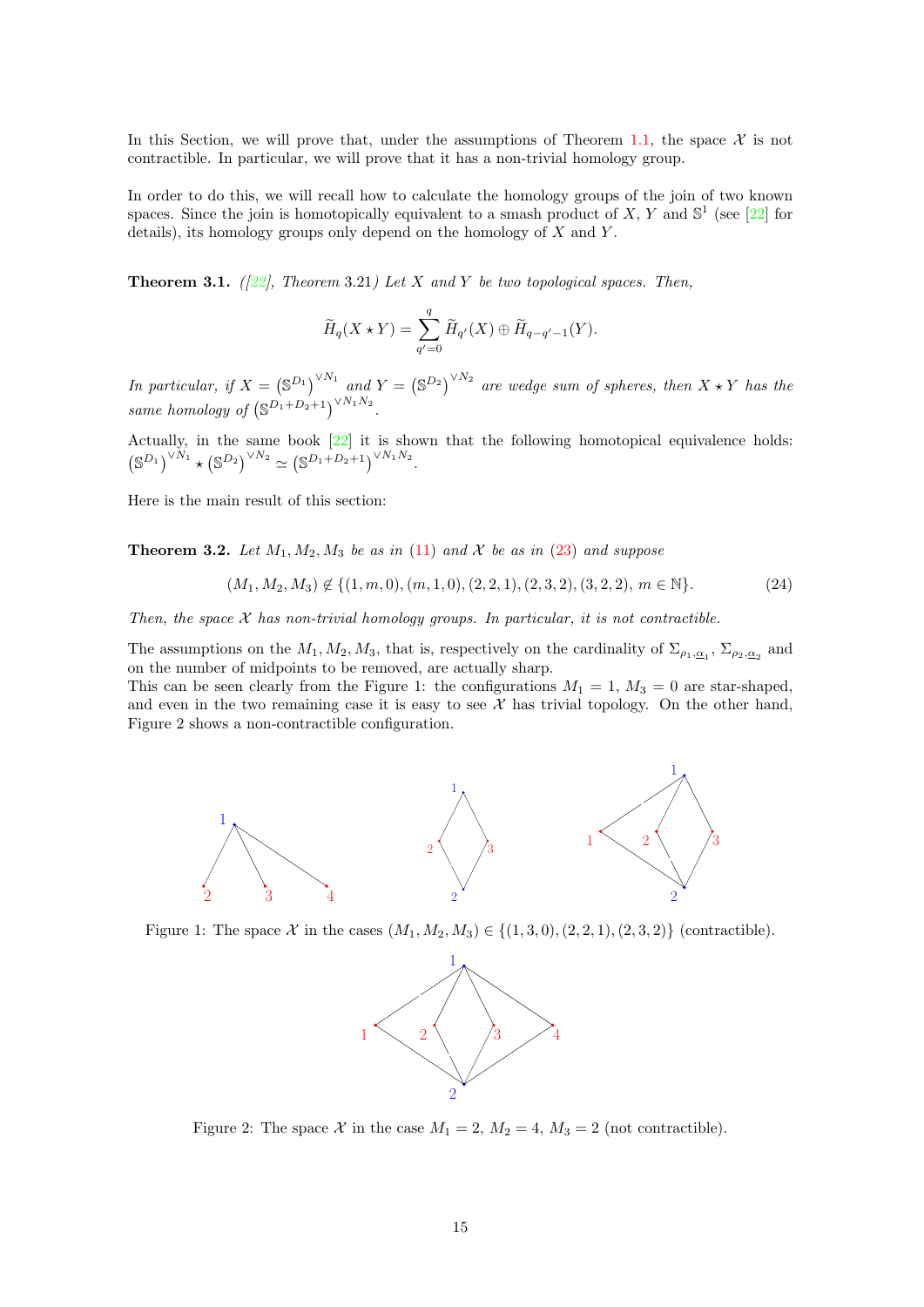*Proof of Theorem [3.2.](#page-14-0)* The spaces  $\Sigma_{\rho_i,\underline{\alpha}_i}$  are discrete sets of  $M_i$  points, for  $i = 1,2$ , that is a wedge sum of  $M_i - 1$  copies of  $\mathbb{S}^0$ . Therefore, by Theorem [3.1,](#page-14-1)  $\Sigma_{\rho_1,\underline{\alpha_1}} \star \Sigma_{\rho_2,\underline{\alpha_2}}$  has the same homology as  $(\mathbb{S}^1)^{\vee (M_1-1)(M_2-1)}.$ 

The set we have to remove from the join is made up by  $M_3$  singular points  $\{p_{m_1}, \ldots, p_{m_{M_3}}\}$  for some  $\{m_1, \ldots, m_{M_3}\} \subset \{1, \ldots, M\}.$ 

Defining then, for some fixed  $\delta < \frac{1}{2}$ ,  $\mathcal{Y} :=$  $\frac{M_3}{\vert}$  $j=1$  $B_{\delta}\left(p_{m_j},p_{m_j},\frac{1}{2}\right)$ 2 ),  $\mathcal{Y}$  retracts on  $\{p_{m_1}, \ldots, p_{m_{M_3}}\}.$ 

On the other hand,  $X \cap Y$  is a disjoint union of  $M_3$  punctured intervals, that is a discrete set of 2M<sub>3</sub> points, and  $\mathcal{X} \cup \mathcal{Y}$  is the whole join. Therefore, the Mayer-Vietoris sequence yields

$$
\underbrace{H_1(\mathcal{X} \cap \mathcal{Y})}_{0} \to H_1(\mathcal{X}) \oplus \underbrace{H_1(\mathcal{Y})}_{0} \to \underbrace{H_1(\mathcal{X} \cup \mathcal{Y})}_{\mathbb{Z}^{(M_1-1)(M_2-1)}} \to \underbrace{\widetilde{H}_0(\mathcal{X} \cap \mathcal{Y})}_{\mathbb{Z}^{2M_3-1}} \to \widetilde{H}_0(\mathcal{X}) \oplus \underbrace{\widetilde{H}_0(\mathcal{Y})}_{\mathbb{Z}^{M_3-1}} \to \underbrace{\widetilde{H}_0(\mathcal{X} \cup \mathcal{Y})}_{0}.
$$

The exactness of the sequence implies that  $b_1(\mathcal{X})-\widetilde{b}_0(\mathcal{X}) = (M_1-1)(M_2-1)-M_3$ , so if the latter number is not zero we get at least a non-trivial homology group.

Algebraic computations show that, under the assumption  $M_1, M_2 \geq M_3$ ,  $(M_1 - 1)(M_2 - 1) \neq M_3$ is equivalent to [\(24\)](#page-14-2), therefore the proof is complete.

## <span id="page-15-0"></span>4 Construction of test functions

We will now introduce some test functions from the space  $\mathcal{X}$ , introduced in Section [3,](#page-13-0) to arbitrarily low sub-levels. Such test functions will have a profile which resembles the entire solutions of the Liouville equation and of the Toda system: it will not always suffice to consider the *standard* bubbles

$$
\varphi_{p,\alpha}^{\lambda} = -2 \log \max \left\{ 1, (\lambda d(\cdot, p))^{2(1+\alpha)} \right\},\,
$$

which roughly resemble the solutions of the scalar Liouville equation. This is because, when the two components are centered at the same points, a higher amount of energy is needed due to the expression of Q (see the Introduction) which penalizes parallel gradients. . This is basically the reason that the join is punctured in [\(23\)](#page-13-1).

We will need two more profiles for the construction of  $\Phi^{\lambda}$ , which have been considered in [\[23\]](#page-39-14) for the regular Toda system.

$$
\varphi'_{p,\alpha_1,\alpha_2}^{\lambda} = -2 \log \max \left\{ 1, (\lambda d(\cdot, p))^{2(2+\alpha_1+\alpha_2)} \right\},
$$
  

$$
\varphi''_{p,\alpha_1,\alpha_2}^{\lambda} = -2 \log \max \left\{ 1, \lambda^{2(2+\alpha_1+\alpha_2)} d(\cdot, p)^{2(1+\alpha_1)} \right\}.
$$

We will use suitable interpolation between each of the above three profiles depending on whether the points  $x_i \in \Sigma_{\rho_i, \underline{\alpha}_i}$  coincide or not and depending on which of the parameters  $\rho_i$  is greater or less than  $4\pi \left(\omega_{\underline{\alpha}_1}(\{x_i\}) + \omega_{\underline{\alpha}_2}(\{x_i\})\right)$ , see [\(8\)](#page-2-2). The map  $\Phi^{\lambda}$  will therefore be defined case by case, hence its definition will be quite lengthy and will be postponed in the proof of the Theorem, rather than in its statement. As a final remark, we considered a truncated version of the bubbles instead of the usual smooth ones. Under this change we get very similar estimates, though with simpler calculations, since truncated functions are easy to handle.

<span id="page-15-1"></span>**Theorem 4.1.** There exists a family of maps  $\{\Phi^{\lambda}\}_{\lambda>2} : \mathcal{X} \to H^1(\Sigma)^2$  such that

$$
J_{\rho}\left(\Phi^{\lambda}(\zeta)\right) \underset{\lambda \to +\infty}{\longrightarrow} -\infty \quad \text{uniformly for } \zeta \in \mathcal{X}.
$$

*Proof.* Let us start by defining  $\Phi^{\lambda}(\zeta) = \left(\varphi_1 - \frac{\varphi_2}{2}\right)$  $\frac{\varphi_2}{2}, \varphi_2 - \frac{\varphi_1}{2}$ 2 when  $\zeta = (p_m, p_m, t)$  for some m.  $\Phi^{\lambda}$ will be defined in different ways, depending on the relative positions of  $\rho_1, \rho_2, \alpha_{1m}, \alpha_{2m}$  in R.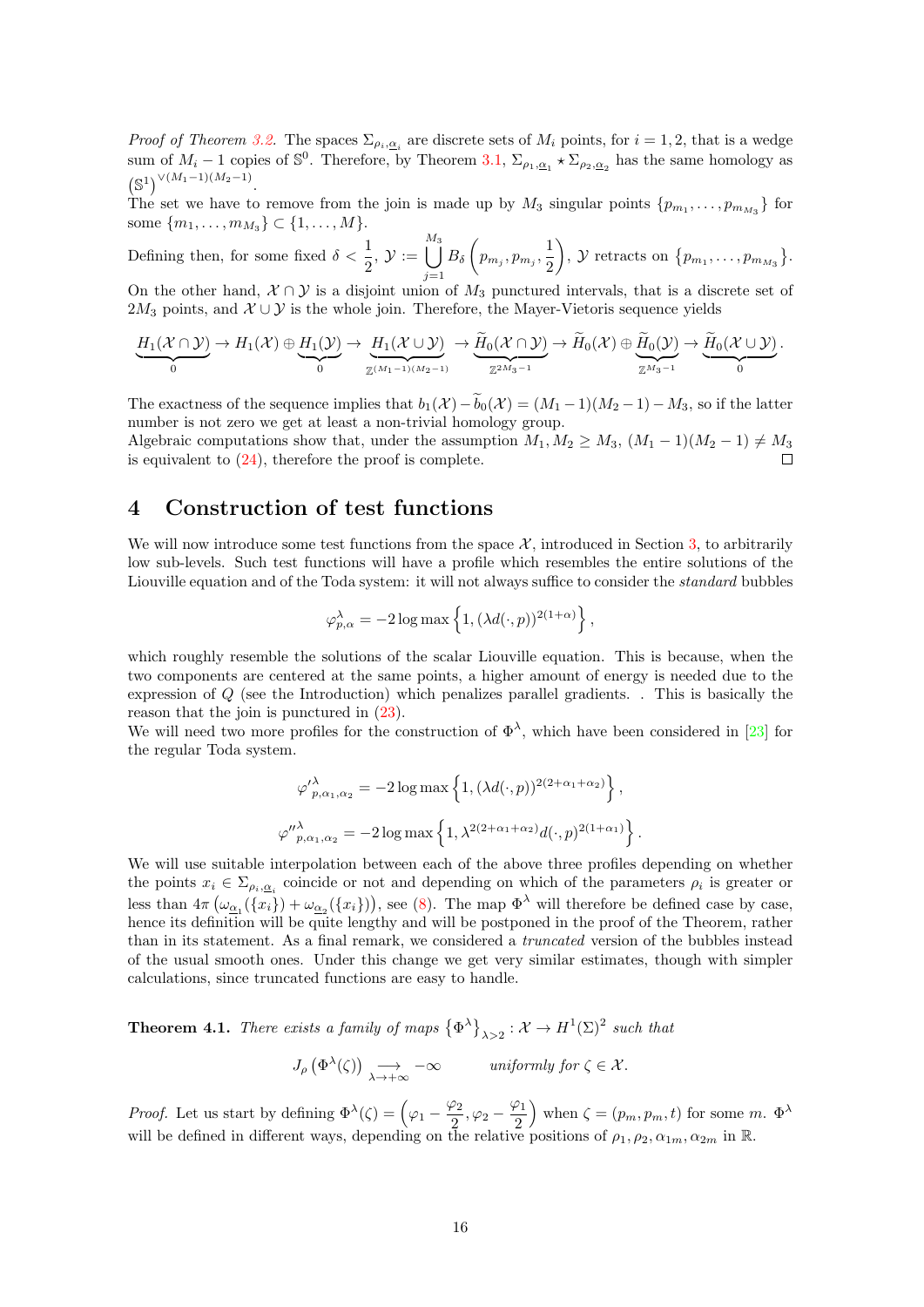(<<)  $\rho_1, \rho_2 < 4\pi(2 + \alpha_{1m} + \alpha_{2m})$ :

$$
\varphi_1 := \begin{cases}\n-2\log \max\left\{1, (\lambda d(\cdot, p_m))^{2(1+\alpha_{1m})}\right\} & \text{if } t < \frac{1}{2} \\
0 & \text{if } t > \frac{1}{2} \\
0 & \text{if } t < \frac{1}{2} \\
-2\log \max\left\{1, (\lambda d(\cdot, p_m))^{2(1+\alpha_{2m})}\right\} & \text{if } t > \frac{1}{2}.\n\end{cases}
$$

(
$$
>
$$
)  $\rho_1 < 4\pi (2 + \alpha_{1m} + \alpha_{2m}) < \rho_2$ :

$$
\varphi_1 := -2 \log \max \left\{ 1, \max \left\{ 1, (\lambda t)^{2(1+\alpha_{2m})} \right\} (\lambda d(\cdot, p_m))^{2(1+\alpha_{1m})} \right\}
$$
  

$$
\varphi_2 := -2 \log \max \left\{ 1, (\lambda t d(\cdot, p_m))^{2(2+\alpha_{1m}+\alpha_{2m})} \right\}.
$$

(
$$
>
$$
)  $\rho_2 < 4\pi (2 + \alpha_{1m} + \alpha_{2m}) < \rho_1$ :

$$
\varphi_1 := -2 \log \max \left\{ 1, (\lambda(1-t)d(\cdot, p_m))^{2(2+\alpha_{1m}+\alpha_{2m})} \right\}
$$
  

$$
\varphi_2 := -2 \log \max \left\{ 1, \max \left\{ 1, (\lambda(1-t))^{2(1+\alpha_{1m})} \right\} (\lambda d(\cdot, p_m))^{2(1+\alpha_{2m})} \right\}.
$$

$$
(\gg) \ \rho_1, \rho_2 > 4\pi (2 + \alpha_{1m} + \alpha_{2m});
$$

$$
\varphi_1 := -2 \log \max \left\{ 1, \left( \lambda \frac{\max\{1, \lambda t\}}{\max\{1, \lambda(1-t)\}} \right)^{2+\alpha_{1m}+\alpha_{2m}} d(\cdot, p_m)^{2(1+\alpha_{1m})}, (\lambda d(\cdot, p_m))^{2(2+\alpha_{1m}+\alpha_{2m})} \right\}
$$
  

$$
\varphi_2 := -2 \log \max \left\{ 1, \left( \lambda \frac{\max\{1, \lambda(1-t)\}}{\max\{1, \lambda t\}} \right)^{2+\alpha_{1m}+\alpha_{2m}} d(\cdot, p_m)^{2(1+\alpha_{2m})}, (\lambda d(\cdot, p_m))^{2(2+\alpha_{1m}+\alpha_{2m})} \right\}.
$$

We will need some estimates on  $\Phi^{\lambda}$ , which will be proved in three separates lemmas and which, combined, will give the proof of the Theorem.  $\Box$ 

Convention: When using normal coordinates near the peaks of the test functions, the metric coefficients will slightly deviate from the Euclidean ones. We will then have coefficients of order  $(1 + o<sub>\lambda</sub>(1))$  in front of the logarithmic terms appearing below. To keep the formulas shorter, we will omit them, as they will be harmless for the final estimates.

<span id="page-16-0"></span>**Lemma 4.2.** Let  $\varphi_1, \varphi_2$  be as in Theorem [4.1.](#page-15-1) Then, setting  $\mathcal{Q} := \int_{\Sigma}$  $Q\left(\varphi_1-\frac{\varphi_2}{2}\right)$  $\frac{\rho_2}{2}, \varphi_2 - \frac{\varphi_1}{2}$ 2  $\Big) dV_g,$ in each case we have for  $\lambda$  large

.

(*<*) 
$$
Q = \begin{cases} 8\pi (1 + \alpha_{1m})^2 \log \lambda + O(1) & \text{if } t < \frac{1}{2} \\ 8\pi (1 + \alpha_{2m})^2 \log \lambda + O(1) & \text{if } t > \frac{1}{2} \end{cases}
$$

$$
(<>) \quad Q = 8\pi (2 + \alpha_{1m} + \alpha_{2m})^2 \log \max\{1, \lambda t\} + 8\pi (1 + \alpha_{1m})^2 \log \min\left\{\lambda, \frac{1}{t}\right\} + O(1).
$$

$$
(\gtlt) \qquad Q = 8\pi (2 + \alpha_{1m} + \alpha_{2m})^2 \log \max\{1, \lambda(1-t)\} + 8\pi (1 + \alpha_{2m})^2 \log \min\left\{\lambda, \frac{1}{1-t}\right\} + O(1).
$$

$$
(\gg) \qquad Q = 8\pi (2 + \alpha_{1m} + \alpha_{2m})^2 \log \lambda + O(1).
$$

*Proof.* Let us start by the case (<<). We assume  $t < \frac{1}{2}$  $\frac{1}{2}$ , since the case  $t > \frac{1}{2}$  $\frac{1}{2}$  can be treated in the very same way just switching the indices. There holds

$$
\nabla \varphi_1 = \begin{cases} 0 & \text{if } d(\cdot, p_m) < \frac{1}{\lambda} \\ -4(1 + \alpha_{1m}) \frac{\nabla d(\cdot, p_m)}{d(\cdot, p_m)} & \text{if } d(x, p_m) > \frac{1}{\lambda} \end{cases} \qquad \nabla \varphi_2 \equiv 0.
$$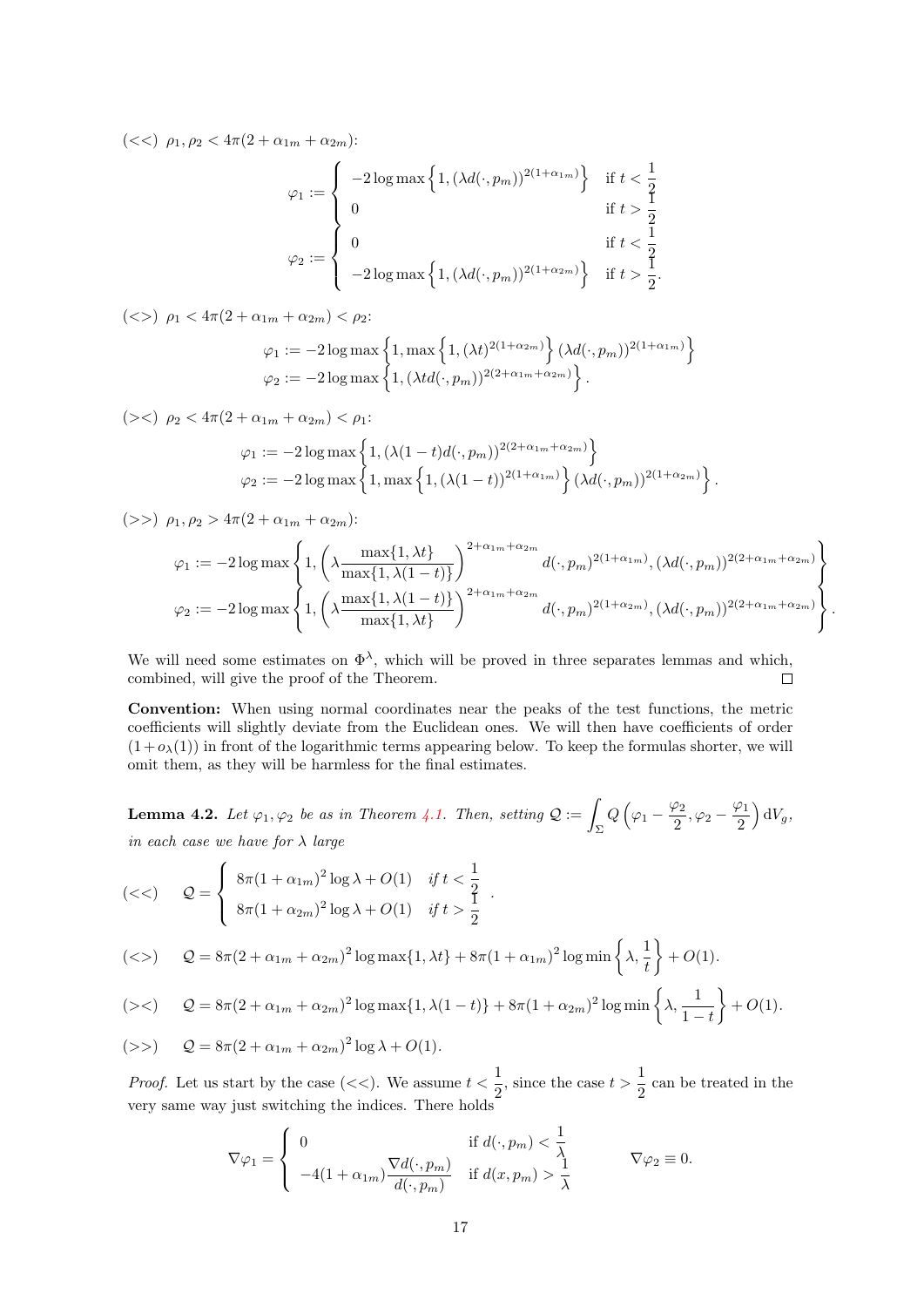Therefore, since  $|\nabla d(\cdot,p_m)|=1$  a.e. on  $\Sigma,$  we get

$$
Q = \frac{1}{4} \int_{\Sigma} |\nabla \varphi_1|^2 dV_g = 4(1 + \alpha_{1m})^2 \int_{\Sigma \backslash B_{\frac{1}{\lambda}}(p_m)} \frac{dV_g}{d(\cdot, p_m)^2} = 8\pi (1 + \alpha_{1m})^2 \log \lambda + O(1). \tag{25}
$$

In the case (<>) we can assume  $\lambda t \geq 1$ , since otherwise  $\varphi_1, \varphi_2$  are defined just like the previous section. We have

$$
\nabla \varphi_1 = \begin{cases}\n0 & \text{if } d(\cdot, p_m) < \frac{1}{\lambda(\lambda t)^{\frac{1+\alpha_{2m}}{1+\alpha_{1m}}}} \\
-4(1+\alpha_{1m})\frac{\nabla d(\cdot, p_m)}{d(\cdot, p_m)} & \text{if } d(x, p_m) > \frac{1}{\lambda(\lambda t)^{\frac{1+\alpha_{2m}}{1+\alpha_{1m}}}} \\
\nabla \varphi_2 = \begin{cases}\n0 & \text{if } d(\cdot, p_m) < \frac{1}{\lambda t} \\
-4(2+\alpha_{1m}+\alpha_{2m})\frac{\nabla d(\cdot, p_m)}{d(\cdot, p_m)} & \text{if } d(x, p_m) > \frac{1}{\lambda t}\n\end{cases}\n\end{cases}
$$

therefore

$$
Q = \frac{1}{4} \int_{\Sigma} |\nabla \varphi_1|^2 dV_g - \frac{1}{4} \int_{\Sigma} \nabla \varphi_1 \cdot \nabla \varphi_2 dV_g + \frac{1}{4} \int_{\Sigma} |\nabla \varphi_2|^2 dV_g
$$
  
\n
$$
= 4(1 + \alpha_{1m})^2 \int_{\Sigma \backslash B} \frac{dV_g}{\frac{1}{\lambda(\lambda t)^{\frac{1+\alpha_{2m}}{1+\alpha_{1m}}}} (p_m) d(\cdot, p_m)^2} - 4(2 + \alpha_{1m} + \alpha_{2m})(1 + \alpha_{1m}) \int_{\Sigma \backslash B} \frac{dV_g}{\lambda_t^2} (p_m) d(\cdot, p_m)^2
$$
  
\n+ 4(2 + \alpha\_{1m} + \alpha\_{2m})^2 \int\_{\Sigma \backslash B} \frac{dV\_g}{\lambda\_t^2} (p\_m) d(\cdot, p\_m)^2  
\n= 8\pi (1 + \alpha\_{1m})^2 \log \lambda + 8\pi (1 + \alpha\_{1m})(1 + \alpha\_{2m}) \log(\lambda t)  
\n- 8\pi (2 + \alpha\_{1m} + \alpha\_{2m})(1 + \alpha\_{1m}) \log(\lambda t) + 8\pi (2 + \alpha\_{1m} + \alpha\_{2m})^2 \log(\lambda t) + O(1)  
\n= 8\pi (2 + \alpha\_{1m} + \alpha\_{2m})^2 \log(\lambda t) + 4\pi (1 + \alpha\_{2m})^2 \log \frac{1}{t} + O(1).

In the case  $(\geq)$  we can argue as in  $(\leq)$  just switching the indices; similar calculations also yield the last case  $(\gg).$  $\Box$ 

<span id="page-17-0"></span>**Lemma 4.3.** Let  $\varphi_1, \varphi_2$  be as above. Then, in each case we have:

$$
(<\!<)
$$

$$
\int_{\Sigma} \varphi_1 dV_g = \begin{cases}\n-4(1+\alpha_{1m})\log \lambda + O(1) & \text{if } t < \frac{1}{2} \\
0 & \text{if } t > \frac{1}{2}\n\end{cases},\n\int_{\Sigma} \varphi_2 dV_g = \begin{cases}\n0 & \text{if } t < \frac{1}{2} \\
-4(1+\alpha_{2m})\log \lambda + O(1) & \text{if } t > \frac{1}{2}.\n\end{cases}
$$

 $(\ll>)$ 

$$
\int_{\Sigma} \varphi_1 dV_g = -4(1 + \alpha_{1m}) \log \lambda - 4(1 + \alpha_{2m}) \log \max\{1, \lambda t\} + O(1),
$$

$$
\int_{\Sigma} \varphi_2 dV_g = -4(2 + \alpha_{1m} + \alpha_{2m}) \log \max\{1, \lambda t\} + O(1).
$$

 $(\ge\lt)$ 

$$
\int_{\Sigma} \varphi_1 dV_g = -4(2 + \alpha_{1m} + \alpha_{2m}) \log \max\{1, \lambda(1-t)\} + O(1),
$$

$$
\int_{\Sigma} \varphi_2 dV_g = -4(1 + \alpha_{2m}) \log \lambda - 4(1 + \alpha_{1m}) \log \max\{1, \lambda(1-t)\} + O(1).
$$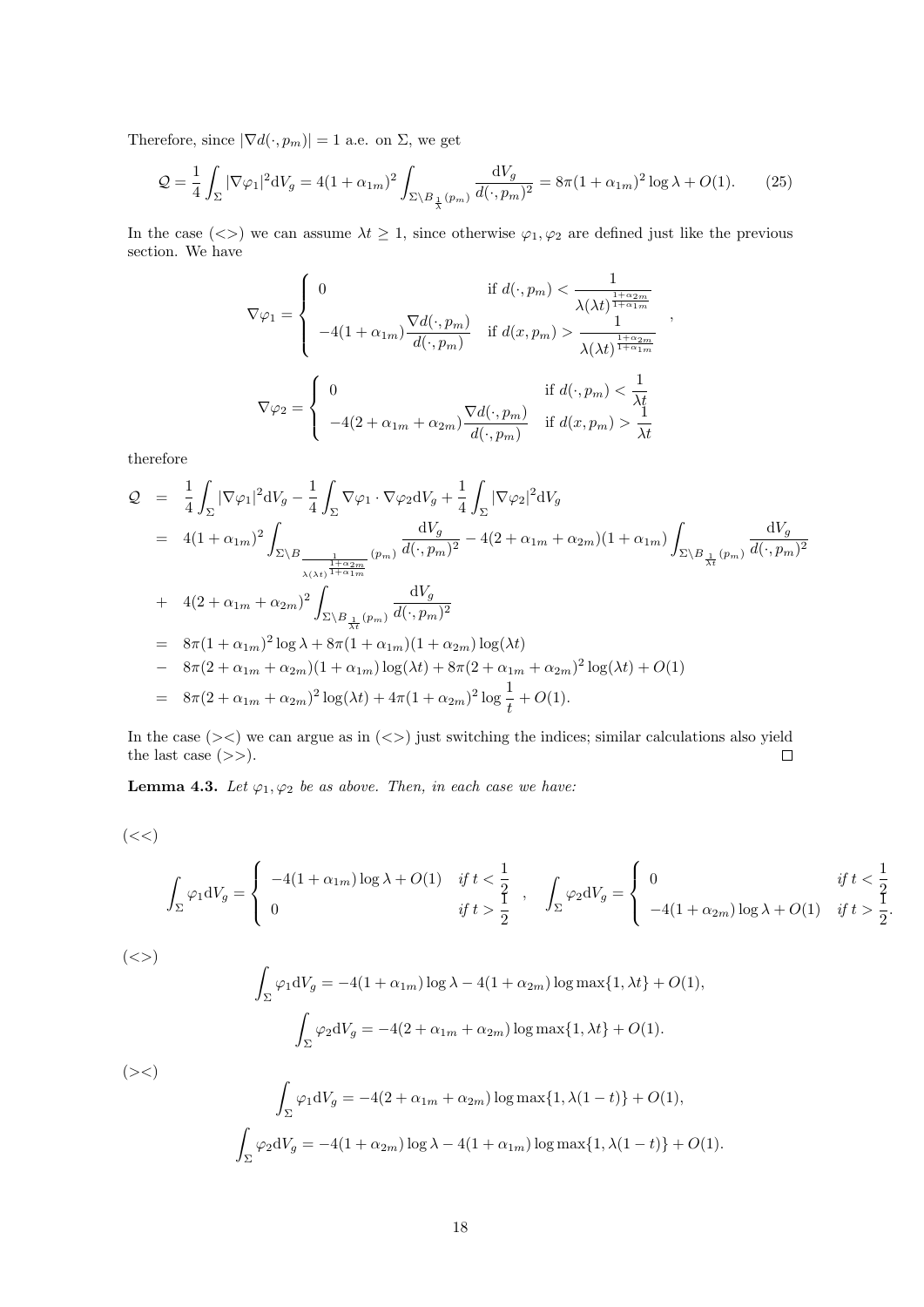$(>>)$ 

$$
\int_{\Sigma} \varphi_1 dV_g = \int_{\Sigma} \varphi_2 dV_g + O(1) = -4(2 + \alpha_{1m} + \alpha_{2m}) \log \lambda + O(1).
$$

*Proof.* Let us consider the case  $(<, t < \frac{1}{2})$  $\frac{1}{2}$ . Since we have

$$
-4(1+\alpha_{1m})\log\max\{1,d(\cdot,p_m)\}\leq\varphi_1+4(1+\alpha_{1m})\log\lambda\leq-4(1+\alpha_{1m})\log d(\cdot,p_m),
$$

with both the first and the last function having finite average over  $\Sigma$ , we are done.

The same argument also works in all the other cases.

<span id="page-18-0"></span>**Lemma 4.4.** Let  $\varphi_1, \varphi_2$  be as above. Then, in each case we have:

 $(< <)$ 

$$
\log \int_{\Sigma} \widetilde{h}_1 e^{\varphi_1 - \frac{\varphi_2}{2}} dV_g = \begin{cases}\n-2(1 + \alpha_{1m}) \log \lambda + O(1) & \text{if } t < \frac{1}{2} \\
2(1 + \alpha_{2m}) \log \lambda + O(1) & \text{if } t > \frac{1}{2}\n\end{cases}
$$
\n
$$
\log \int_{\Sigma} \widetilde{h}_2 e^{\varphi_2 - \frac{\varphi_1}{2}} dV_g = \begin{cases}\n2(1 + \alpha_{1m}) \log \lambda + O(1) & \text{if } t < \frac{1}{2} \\
-2(1 + \alpha_{2m}) \log \lambda + O(1) & \text{if } t > \frac{1}{2}.\n\end{cases}
$$

,

 $\Box$ 

.

 $(<>)$ 

$$
\log \int_{\Sigma} \tilde{h}_1 e^{\varphi_1 - \frac{\varphi_2}{2}} dV_g = -2(1 + \alpha_{1m}) \log \lambda - 2(1 + \alpha_{2m}) \log \max\{1, \lambda t\},
$$

$$
\log \int_{\Sigma} \tilde{h}_2 e^{\varphi_2 - \frac{\varphi_1}{2}} dV_g = 2(1 + \alpha_{1m}) \min\left\{\lambda, \frac{1}{t}\right\}.
$$

$$
\log \int_{\Sigma} \widetilde{h}_1 e^{\varphi_1 - \frac{\varphi_2}{2}} dV_g = 2(1 + \alpha_{2m}) \min \left\{ \lambda, \frac{1}{1 - t} \right\},
$$

$$
\log \int_{\Sigma} \widetilde{h}_2 e^{\varphi_2 - \frac{\varphi_1}{2}} dV_g = -2(1 + \alpha_{2m}) \log \lambda - 2(1 + \alpha_{1m}) \log \max \{ 1, \lambda (1 - t) \}.
$$

 $(>>)$ 

 $(\geqslant)$ 

$$
\log \int_{\Sigma} \tilde{h}_1 e^{\varphi_1 - \frac{\varphi_2}{2}} dV_g = -(2 + \alpha_{1m} + \alpha_{2m}) \log \left( \lambda \frac{\max\{1, \lambda t\}}{\max\{1, \lambda(1 - t)\}} \right) + O(1)
$$
  

$$
\log \int_{\Sigma} \tilde{h}_2 e^{\varphi_2 - \frac{\varphi_1}{2}} dV_g = -(2 + \alpha_{1m} + \alpha_{2m}) \log \left( \lambda \frac{\max\{1, \lambda(1 - t)\}}{\max\{1, \lambda t\}} \right) + O(1)
$$

Proof. Again, we will just consider the first case. Given any  $\delta > 0$ , if  $d(\cdot, p_m) \ge \delta$  one has

$$
e^{\varphi_1 - \frac{\varphi_2}{2}} \ge \frac{C_\delta}{\lambda^{4(1+\alpha_{1m})}} \qquad e^{\varphi_1 - \frac{\varphi_2}{2}} \ge C_\delta \lambda^{2(1+\alpha_{1m})},
$$

therefore we will suffice to consider only the integral on  $B_\delta(p_m)$ :

$$
\log \int_{B_{\delta}(p_m)} \widetilde{h}_1 e^{\varphi_1 - \frac{\varphi_2}{2}} dV_g = \log \int_{B_{\delta}(p_m)} d(\cdot, p_m)^{2\alpha_{1m}} e^{\varphi_1 - \frac{\varphi_2}{2}} dV_g + O(1)
$$
  
\n
$$
= \log \left( \int_{B_{\frac{1}{\lambda}}(p_m)} d(\cdot, p_m)^{2\alpha_{1m}} dV_g + \lambda^{-4(1+\alpha_{1m})} \int_{A_{\frac{1}{\lambda}, \delta}(p_m)} \frac{dV_g}{d(\cdot, p_m)^{2(2+\alpha_{1m})}} \right) + O(1)
$$
  
\n
$$
= -2(1+\alpha_{1m}) \log \lambda + O(1),
$$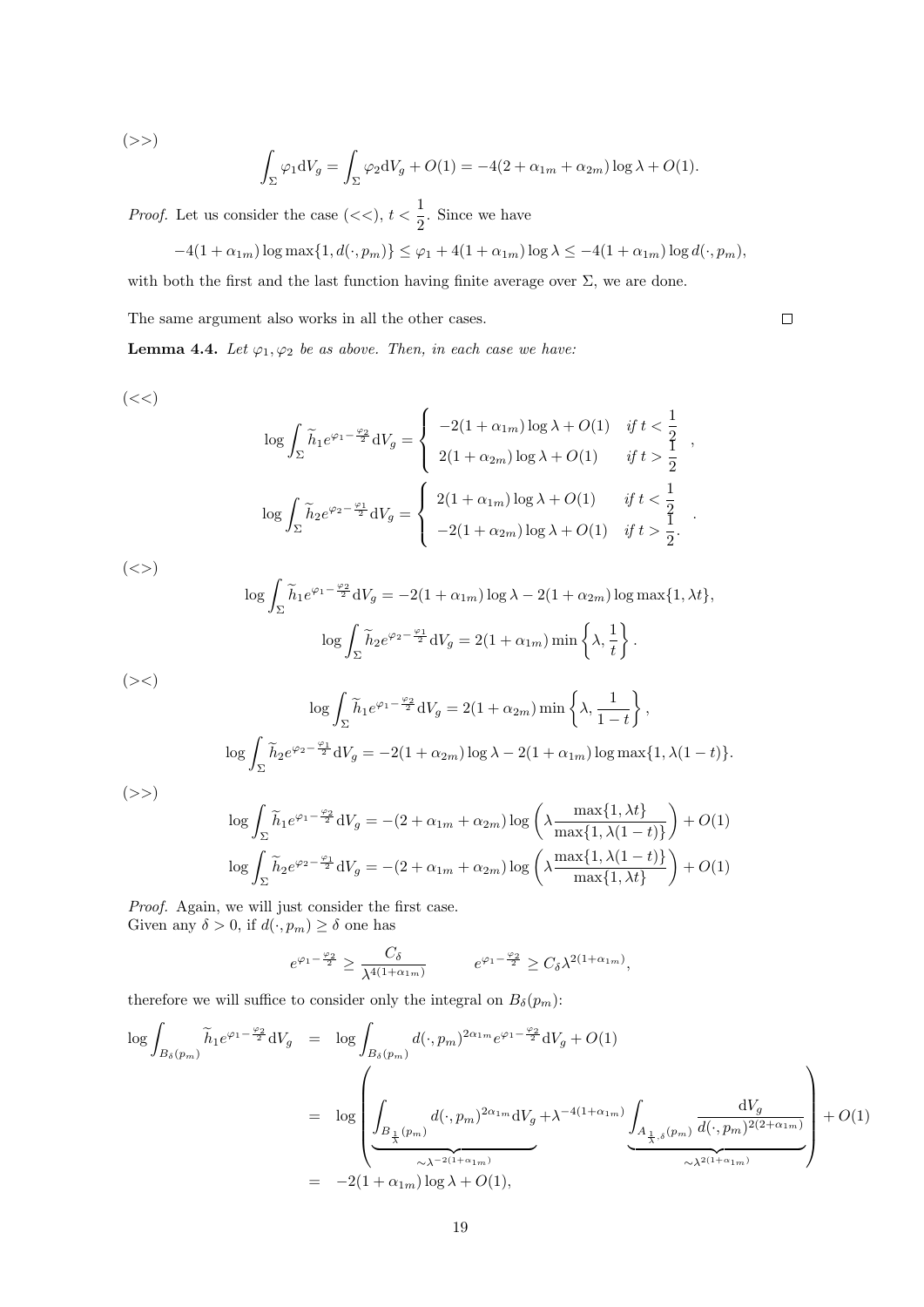$$
\log \int_{B_{\delta}(p_m)} \widetilde{h}_1 e^{\varphi_2 - \frac{\varphi_1}{2}} dV_g = \log \left( \underbrace{\int_{B_{\frac{1}{\lambda}}(p_m)} d(\cdot, p_m)^{2\alpha_2 m} dV_g}_{\sim \lambda^{-2(1 + \alpha_{2m})}} + \lambda^{2(1 + \alpha_{1m})} \underbrace{\int_{A_{\frac{1}{\lambda}, \delta}(p_m)} d(\cdot, p_m)^{2(1 + \alpha_{1m} + \alpha_{2m})} dV_g}_{\sim 1} + O(1) \right)
$$
\n
$$
= 2(1 + \alpha_{1m}) \log \lambda + O(1),
$$

Proof of Theorem [4.1,](#page-15-1) continued. From the previous lemmas we can easily prove the Theorem in the case  $x_1 = x_2$ . In fact, writing

$$
J_{\rho}\left(\varphi_{1}-\frac{\varphi_{2}}{2},\varphi_{2}-\frac{\varphi_{1}}{2}\right)=\int_{\Sigma}Q\left(\varphi_{1}-\frac{\varphi_{2}}{2},\varphi_{2}-\frac{\varphi_{1}}{2}\right)\mathrm{d}V_{g}-\sum_{i=1}^{2}\rho_{i}\left(\log\int_{\Sigma}\widetilde{h}_{i}e^{\varphi_{i}-\frac{\varphi_{3-i}}{2}}\mathrm{d}V_{g}-\int_{\Sigma}\varphi_{i}\mathrm{d}V_{g}+\frac{1}{2}\int_{\Sigma}\varphi_{3-i}\mathrm{d}V_{g}\right),
$$

we get, in each case,

 $(<<)$ 

$$
J_{\rho}\left(\varphi_{1}-\frac{\varphi_{2}}{2},\varphi_{2}-\frac{\varphi_{1}}{2}\right)=\begin{cases}2(1+\alpha_{1m})(4\pi(2+\alpha_{1m})-\rho_{1})\log\lambda+O(1) & \text{if } t<\frac{1}{2}\\2(1+\alpha_{2m})(4\pi(2+\alpha_{2m})-\rho_{2})\log\lambda+O(1) & \text{if } t>\frac{1}{2}\end{cases},
$$

 $(<>)$ 

$$
J_{\rho} \left( \varphi_{1} - \frac{\varphi_{2}}{2}, \varphi_{2} - \frac{\varphi_{1}}{2} \right) = 2(1 + \alpha_{1m})(4\pi(1 + \alpha_{1m}) - \rho_{1}) \log \min \left\{ \lambda, \frac{1}{t} \right\} + 2(2 + \alpha_{1m} + \alpha_{2m})(4\pi(2 + \alpha_{1m} + \alpha_{2m}) - \rho_{2}) \log \max \{ 1, \lambda t \} + O(1),
$$

 $(\geqslant)$ 

$$
J_{\rho} \left( \varphi_{1} - \frac{\varphi_{2}}{2}, \varphi_{2} - \frac{\varphi_{1}}{2} \right) = 2(2 + \alpha_{1m} + \alpha_{2m})(4\pi(2 + \alpha_{1m} + \alpha_{2m}) - \rho_{1}) \log \max\{1, \lambda(1 - t)\}\
$$
  
+ 2(1 + \alpha\_{2m})(4\pi(1 + \alpha\_{2m}) - \rho\_{2}) \log \min\left\{\lambda, \frac{1}{1 - t}\right\} + O(1),

 $(>>)$ 

$$
J_{\rho}\left(\varphi_{1}-\frac{\varphi_{2}}{2},\varphi_{2}-\frac{\varphi_{1}}{2}\right) = (2+\alpha_{1m}+\alpha_{2m})(4\pi(2+\alpha_{1m}+\alpha_{2m})-\rho_{1})\log\left(\lambda \frac{\max\{1,\lambda(1-t)\}}{\max\{1,\lambda t\}}\right) + (2+\alpha_{1m}+\alpha_{2m})(4\pi(2+\alpha_{1m}+\alpha_{2m})-\rho_{2})\log\left(\lambda \frac{\max\{1,\lambda t\}}{\max\{1,\lambda(1-t)\}}\right)+O(1),
$$

which all tend to  $-\infty$  independently of t.

Let us now consider the case  $x_1 \neq x_2$ . Here, we define  $\Phi^{\lambda}$  just by interpolating linearly between the test functions defined before:

$$
\Phi^{\lambda}(x_1, x_2, t) = \Phi^{\lambda(1-t)}(x_1, x_1, 0) + \Phi^{\lambda t}(x_2, x_2, 1).
$$

Since  $d(p_m, p_{m'}) \ge \delta > 0$ , then the bubbles centered at  $p_m$  and  $p_{m'}$  do not interact, therefore the estimates from Lemmas [4.2,](#page-16-0) [4.3,](#page-17-0) [4.4](#page-18-0) also work for such test functions. We will show this fact in detail in the case  $\rho_1, \rho_2 < 4\pi (2 + \alpha_{1m} + \alpha_{2m}), 4\pi (2 + \alpha_{1m'} + \alpha_{2m'})$ . Writing

$$
(\varphi_1, \varphi_2) = \left(-2\log \max\left\{1, (\lambda(1-t)d(\cdot, p_m))^{2(1+\alpha_{1m})}\right\}, -2\log \max\left\{1, (\lambda td(\cdot, p_{m'}))^{2(1+\alpha_{2m'})}\right\}\right),
$$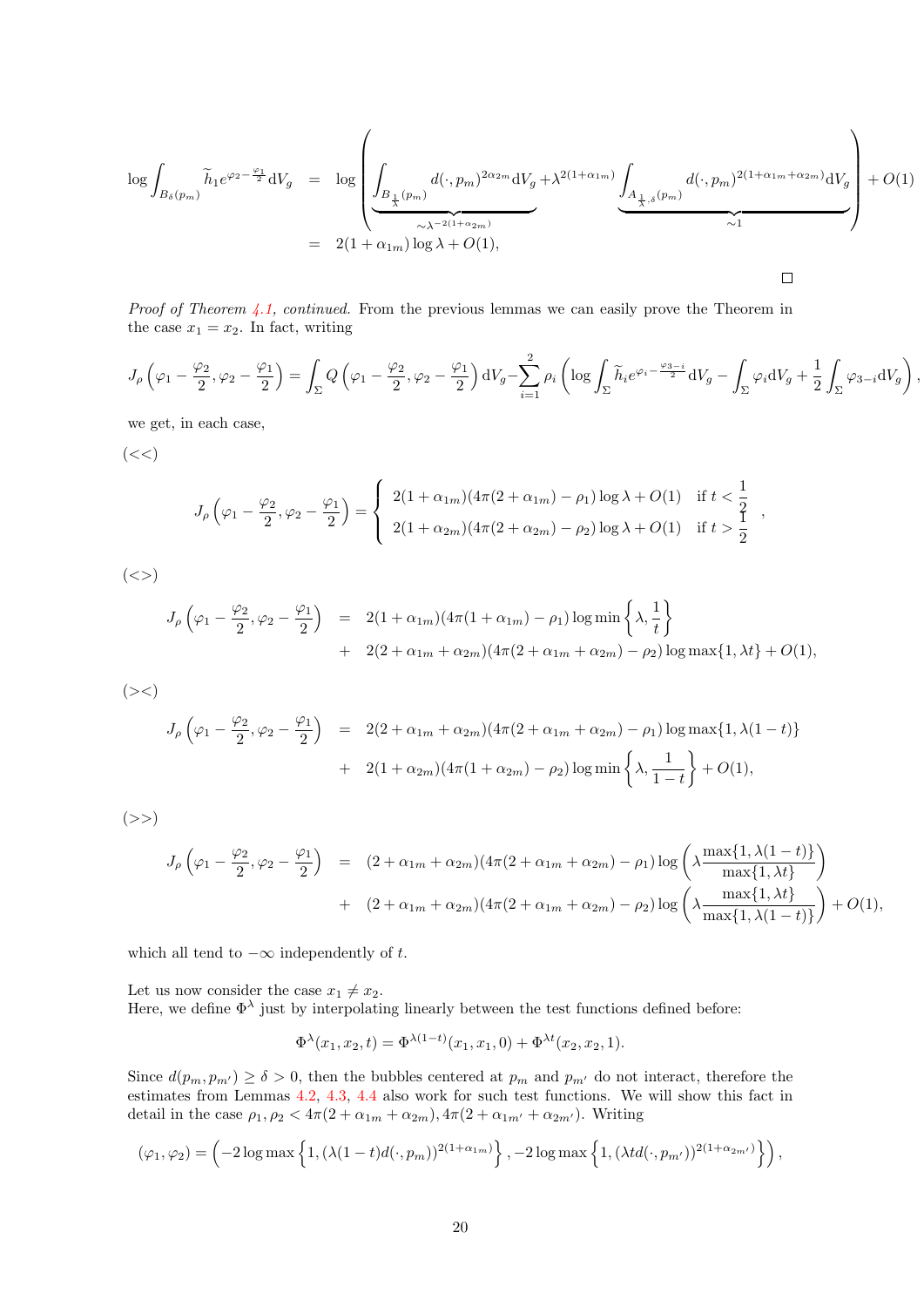by the previous explicit computation of  $\nabla\varphi_1, \nabla\varphi_2$  we get

<span id="page-20-1"></span>
$$
Q = \frac{1}{4} \int_{B_{\delta}(p_m)} |\nabla \varphi_1|^2 dV_g + \frac{1}{4} \int_{B_{\delta}(p_m)} |\nabla \varphi_2|^2 dV_g + O(1)
$$
  
=  $8\pi (1 + \alpha_{1m})^2 \log \max\{1, \lambda(1-t)\} + 8\pi (2 + \alpha_{2m'})^2 \log \max\{1, \lambda t\} + O(1).$  (26)

Moreover, by linearity,

<span id="page-20-2"></span>
$$
\int_{\Sigma} \varphi_1 dV_g = -4(1+\alpha_{1m}) \log \max\{1, \lambda(1-t)\} + O(1) \quad \int_{\Sigma} \varphi_2 dV_g = -4(1+\alpha_{2m'}) \log \max\{1, \lambda t\} + O(1).
$$
\n(27)

Finally, as before the integral of  $\widetilde{h}_1e^{\varphi_1-\frac{\varphi_2}{2}}$  is negligible outside  $B_\delta(p_m)$ , and inside the ball we have 1  $\frac{1}{C_\delta} \leq$  $\varphi_2$  − |  $\int_{\Sigma} \varphi_2 \mathrm{d}V_g$  $\leq C$  on  $B_{\delta}(p_m)$ , hence

<span id="page-20-3"></span>
$$
\log \int_{\Sigma} \widetilde{h}_1 e^{\varphi_1 - \frac{\varphi_2}{2}} dV_g = \log \left( \max\{1, \lambda t\}^{2(1 + \alpha_{2m'})} \int_{B_{\frac{1}{\max\{1, \lambda(1 - t)\}}} (p_m)} d(\cdot, p_m)^{2\alpha_{1m}} dV_g
$$
  
+ 
$$
\max\{1, \lambda t\}^{2(1 + \alpha_{2m'})} \max\{1, \lambda(1 - t)\}^{2(1 + \alpha_{1m})} \int_{A_{\frac{1}{\lambda}, \delta}(p_m)} \frac{dV_g}{d(\cdot, p_m)^{2(2 + \alpha_{1m})}} \right) + O(1)
$$
  
= 
$$
2(1 + \alpha_{2m'}) \log \max\{1, \lambda t\} - 2(1 + \alpha_{1m}) \log \max\{1, \lambda(1 - t)\} + O(1)
$$
(28)

and similarly

$$
\log \int_{\Sigma} \tilde{h}_2 e^{\varphi_2 - \frac{\varphi_1}{2}} dV_g = 2(1 + \alpha_{1m}) \log \max\{1, \lambda(1 - t)\} - 2(1 + \alpha_{1m'}) \log \max\{1, \lambda t\} + O(1).
$$

Therefore, by  $(26)$ ,  $(27)$  and  $(28)$  we deduce

$$
J_{\rho}\left(\varphi_{1}-\frac{\varphi_{2}}{2},\varphi_{2}-\frac{\varphi_{1}}{2}\right) = 2(1+\alpha_{1m})(4\pi(1+\alpha_{1m})-\rho_{1})\log\max\{1,\lambda(1-t)\} + 2(1+\alpha_{2m'})(4\pi(1+\alpha_{2m'})-\rho_{1})\log\max\{1,\lambda t\} + O(1).
$$

This concludes the proof.

## <span id="page-20-0"></span>5 Improved Moser-Trudinger inequalities

In this Section we will deduce some improved Moser-Trudinger inequalities when the two components have the same center and mass of concentration, in the sense defined by Lemma [2.11.](#page-10-2)

<span id="page-20-4"></span>**Theorem 5.1.** Let  $\beta_i(u), \varsigma_i(u)$  be as in Corollary [2.12.](#page-12-0) There exists  $L \gg 0$  such that if

$$
\begin{cases} \beta_1(u) = \beta_2(u) = p_m & with \ \rho_1, \rho_2 < 4\pi(2 + \alpha_{1m} + \alpha_{2m}) \\ \varsigma_1(u) = \varsigma_2(u) \end{cases}
$$

,

 $\Box$ 

then  $J<sub>o</sub>(u) \geq -L$ .

Theorem [5.1](#page-20-4) is based on the following two lemmas, inspired by [\[34\]](#page-40-10). Basically, we assume  $u_1$  and  $u_2$  to have the same center and scale of concentration and we provide local estimates in a ball which is roughly centered at the center of mass and whose radius is roughly the same as the scale of concentration. Inner estimates use a dilation argument, outer estimates use a Kelvin transform. With respect to the above-cited paper, we also have to consider concentration around the boundary of the ball, hence we will combine those arguments with Theorem [2.8](#page-9-0) and Lemma [2.9.](#page-9-3)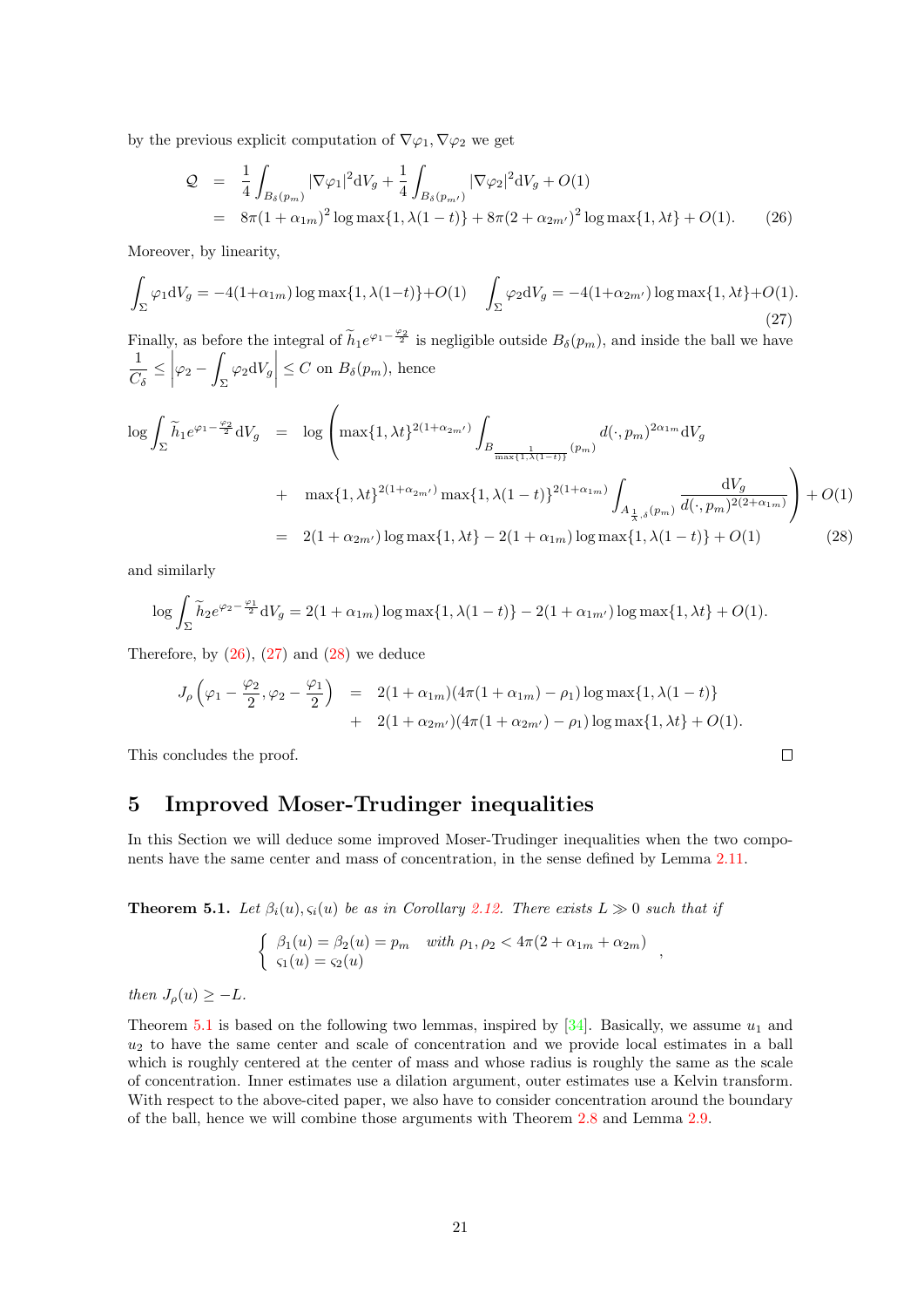<span id="page-21-1"></span>**Lemma 5.2.** For any  $\varepsilon > 0$ ,  $\alpha_1, \alpha_2 \in (-1, 0]$  there exists  $C = C_{\varepsilon}$  such that for any  $p \in \Sigma$ ,  $s > 0$ small enough and  $u \in H^1(\Sigma)^2$  one has

<span id="page-21-0"></span>
$$
4\pi \sum_{i=1}^{2} (1+\alpha_{i}) \left( \log \int_{B_{\frac{s}{2}}(p)} d(\cdot, p)^{2\alpha_{i}} e^{u_{i}} dV_{g} - \int_{B_{s}(p)} u_{i} dV_{g} \right) + 8\pi \left( (1+\alpha_{1})^{2} + (1+\alpha_{2})^{2} \right) \log s
$$
  
\n
$$
\leq (1+\varepsilon) \int_{B_{s}(p)} Q(u) dV_{g} + C,
$$
\n
$$
4\pi (1+\alpha_{1}) \left( \log \int_{B_{\frac{s}{8}}(p)} d(\cdot, p)^{2\alpha_{1}} e^{u_{1}} dV_{g} - \int_{B_{s}(p)} u_{1} dV_{g} \right)
$$
\n
$$
+ 2\pi \min\{1, 2+\alpha_{1}+\alpha_{2}\} \left( \log \int_{A_{\frac{s}{4},s}(p)} d(\cdot, p)^{2\alpha_{2}} e^{u_{2}} dV_{g} - \int_{B_{s}(p)} u_{2} dV_{g} \right)
$$
\n
$$
+ 4\pi \left( 2(1+\alpha_{1})^{2} + \min\{1, 2+\alpha_{1}+\alpha_{2}\} (1+\alpha_{2}) \right) \log s
$$
\n
$$
\leq (1+\varepsilon) \int_{B_{s}(p)} Q(u) dV_{g} + C,
$$
\n
$$
2\pi \sum_{i=1}^{2} \min\{1, 2+\alpha_{1}+\alpha_{2}\} \left( \log \int_{A_{\frac{s}{2},s}(p)} d(\cdot, p)^{2\alpha_{i}} e^{u_{i}} dV_{g} - \int_{B_{s}(p)} u_{i} dV_{g} \right)
$$
\n
$$
+ 4\pi \min \{2+\alpha_{1}+\alpha_{2}, (2+\alpha_{1}+\alpha_{2})^{2} \} \log s
$$
\n
$$
\leq (1+\varepsilon) \int_{B_{s}(p)} Q(u) dV_{g} + C.
$$
\n(31)

The last statement holds true if  $B_s(p)$  is replaced by  $\Omega_s$  simply connected belonging to  $\mathfrak{A}_{\delta s}$  (see [\(16\)](#page-8-3)) and such that  $B_{(\frac{1}{2}+\delta)s}(p) \subset \Omega_s \subset B_{\frac{s}{\delta}}(p)$  for some  $\delta > 0$ , with C replaced with some  $C_{\delta} > 0$ .

*Proof.* By assuming s small enough, we can suppose the metric to be flat on  $B_s(p)$ , up to negligible remainder terms. Therefore, we will assume to work on a Euclidean ball centered at the origin: we will indicate such balls simply as  $B_s$ , omitting their center, and we will use a similar convention for annuli. Moreover, we will write  $|x|$  for  $d(x, p)$ .

Consider the dilation  $v_i(z) = u_i(sz)$  for  $z \in B_1$ . It verifies, for  $r \in \left\{\frac{1}{s}\right\}$  $\frac{1}{8}, \frac{1}{4}$  $\frac{1}{4}, \frac{1}{2}$ 2  $\mathcal{L}$ 

$$
\int_{B_r} |z|^{2\alpha_i} e^{v_i(z)} dz = s^{-2-2\alpha_i} \int_{B_{rs}} |x|^{2\alpha_i} e^{u_i(x)} dx,
$$

$$
\int_{A_{r,1}} |z|^{2\alpha_i} e^{v_i(z)} dz = s^{-2-2\alpha_i} \int_{A_{rs,s}} |x|^{2\alpha_i} e^{u_i(x)} dx.
$$

$$
\int_{B_1} Q(v(z)) dz = \int_{B_s} Q(u(x)) dx, \qquad \int_{B_1} v(z) dz = \int_{B_s} u(x) dx,
$$

To get [\(29\)](#page-21-0), it suffices to apply [\(17\)](#page-9-4) to  $v = (v_1, v_2)$ :

 $\cdot$ 

$$
4\pi \sum_{i=1}^{2} (1 + \alpha_i) \left( \log \int_{B_{\frac{s}{2}}} |x|^{2\alpha_i} e^{u_i(x)} dx - \int_{B_s} u_i(x) dx + 2(1 + \alpha_i) \log s \right)
$$
  
\n
$$
\leq 4\pi \sum_{i=1}^{2} (1 + \alpha_i) \left( \log \int_{B_{\frac{1}{2}}} |z|^{2\alpha_i} e^{v_i(z)} dz - \int_{B_1} v_i(z) dz \right)
$$
  
\n
$$
\leq (1 + \varepsilon) \int_{B_1} Q(v(z)) dz + C
$$
  
\n
$$
= (1 + \varepsilon) \int_{B_s} Q(u(x)) dx + C.
$$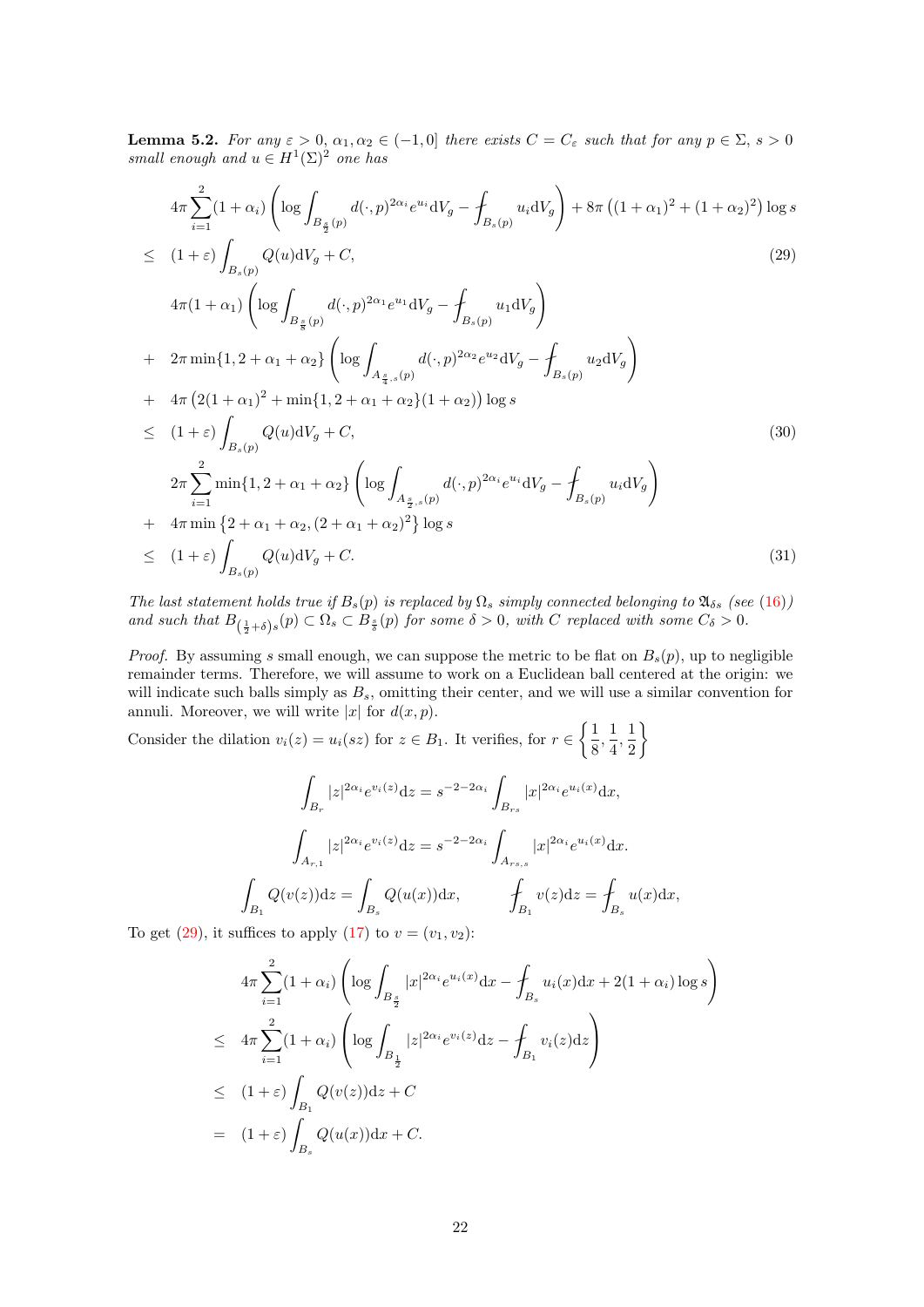For [\(30\)](#page-21-0), one has to use [\(18\)](#page-9-4) on v, and the elementary fact that  $\frac{1}{C} \leq |z|^{2\alpha_2} \leq C$  on  $A_{\frac{1}{4},1}$ :

$$
4\pi (1 + \alpha_1) \left( \log \int_{B_{\frac{8}{8}}} |x|^{2\alpha_1} e^{u_1(x)} dx - \int_{B_s} u_1(x) dx + 2(1 + \alpha_1) \log s \right)
$$
  
+ 
$$
2\pi \min\{1, 2 + \alpha_1 + \alpha_2\} \left( \log \int_{A_{\frac{8}{4},s}} |x|^{2\alpha_2} e^{u_2(x)} dV_g(x) - \int_{B_s} u_2(x) dx + 2(1 + \alpha_2) \log s \right)
$$
  

$$
\leq 4\pi (1 + \alpha_1) \left( \log \int_{B_{\frac{1}{8}}} |z|^{2\alpha_1} e^{v_1(z)} dz - \int_{B_1} v_1(z) dx \right)
$$
  
+ 
$$
2\pi \min\{1, 2 + \alpha_1 + \alpha_2\} \left( \log \int_{A_{\frac{1}{4},1}} e^{v_2(z)} dV_g(z) - \int_{B_1} v_2(z) dz \right) + C
$$
  

$$
\leq (1 + \varepsilon) \int_{B_1} Q(v(z)) dz + C
$$
  
= 
$$
(1 + \varepsilon) \int_{B_s} Q(u(x)) dx + C.
$$

Finally, [\(31\)](#page-21-0) follows from Theorem [2.8:](#page-9-0)

<span id="page-22-1"></span> $A_{s,d}(p)$ 

$$
2\pi \sum_{i=1}^{2} \min\{1, 2 + \alpha_1 + \alpha_2\} \left( \log \int_{A_{\frac{s}{2},s}} |x|^{2\alpha_i} e^{u_i(x)} dx - \int_{B_s} u_i(x) dx + 2(1 + \alpha_i) \log s \right)
$$
  
\n
$$
\leq 2\pi \sum_{i=1}^{2} \min\{1, 2 + \alpha_1 + \alpha_2\} \left( \log \int_{A_{\frac{1}{2},1}} e^{v_i(z)} dz - \int_{B_1} v_i(z) dz \right) + C
$$
  
\n
$$
\leq (1 + \varepsilon) \int_{B_1} Q(v(z)) dz + C
$$
  
\n
$$
= (1 + \varepsilon) \int_{B_s} Q(u(x)) dx + C.
$$

The final remark holds true because of the final remarks in Lemmas [2.8](#page-9-0) and [2.13.](#page-13-2)

$$
\Box
$$

<span id="page-22-2"></span><span id="page-22-0"></span>**Lemma 5.3.** For any  $\varepsilon > 0$ ,  $\alpha_1, \alpha_2 \in (-1, 0], d > 0$  small there exists  $C = C_{\varepsilon}$  such that for any  $p \in \Sigma, s \in \left(0, \frac{d}{2}\right)$ 8 and  $u \in H^1(\Sigma)^2$  with  $u_i|_{\partial B_d(p)} \equiv 0$  one has  $4\pi \sum_{i=1}^{2} (1 + \alpha_{3-i}) \log |i|$  $i=1$  $A_{2s,d}(p)$  $d(\cdot, p)^{2\alpha_i}e^{u_i}dV_g + 4\pi(1+\varepsilon)\sum^2$  $i=1$  $(1 + \alpha_i)$  $B_s(p)$  $u_i\mathrm{d}V_g$  $-8\pi(1+\varepsilon)\left((1+\alpha_1)^2+(1+\alpha_2)^2\right)\log s$  $\leq$  |  $A_{s,d}(p)$  $Q(u) dV_g + \varepsilon$  $B_d(p)$  $Q(u)dV_g + C,$  (32)  $4\pi(1+\alpha_2)\log$  $A_{8s,d}(p)$  $d(\cdot, p)^{2\alpha_1}e^{u_1}dV_g + 4\pi(1+\varepsilon)(1+\alpha_1)$  $B_s(p)$  $u_1 \mathrm{d}V_g$ +  $2\pi \min\{1, 2 + \alpha_1 + \alpha_2\}$  $\int$ log  $\int$  $A_{s,4s}(p)$  $d(\cdot, p)^{2\alpha_2}e^{u_2}dV_g + (1+\varepsilon)$  $B_s(p)$  $u_2 \mathrm{d}V_g$  $\setminus$  $-4\pi(1+\varepsilon)\left(2(1+\alpha_1)^2+\min\{1,2+\alpha_1+\alpha_2\}(1+\alpha_2)\right)\log s$  $\leq$  |  $Q(u) dV_g + \varepsilon$  $Q(u)dV_g + C,$  (33)

 $B_d(p)$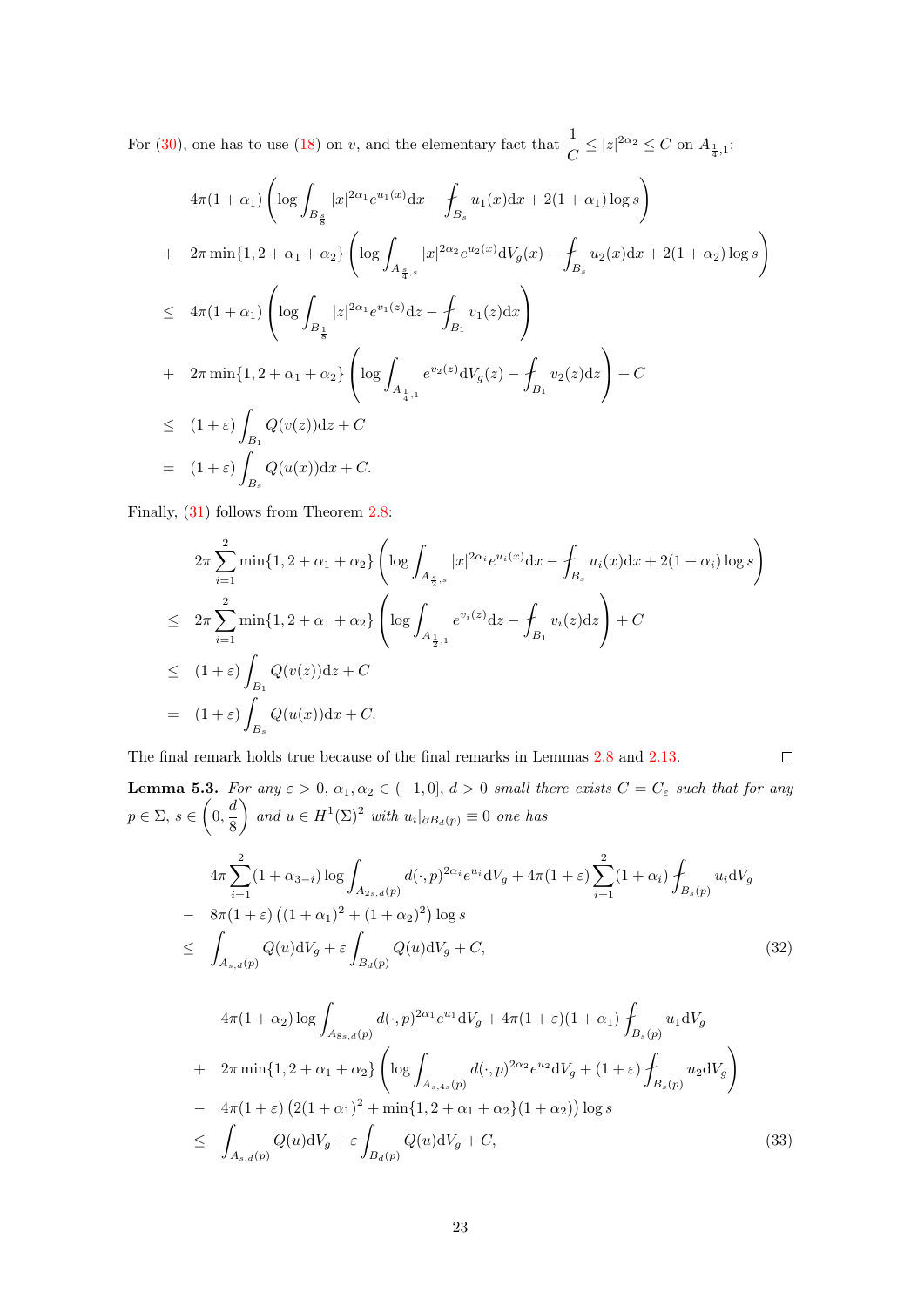<span id="page-23-0"></span>
$$
2\pi \sum_{i=1}^{2} \min\{1, 2 + \alpha_1 + \alpha_2\} \left( \log \int_{A_{s,2s}(p)} d(\cdot, p)^{2\alpha_i} e^{u_i} dV_g + (1 + \varepsilon) \int_{B_s(p)} u_i dV_g \right)
$$
  
- 
$$
4\pi (1 + \varepsilon) \min\{2 + \alpha_1 + \alpha_2, (2 + \alpha_1 + \alpha_2)^2\} \log s
$$
  

$$
\leq \int_{A_{s,d}(p)} Q(u) dV_g + \varepsilon \int_{B_d(p)} Q(u) dV_g + C.
$$
 (34)

The last statement holds true if  $B_s(p)$  is replaced by a simply connected domain  $\Omega_s$  belonging to  $\mathfrak{A}_{\delta s}$ and such that  $B_{\delta s}(p) \subset \Omega_s \subset B_{(2+\frac{1}{\delta})s}(p)$  for some  $\delta > 0$ , with C replaced by some  $C_{\delta} > 0$ .

Proof. Just like Lemma [5.2,](#page-21-1) we will work with flat Euclidean balls, whose centers will be omitted. Moreover, it will not be restrictive to assume  $\mathcal{I}$  $B_d$  $u_i(x)dx = 0$  for both *i*'s. Define, for  $z \in B_d$  and  $c_1, c_2 \leq -2(2+\alpha_1+\alpha_2)$ ,

$$
v_i(z) := \begin{cases} (2c_i - c_{3-i}) \log s & \text{if } z \in B_s \\ u_i \left( ds \frac{z}{|z|^2} \right) + (2c_i - c_{3-i}) \log |z| & \text{if } z \in A_{s,d} \end{cases}
$$

By a change of variable we find, for  $r \in \left\{\frac{1}{2}\right\}$  $\frac{1}{8}, \frac{1}{4}$  $\frac{1}{4}, \frac{1}{2}$ 2  $\big\}$ 

$$
\int_{A_{s,rd}} |z|^{-4-2\alpha_i - 2c_i + c_{3-i}} e^{v_i(z)} dz = \int_{B_{s,rd}} |z|^{-4-2\alpha_i} e^{u_i\left(ds \frac{z}{|z|^2}\right)} dz = (ds)^{-2-2\alpha_i} \int_{A_{\frac{s}{r},d}} |x|^{2\alpha_i} e^{u_i(x)} dx
$$

$$
\int_{A_{rd,d}} e^{v_i(z)} dz \sim \int_{A_{rd,d}} |z|^{-4-2\alpha_i - 2c_i + c_{3-i}} e^{v_i(z)} dz = (ds)^{-2-2\alpha_i} \int_{A_{s, \frac{s}{r}}} |x|^{2\alpha_i} e^{u_i(x)} dx.
$$

Moreover, by Lemma [2.13,](#page-13-2) we get

$$
\begin{aligned}\n\left| \oint_{B_s} u_i(x) dx - \oint_{B_d} v_i(z) dz \right| &\leq \left| \oint_{B_s} u_i(x) dx - \oint_{\partial B_s} u_i(x) dx \right| + \left| \oint_{\partial B_s} u_i(x) dx - \oint_{\partial B_d} v_i(z) dz \right| \\
&\quad + \left| \oint_{B_d} v_i(z) dz - \oint_{B_d} v_i(z) dz \right| \\
&\leq C \sqrt{\int_{B_s} |\nabla u(x)|^2 dx} + |(2c_i - c_{3-i}) \log d| + C \sqrt{\int_{B_d} |\nabla v(z)|^2 dz} \leq \\
&\leq \varepsilon' \int_{B_s} Q(u(x)) dx + \varepsilon' \int_{B_d} Q(v(z)) dz + C_d.\n\end{aligned}
$$

Concerning the Dirichlet integral, we can write

$$
\int_{B_d} \nabla v_i(z) \cdot \nabla v_j(z) dz = \int_{A_{s,d}} \left( \frac{d^2 s^2}{|z|^4} \nabla u_i \left( sd \frac{z}{|z|^2} \right) \cdot \nabla u_j \left( ds \frac{z}{|z|^2} \right) - (2c_i - c_{3-i})sd \frac{z}{|z|^2} \cdot \nabla u_j \left( ds \frac{z}{|z|^2} \right) \n- (2c_j - c_{3-j})sd \frac{z}{|z|^2} \cdot \nabla u_i \left( sd \frac{z}{|z|^2} \right) + \frac{(2c_i - c_{3-i})(2c_j - c_{3-j})}{|z|^2} dx \n= \int_{A_{s,d}} \nabla u_i(x) \cdot \nabla u_j(x) dx - (2c_i - c_{3-i}) \int_{A_{s,d}} \frac{x}{|x|^2} \cdot \nabla u_j(x) dx \n- (2c_j - c_{3-j}) \int_{A_{s,d}} \frac{x}{|x|^2} \cdot \nabla u_i(x) dx - 2\pi (2c_i - c_{3-i})(2c_j - c_{3-j}) \log s \n+ 2\pi (2c_i - c_{3-i})(2c_j - c_{3-j}) \log d \n= \int_{A_{s,d}} \nabla u_i(x) \cdot \nabla u_j(x) dx + 2\pi (2c_i - c_{3-i}) \int_{\partial B_s} u_j(x) dx \n+ 2\pi (2c_j - c_{3-j}) \int_{\partial B_s} u_i(x) dx - 2\pi (2c_i - c_{3-i})(2c_j - c_{3-j}) \log s + C_d,
$$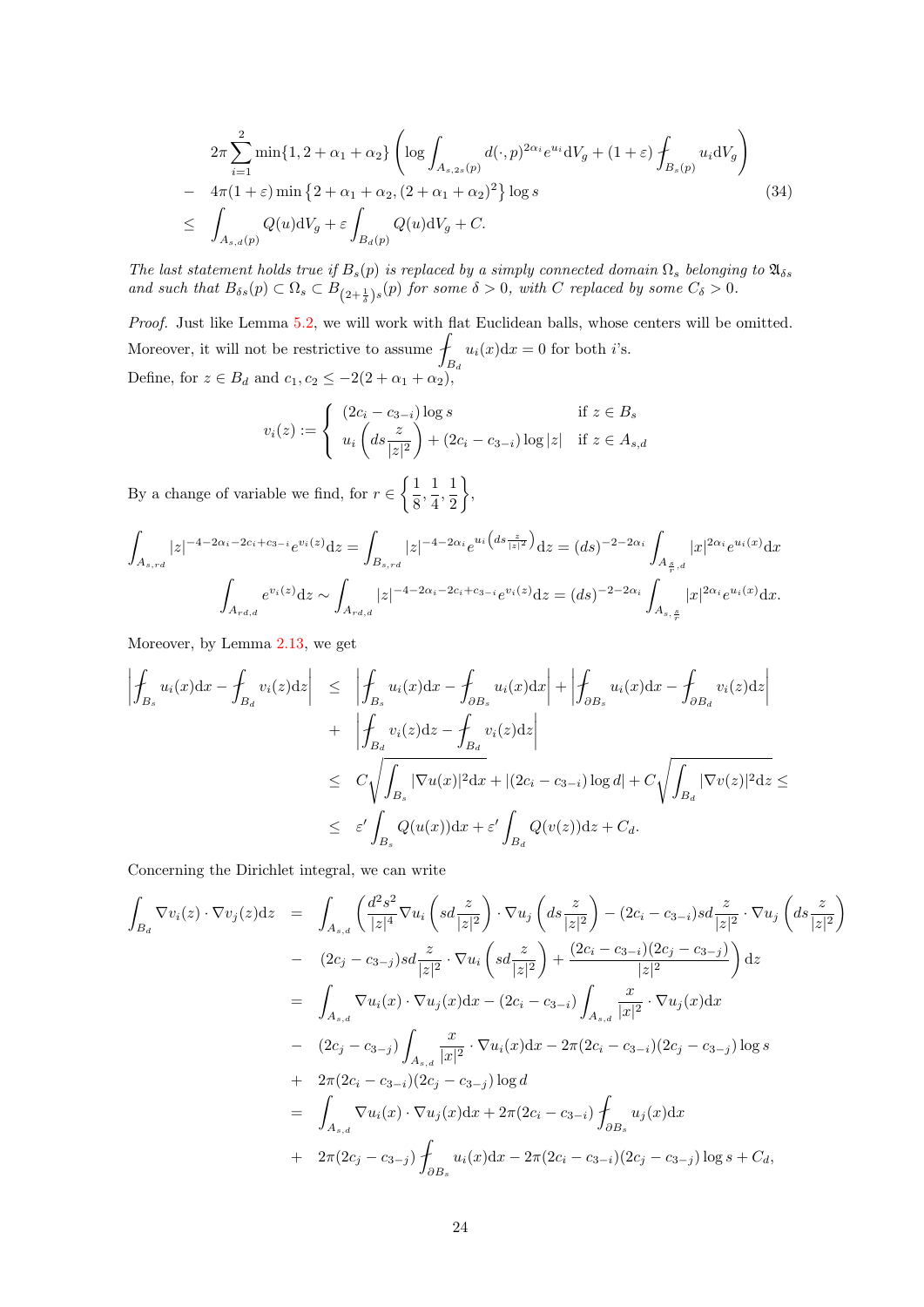therefore, since  $v$  has constant components in  $B_s$ ,

$$
\int_{B_d} Q(v(z))dz = \int_{A_{s,d}} Q(u(x))dx + 2\pi \sum_{i=1}^2 c_i \int_{\partial B_s} u_i(x)dx - 2\pi (c_1^2 - c_1c_2 + c_2^2) \log s + C.
$$

The assertion of the Lemma follows by applying Lemma  $2.9$  on  $B_d$  to v with different choices of c<sub>1</sub>, c<sub>2</sub>. If we take  $c_1 = c_2 = -2(2 + \alpha_1 + \alpha_2)$ , then we get

$$
4\pi \sum_{i=1}^{2} (1 + \alpha_{3-i}) \log \int_{A_{2s,d}} |x|^{2\alpha_i} e^{u_i(x)} dx
$$
  
\n
$$
\leq 4\pi \sum_{i=1}^{2} (1 + \alpha_{3-i}) \left( \log \int_{B_{\frac{d}{2}}} |z|^{2\alpha_{3-i}} e^{v_i(z)} dz + 2(1 + \alpha_i) \log s \right) + C
$$
  
\n
$$
\leq (1 + \varepsilon') \int_{B_d} Q(v(z)) dz + 4\pi \sum_{i=1}^{2} (1 + \alpha_{3-i}) \int_{B_d} v_i(z) dz + 16\pi (1 + \alpha_1)(1 + \alpha_2) \log s + C
$$
  
\n
$$
\leq (1 + \varepsilon'') \int_{A_{s,d}} Q(u(x)) dx + \varepsilon'' \int_{B_d} Q(u(x)) dx + 4\pi \sum_{i=1}^{2} (1 + \alpha_{3-i}) \int_{B_s} u_i(x) dx
$$
  
\n
$$
- 4\pi (1 + \varepsilon'')(2 + \alpha_1 + \alpha_2) \sum_{i=2}^{2} \int_{\partial B_s} u_i(x) dx + 8\pi (2(1 + \alpha_1)(1 + \alpha_2) - (1 + \varepsilon'')(2 + \alpha_1 + \alpha_2)^2) \log s + C
$$
  
\n
$$
\leq (1 + \varepsilon''') \int_{B_s} Q(u(x)) dx + \varepsilon''' \int_{B_d} Q(u(x)) dx + 4\pi \sum_{i=1}^{2} ((1 + \alpha_{3-i}) - (1 + \varepsilon''')(2 + \alpha_1 + \alpha_2)) \int_{B_s} u_i(x) dx
$$
  
\n+ 8\pi (2(1 + \alpha\_1)(1 + \alpha\_2) - (1 + \varepsilon''')(2 + \alpha\_1 + \alpha\_2)^2) \log s + C,

that is, re-naming  $\varepsilon$  properly, [\(32\)](#page-22-0).

Choosing  $c_1 = -2(2 + \alpha_1 + \alpha_2)$  and  $c_2 = -2 \min\{1, 2 + \alpha_1 + \alpha_2\} = -2m$ , we get

$$
4\pi (1 + \alpha_2) \log \int_{A_{8s,d}} |x|^{2\alpha_1} e^{u_1(x)} dx + 2\pi m \log \int_{A_{s,4s}} |x|^{2\alpha_2} e^{u_2(x)} dx
$$
  
\n
$$
\leq 4\pi (1 + \alpha_2) \log \int_{B_{\frac{d}{3}}} |z|^{\max\{2+2\alpha_1+4\alpha_2, 2\alpha_2\}} e^{v_1(z)} dz + 2\pi m \log \int_{A_{\frac{d}{4},d}} e^{v_2(z)} dz
$$
  
\n
$$
+ 4\pi (2(1 + \alpha_1)(1 + \alpha_2) + m(1 + \alpha_2)) \log s + C
$$
  
\n
$$
\leq (1 + \varepsilon') \int_{B_d} Q(v(z)) dz + 4\pi (1 + \alpha_2) \int_{B_d} v_1(z) dz + 2\pi m \int_{B_d} v_2(z) dz
$$
  
\n
$$
+ 4\pi (1 + \alpha_2)(2(1 + \alpha_1) + m) \log s + C
$$
  
\n
$$
\leq (1 + \varepsilon'') \int_{A_{s,d}} Q(u(x)) dx + \varepsilon'' \int_{B_d} Q(u(x)) dx + 4\pi (1 + \alpha_2) \int_{B_s} u_1(x) dx + 2\pi m \int_{B_s} u_2(x) dx
$$
  
\n
$$
- 4\pi (1 + \varepsilon'')(2 + \alpha_1 + \alpha_2) \int_{\partial B_s} u_1(x) dx - 4\pi (1 + \varepsilon'') m \int_{\partial B_s} u_2(x) dx
$$
  
\n
$$
+ 4\pi ((1 + \alpha_2)(2(1 + \alpha_1) + m) - 2(1 + \varepsilon'') ((2 + \alpha_1 + \alpha_2)^2 - m(2 + \alpha_1 + \alpha_2) + m^2)) \log s + C
$$
  
\n
$$
\leq (1 + \varepsilon''') \int_{A_{s,d}} Q(u(x)) dx + \varepsilon''' \int_{B_d} Q(u(x)) dx
$$
  
\n
$$
+ 4\pi ((1 + \alpha_2) - (1 + \varepsilon''')(2 + \alpha_1 + \alpha_2)) \int_{B_s} u_1(x) dx - 2\pi (1 + 2\varepsilon''') m \int_{B_s} u_2(x) dx
$$

namely  $(33)$ .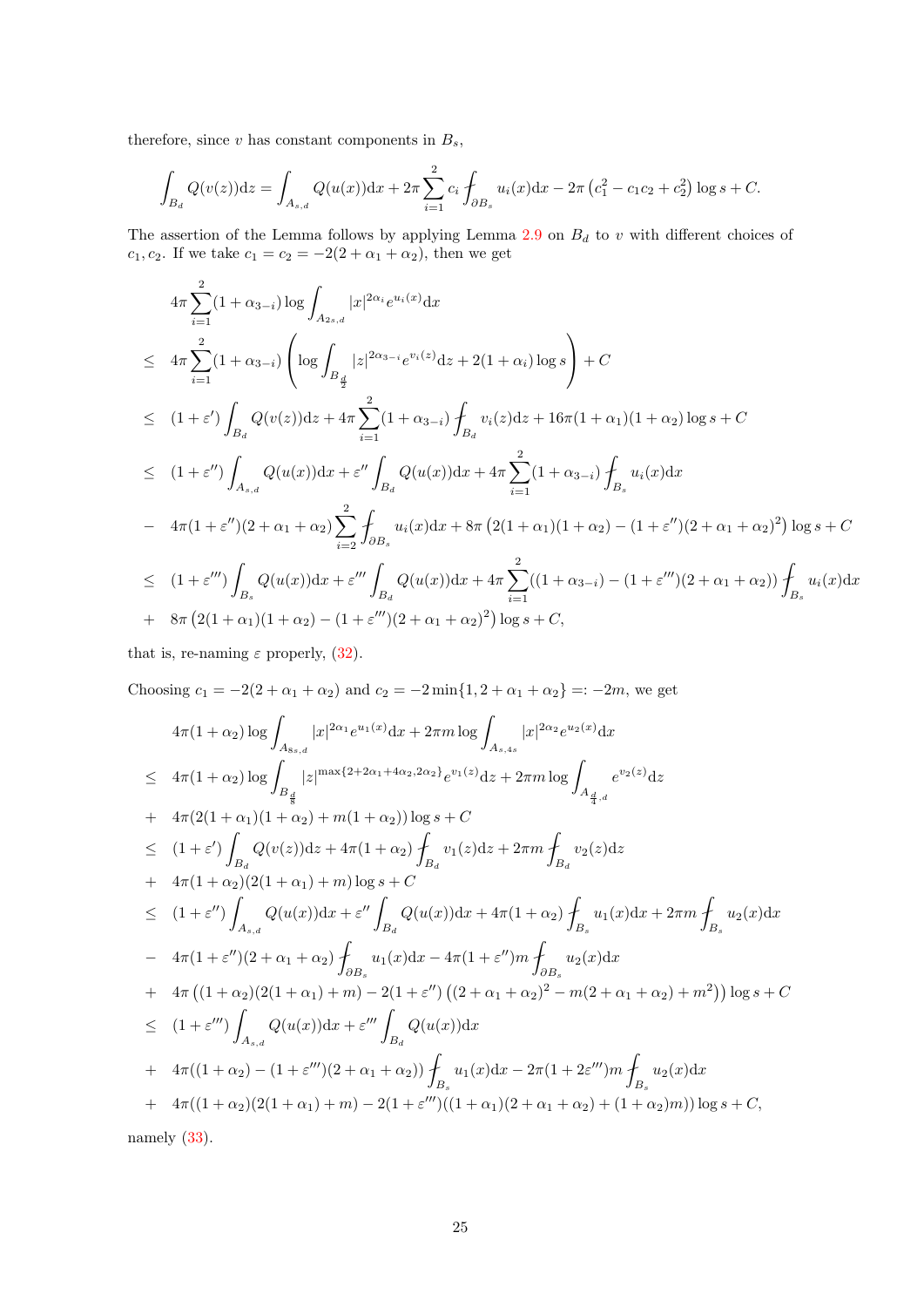Finally, taking  $c_1 = c_2 = -2m$  one finds [\(34\)](#page-23-0):

$$
2\pi \sum_{i=1}^{2} \min\{1, 2 + \alpha_1 + \alpha_2\} \log \int_{A_{s,2s}} |x|^{2\alpha_i} e^{u_i(x)} dx
$$
  
\n
$$
\leq 2\pi \sum_{i=1}^{2} m \left( \log \int_{A_{\frac{d}{2},d}} e^{v_i(z)} dz + 2(1 + \alpha_i) \log s \right) + C
$$
  
\n
$$
\leq (1 + \varepsilon') \int_{B_d} Q(v(z)) dz + 2\pi m \sum_{i=1}^{2} \int_{B_d} v_i(z) dz + 4\pi m (2 + \alpha_1 + \alpha_2) \log s + C
$$
  
\n
$$
\leq (1 + \varepsilon'') \int_{B_d} Q(u(x)) dx + \varepsilon'' \int_{B_d} Q(u(x)) dx + 2\pi m \sum_{i=1}^{2} \int_{B_s} u_i(x) dx
$$
  
\n
$$
- 4\pi (1 + \varepsilon'') m \sum_{i=1}^{2} \int_{\partial B_s} u_i(x) dx + 4\pi (m(2 + \alpha_1 + \alpha_2) - 2(1 + \varepsilon'') m^2) \log s + C
$$
  
\n
$$
\leq (1 + \varepsilon'') \int_{B_d} Q(u(x)) dx + \varepsilon''' \int_{B_d} Q(u(x)) dx - 2\pi (1 + 2\varepsilon''') m \sum_{i=1}^{2} \int_{B_s} u_i(x) dx
$$
  
\n
$$
- 4\pi (1 + 2\varepsilon'''') m (2 + \alpha_1 + \alpha_2) \log s + C.
$$

The final remark holds true, like in Lemma [5.2,](#page-21-1) because of the final remarks in Lemmas [2.8](#page-9-0) and [2.13.](#page-13-2) In particular, when integrating by parts, one gets

$$
\int_{B_{\delta}\setminus\Omega_s} \frac{x}{|x|^2} \cdot \nabla u_i(x) dx = \int_{\partial\Omega_s} u_i(x) \underbrace{\frac{x}{|x|^2} \cdot \nu(x)}_{=:f(x)} dx =,
$$

with  $\int$  $\partial \Omega_s$  $f(x)dx = 2\pi$  and  $|f(x)| \leq \frac{C}{s} \leq \frac{C}{|\Omega_s|}$  $\overline{|\Omega_s|}$ , therefore, by the Poincaré-Wirtinger inequality

$$
\left| \int_{\partial\Omega_s} u_i(x) f(x) dx - 2\pi \int_{\partial\Omega_s} u_i(y) dy \right| = \left| \int_{\partial\Omega_s} f(x) \left( u_i(x) - \int_{\partial\Omega_s} u_i(y) dy \right) dy \right|
$$
  
\n
$$
\leq C \int_{\partial\Omega_s} |u_i(x) - \int_{\partial\Omega_s} u(y) dy| dx
$$
  
\n
$$
\leq C \int_{\Omega_s} |\nabla u_i(x)|^2 dx
$$
  
\n
$$
\leq \varepsilon \int_{\Omega_s} Q(u(x)) dx + C_{\varepsilon},
$$

 $\binom{and}{b}$  $\overline{\phantom{a}}$  $\partial \Omega_s$  $u_i(x)dx - 1$  $\partial B_s$  $u_i(x)dx\Big|$  $\leq \varepsilon$  $\Omega_s$  $Q(u(x))dx + C_{\varepsilon}$  by Lemma [2.13.](#page-13-2)

To prove Theorem [5.1](#page-20-4) we also need the following lemma. It basically allows us to divide a disk in two domains in such a way that the integrals of two given functions are both split exactly in two.

 $\Box$ 

<span id="page-25-0"></span>**Lemma 5.4.** Consider  $B := B_1(0) \subset \mathbb{R}^2$  and  $f_1, f_2 \in L^1(B)$  such that  $f_i > 0$  a.e.  $x \in B$  for both  $i = 1, 2 \text{ and }$  $\int_B f_1(x) dx = \int$  $\int_B f_2(x) dx = 1$ . Then, there exists  $\theta \in \mathbb{S}^1$  and  $a \in (-1,1)$  such that ˆ  $\int_{\{x\in B:\,x\cdot\theta$  $\int_{\{x \in B: x \cdot \theta > a\}} f_2(x) dx = \frac{1}{2}$ 2

*Proof.* Define, for  $(\theta, a) \in \mathbb{S}^1 \times (-1, 1)$ ,

$$
I_1(\theta, a) := \int_{\{x \in B : x \cdot \theta < a_1(\theta)\}} f_1(x) \mathrm{d}x.
$$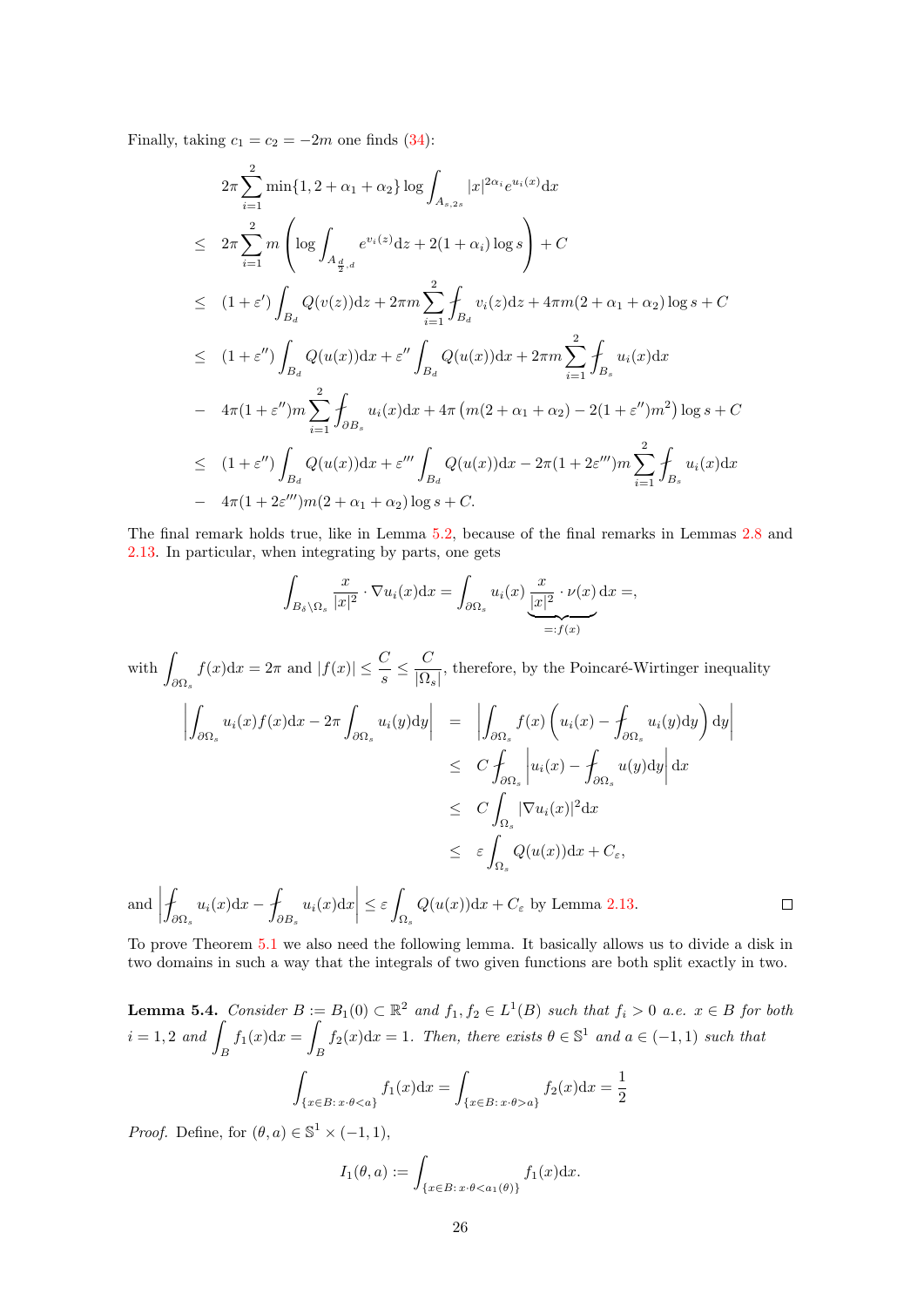For any given  $\theta$  there exists a unique  $a_1(\theta)$ , smoothly depending on  $\theta$  such that  $I_1(\theta, a_1(\theta)) = \frac{1}{2}$ . Define similarly  $I_2(\theta, a)$  and  $a_2(\theta)$ .

Let us now show the existence of  $\theta$  such that  $a_1(\theta) = a_2(\theta) := a$ , hence the proof of the Lemma will follow. Suppose by contradiction that  $a_1(\theta) < a_2(\theta)$  for any  $\theta$ . Then, by definition, we get

$$
a_1(-\theta) = -a_1(\theta) > -a_2(\theta) = a_2(-\theta),
$$

which is a contradiction. One similarly excludes the case  $a_1(\theta) > a_2(\theta)$ .

*Proof of Theorem [5.1.](#page-20-4)* From Lemma [2.11](#page-10-2) we have  $\beta \in \Sigma_{\rho_1,\underline{\alpha}_1} \cap \Sigma_{\rho_1,\underline{\alpha}_2}$ ,  $\varsigma \in (0,\delta)$  such that

$$
\int_{B_{\varsigma}(\beta)} f_{1,u} \mathrm{d}V_g \ge \delta \qquad \int_{\Sigma \backslash B_{\varsigma}(\beta)} f_{1,u} \mathrm{d}V_g \ge \delta \qquad \int_{B_{\varsigma}(\beta)} f_{2,u} \mathrm{d}V_g \ge \delta \qquad \int_{\Sigma \backslash B_{\varsigma}(\beta)} f_{2,u} \mathrm{d}V_g \ge \delta.
$$

Moreover, from Corollary [2.12,](#page-12-0) we will suffice to prove the Theorem for  $\zeta \leq 2^{-\frac{6}{\varepsilon}-4}\delta$ . We have to consider several cases, roughly following the proof of Proposition 3.2 in [\[34\]](#page-40-10).

Case 1: 
$$
\int_{A_{\varsigma,\delta'}(\beta)} f_{i,u} dV_g \ge \frac{\delta}{2}
$$
 for both  $i = 1, 2$ , where  $\delta' := 2^{-\frac{3}{\varepsilon}} \delta$ .

As a first thing, we modify u so that it vanishes outside  $B_\delta(\beta)$ : we take  $n \in \left[1, \frac{2}{3}\right]$ ε such that

$$
\int_{A_{2^{n-1}\delta',2^{n+1}\delta'}(\beta)} Q(u) \mathrm{d}V_g \leq \varepsilon \int_{\Sigma} Q(u) \mathrm{d}V_g
$$

and we define  $u'_i$  as the solution of

$$
\begin{cases}\n-\Delta u_i' = 0 & \text{in } A_{2^{n-1}\delta',2^{n+1}\delta'}(\beta) \\
u_i' = u_i - \int_{B_{2^{n}\delta'}(\beta)} u_i \mathrm{d}V_g & \text{on } \partial B_{2^{n}\delta'}(\beta) \\
u_i' = 0 & \text{on } \partial B_{2^{n+1}\delta'}(\beta)\n\end{cases}
$$

 $u'_i$  verifies, by Lemma [2.14,](#page-13-3)

$$
\int_{A_{2^{n-1}\delta',2^{n+1}\delta'}(\beta)} Q(u') dV_g \le C \int_{A_{2^{n-1}\delta',2^{n+1}\delta'}(\beta)} Q(u) dV_g \le C\varepsilon \int_{\Sigma} Q(u) dV_g.
$$

We obtained a function for which Lemma [5.3](#page-22-2) can be applied on  $B_{\delta}(\beta)$ . This was done at small price, since the Dirichlet integral only increased by  $\varepsilon$ ; moreover, u' and u coincide (up to an additive constant) on  $B_{\delta'}(\beta)$ , which is where both  $f_{i,u}$ 's attain most of their mass.

Case 1. 
$$
a: \int_{B_{\frac{\zeta}{2}}(\beta)} f_{i,u}dV_g \ge \frac{\delta}{2}
$$
 for both  $i = 1, 2$ .  
We apply Lemma 5.2 to u on  $B_{\frac{\zeta}{2}(\beta)}$ , with  $\alpha_i := \alpha_{im}$  for  $i = 1, 2$ . From (29) we get

<span id="page-26-0"></span>
$$
4\pi \sum_{i=1}^{2} (1 + \alpha_{im}) \left( \log \int_{\Sigma} \tilde{h}_{i} e^{u_{i}} dV_{g} - \int_{B_{\frac{\varsigma}{2}}(\beta)} u_{i} dV_{g} \right) + 8\pi \left( (1 + \alpha_{1m})^{2} + (1 + \alpha_{2m})^{2} \right) \log \frac{\varsigma}{2}
$$
  
\n
$$
\leq 4\pi \sum_{i=1}^{2} (1 + \alpha_{im}) \left( \log \int_{B_{\frac{\varsigma}{4}}(\beta)} \tilde{h}_{i} e^{u_{i}} dV_{g} - \int_{B_{\frac{\varsigma}{2}}(\beta)} u_{i} dV_{g} \right)
$$
  
\n
$$
+ 8\pi \left( (1 + \alpha_{1m})^{2} + (1 + \alpha_{2m})^{2} \right) \log \frac{\varsigma}{2} + \log \frac{2}{\delta}
$$
  
\n
$$
\leq 4\pi \sum_{i=1}^{2} (1 + \alpha_{im}) \left( \log \int_{B_{\frac{\varsigma}{4}}(\beta)} d(\cdot, \beta)^{2\alpha_{im}} e^{u_{i}} dV_{g} - \int_{B_{\frac{\varsigma}{2}}(\beta)} u_{i} dV_{g} \right)
$$
  
\n
$$
+ 8\pi \left( (1 + \alpha_{1m})^{2} + (1 + \alpha_{2m})^{2} \right) \log \frac{\varsigma}{2} + C
$$
  
\n
$$
\leq (1 + \varepsilon) \int_{B_{\frac{\varsigma}{2}}(\beta)} Q(u) dV_{g} + C.
$$
  
\n(35)

 $\Box$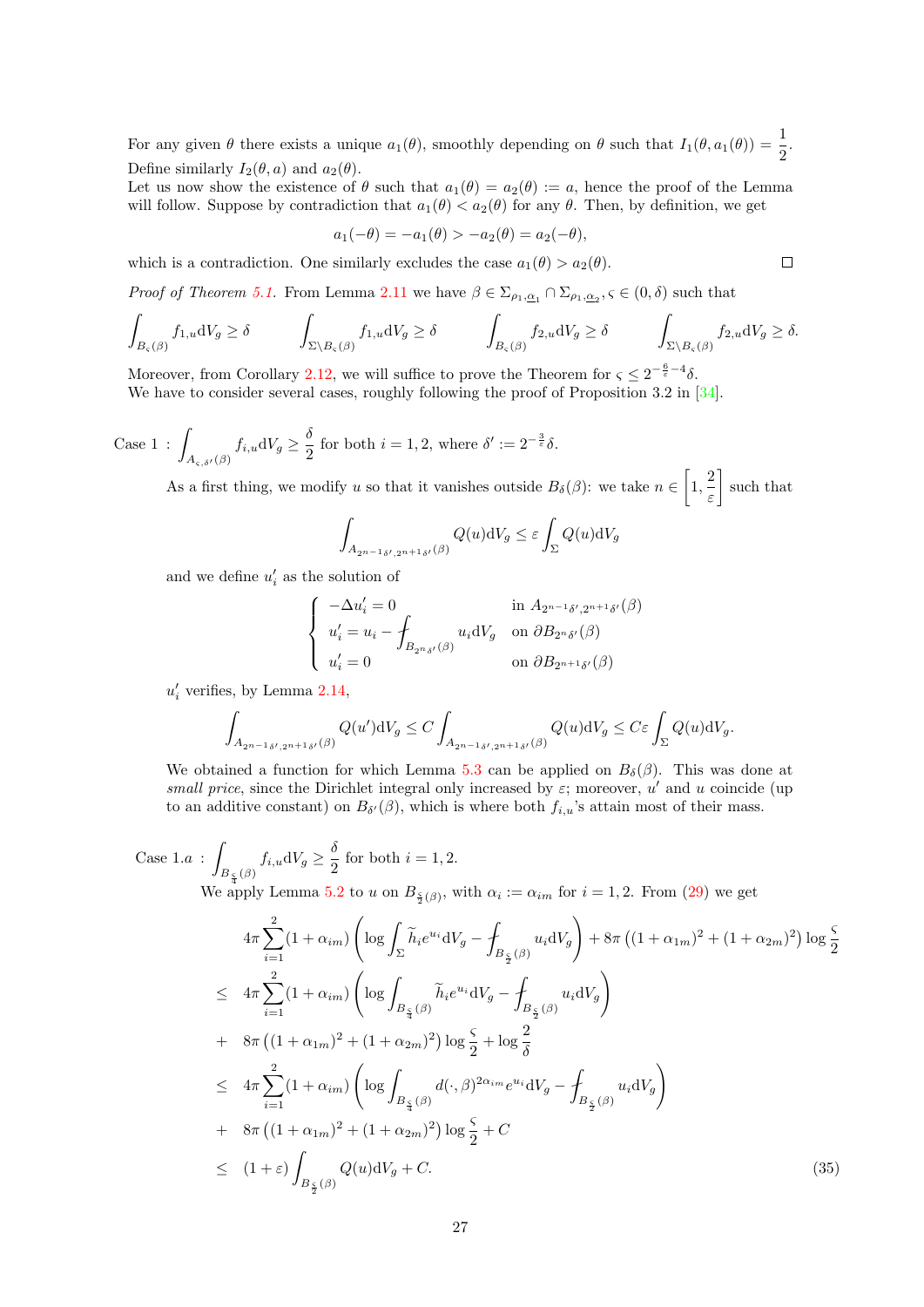We then apply Lemma [5.3](#page-22-2) to u' on  $B_{\delta}(\beta) \setminus B_{\frac{5}{2}}(\beta)$ .

<span id="page-27-0"></span>
$$
4\pi \sum_{i=1}^{2} (1 + \alpha_{3-i,m}) \log \int_{\Sigma} \tilde{h}_i e^{u_i} dV_g + 4\pi (1 + \varepsilon) \sum_{i=1}^{2} (1 + \alpha_{im}) \int_{B_{\frac{\varsigma}{2}}(\beta)} u_i dV_g
$$
  
\n
$$
- 8\pi (1 + \varepsilon) \left( (1 + \alpha_{1m})^2 + (1 + \alpha_{2m})^2 \right) \log \frac{\varsigma}{2}
$$
  
\n
$$
\leq 4\pi \sum_{i=1}^{2} (1 + \alpha_{3-i,m}) \log \int_{A_{\varsigma,\delta'}(\beta)} \tilde{h}_i e^{u'_i} dV_g + 4\pi (1 + \varepsilon) \sum_{i=1}^{2} (1 + \alpha_{im}) \int_{B_{\frac{\varsigma}{2}}(\beta)} u'_i dV_g
$$
  
\n
$$
- 8\pi (1 + \varepsilon) \left( (1 + \alpha_{1m})^2 + (1 + \alpha_{2m})^2 \right) \log \frac{\varsigma}{2} + \log \frac{2}{\delta}
$$
  
\n
$$
\leq 4\pi \sum_{i=1}^{2} (1 + \alpha_{3-i,m}) \log \int_{A_{\varsigma,\delta'}(\beta)} d(\cdot, \beta)^{2\alpha_{im}} e^{u'_i} dV_g + 4\pi (1 + \varepsilon) \sum_{i=1}^{2} (1 + \alpha_{im}) \int_{B_{\frac{\varsigma}{2}}(\beta)} u'_i dV_g
$$
  
\n
$$
- 8\pi (1 + \varepsilon) \left( (1 + \alpha_{1m})^2 + (1 + \alpha_{2m})^2 \right) \log \frac{\varsigma}{2} + C
$$
  
\n
$$
\leq \int_{A_{\frac{\varsigma}{2},\delta'}(\beta)} Q(u') dV_g + \varepsilon \int_{B_{\delta'}(\beta)} Q(u') dV_g + C
$$
  
\n
$$
\leq \int_{A_{\frac{\varsigma}{2},\delta'}(\beta)} Q(u) dV_g + C \varepsilon \int_{\Sigma} Q(u) dV_g + C.
$$
 (36)

By summing [\(35\)](#page-26-0) and [\(36\)](#page-27-0) and renaming properly  $\varepsilon$  we get  $J_{\rho_{\varepsilon},\rho_{\varepsilon}}(u) \geq -L$  for  $\rho_{\varepsilon} :=$  $4\pi(2+\alpha_{1m}+\alpha_{2m})-\varepsilon$ , which means, being  $\varepsilon$  arbitrary,  $J_{\rho}(u)\geq -L$ .

Case  $1.b$ :  $A_{4\varsigma,\delta'}(\beta)$  $f_{i,u}dV_g \geq \frac{\delta}{4}$  $\frac{1}{4}$  for both  $i = 1, 2$ . The result follows arguing as before, still applying Lemmas [5.2,](#page-21-1) [5.3,](#page-22-2) but this time on  $B_{2\varsigma}(\beta)$  and  $A_{2\varsigma,\delta'}(\beta)$ .

Case  $1.c$  :

$$
\int_{B_{\frac{\varsigma}{8}}(\beta)}f_{1,u}\mathrm{d}V_g\geq \frac{\delta}{2},\quad \int_{A_{8\varsigma,\delta'}(\beta)}f_{1,u}\mathrm{d}V_g\geq \frac{\delta}{4},\quad \int_{A_{\frac{\varsigma}{4},\sigma}(\beta)}f_{2,u}\mathrm{d}V_g\geq \frac{\delta}{2},\quad \int_{A_{\varsigma,4\varsigma}(\beta)}f_{2,u}\mathrm{d}V_g\geq \frac{\delta}{4}.
$$

We still apply Lemmas [5.2](#page-21-1) and [5.3,](#page-22-2) respectively on  $B_{\varsigma}(\beta)$  and  $A_{\varsigma,\delta'}(\beta)$ , but this time we will exploit  $(30)$  and  $(33)$ : we get

<span id="page-27-1"></span>
$$
4\pi (1 + \alpha_{1m}) \left( \log \int_{\Sigma} \tilde{h}_1 e^{u_1} dV_g - \int_{B_{\varsigma}(\beta)} u_1 dV_g \right)
$$
  
+  $2\pi \min \{1, 2 + \alpha_{1m} + \alpha_{2m}\} \left( \log \int_{\Sigma} \tilde{h}_2 e^{u_2} dV_g - \int_{B_{\varsigma}(\beta)} u_2 dV_g \right)$   
+  $4\pi (2(1 + \alpha_{1m})^2 + \min \{1, 2 + \alpha_{1m} + \alpha_{2m}\} (1 + \alpha_{2m})) \log \sigma + C$   
 $\leq 4\pi (1 + \alpha_{1m}) \left( \log \int_{B_{\frac{\varsigma}{8}}(\beta)} d(\cdot, \beta)^{2\alpha_{1m}} e^{u_1} dV_g - \int_{B_{\varsigma}(\beta)} u_1 dV_g \right)$   
+  $2\pi \min \{1, 2 + \alpha_{1m} + \alpha_{2m}\} \left( \log \int_{A_{\frac{\varsigma}{4}, \sigma}(\beta)} d(\cdot, \beta)^{2\alpha_{2m}} e^{u_2} dV_g - \int_{B_{\varsigma}(\beta)} u_2 dV_g \right)$   
+  $4\pi (2(1 + \alpha_{1m})^2 + \min \{1, 2 + \alpha_{1m} + \alpha_{2m}\} (1 + \alpha_{2m})) \log \sigma + C$   
 $\leq (1 + \varepsilon) \int_{B_{\varsigma}(\beta)} Q(u) dV_g + C,$  (37)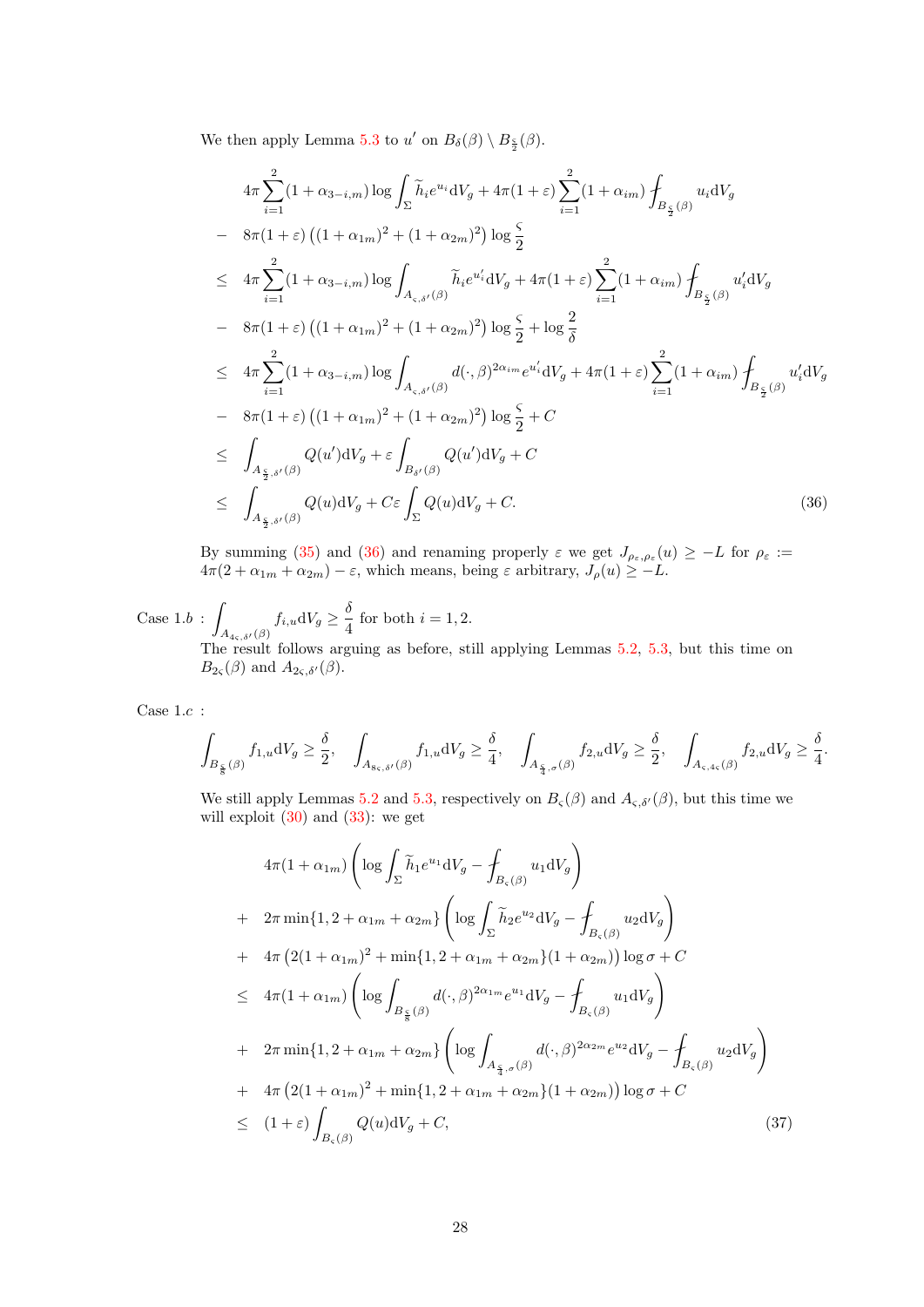and

<span id="page-28-0"></span>
$$
4\pi (1 + \alpha_{2m}) \log \int_{\Sigma} \tilde{h}_{1} e^{u_{1}} dV_{g} + 4\pi (1 + \varepsilon)(1 + \alpha_{1m}) \int_{B_{\varsigma}(p)} u_{1} dV_{g}
$$
  
+  $2\pi \min\{1, 2 + \alpha_{1m} + \alpha_{2m}\} \left( \log \int_{\Sigma} \tilde{h}_{2} e^{u_{2}} dV_{g} + (1 + \varepsilon) \int_{B_{\varsigma}(p)} u_{1} dV_{g} \right)$   
-  $4\pi (1 + \varepsilon) \left( 2(1 + \alpha_{1m})^{2} + \min\{1, 2 + \alpha_{1m} + \alpha_{2m}\} (1 + \alpha_{2m}) \right) \log \sigma$   
 $\leq 4\pi (1 + \alpha_{2m}) \log \int_{A_{8\varsigma,d}(p)} d(\cdot, p)^{2\alpha_{1m}} e^{u'_{1}} dV_{g} + 4\pi (1 + \varepsilon)(1 + \alpha_{1m}) \int_{B_{\varsigma}(p)} u'_{1} dV_{g}$   
+  $2\pi \min\{1, 2 + \alpha_{1m} + \alpha_{2m}\} \left( \log \int_{A_{\varsigma,4\varsigma}(p)} d(\cdot, p)^{2\alpha_{2m}} e^{u'_{2}} dV_{g} + (1 + \varepsilon) \int_{B_{\varsigma}(p)} u'_{2} dV_{g} \right)$   
-  $4\pi (1 + \varepsilon) \left( 2(1 + \alpha_{1m})^{2} + \min\{1, 2 + \alpha_{1m} + \alpha_{2m}\} (1 + \alpha_{2m}) \right) \log \sigma + C$   
 $\leq \int_{A_{\varsigma,\delta'}(\beta)} Q(u') dV_{g} + \varepsilon \int_{B_{\delta'}(\beta)} Q(u') dV_{g} + C,$   
 $\leq \int_{A_{\varsigma,\delta'}(\beta)} Q(u) dV_{g} + C \varepsilon \int_{\Sigma} Q(u) dV_{g} + C,$  (38)

As before,  $J_{\rho}(u) \geq -L$  follows from [\(37\)](#page-27-1), [\(38\)](#page-28-0) and a suitable redefinition of  $\varepsilon$ .

Case  $1.d$  :

$$
\int_{A_{\frac{\varsigma}{4},\sigma}(\beta)} f_{1,u}dV_g \geq \frac{\delta}{2}, \quad \int_{A_{\varsigma,4\varsigma}(\beta)} f_{1,u}dV_g \geq \frac{\delta}{4}, \quad \int_{B_{\frac{\varsigma}{8}}(\beta)} f_{2,u}dV_g \geq \frac{\delta}{2}, \quad \int_{A_{8\varsigma,\delta'}(\beta)} f_{2,u}dV_g \geq \frac{\delta}{4}
$$

.

Here we argue as in case 1.b, just exchanging the roles of  $u_1$  and  $u_2$ .

Case 1. $e$  :  $\int_{A_{8\varsigma,\frac{\varsigma}{8}}(\beta)}f_{i,u}\mathrm{d}V_{g}\geq \frac{\delta}{4}$ We would like to apply  $(31)$  and  $(34)$  and argue as in the previous cases. Anyway, we  $\frac{1}{4}$  for both  $i = 1, 2$ . first need to define  $\Omega_{\varsigma}$  such that both components have some mass in both sets. We cover  $A_{8\varsigma,\frac{\varsigma}{8}}(\beta)$  with balls of radius  $\frac{\varsigma}{64}$ ; by compactness, we have  $A_{8\varsigma,\frac{\varsigma}{8}}(\beta) = \bigcup_{l=1}^{L}$  $l=1$  $B_{\frac{5}{64}}(x_l)$ , with L not depending on  $\varsigma$ , therefore there will be  $x_{l_1}, x_{l_2}$  such that  $B_{\frac{\varsigma}{64}}(x_{l_i})$  $f_{i,u}dV_g \geq \frac{\delta}{4}$  $rac{c}{4L}$ . We will proceed differently depending whether  $x_{l_1}$  and  $x_{l_2}$  are close or not.

Case 1.e' :  $d(x_{l_1}, x_{l_2}) \geq \frac{5}{14}$  $\frac{1}{16}$ .

We divide each of the balls  $B_{\frac{\varsigma}{64}}(x_{l_1}), B_{\frac{\varsigma}{64}}(x_{l_2})$  with a segment  $\{x : (x-x_{l_i}) \cdot \theta_i = a_i\},$ with  $\theta_i \in \mathbb{S}^1$  and  $a_i \in \left(-\frac{\varsigma}{c}\right)$  $\frac{5}{64}, \frac{5}{6}$ 64 , in such a way that

$$
\int_{\left\{x\in B_{\frac{\varsigma}{64}}(x_{l_i}),(x-x_{l_i})\cdot\theta_ia_i\right\}}f_{i,u}\mathrm{d}V_g\geq \frac{\delta}{8L}.
$$

We can define  $\Omega_{\varsigma}$  as the region of  $B_{\delta'}(\beta)$  delimited by the curve defined in the following way:

Since  $d\left(B_{\frac{\varsigma}{32}}(x_{l_1}), B_{\frac{\varsigma}{32}}(x_{l_2})\right) \geq \frac{\varsigma}{3}$  $\frac{3}{32}$ , we can attach smoothly one endpoint of each segment without intersecting the two balls. We then join the other endpoint of each segment winding around  $\beta$ .

Since  $B_{\frac{\varsigma}{64}}(x_{l_1}) \subset A_{9\varsigma,\frac{\varsigma}{16}}(\beta)$ , we can build  $\Omega_{\varsigma}$  in such a way that  $\partial\Omega_{\varsigma} \subset A_{10\varsigma,\frac{\varsigma}{32}}(\beta)$ and  $\Omega_{\varsigma} \in \mathfrak{A}_{\delta_{\varsigma}}$  (see [\(16\)](#page-8-3) and the pictures below). Moreover, by construction,

$$
\int_{B'_{\delta}(\beta)\backslash\Omega_{\varsigma}} f_{i,u} dV_g \ge \frac{\delta}{8L} \qquad \int_{\Omega_{\varsigma}} f_{i,u} dV_g \ge \frac{\delta}{8L},
$$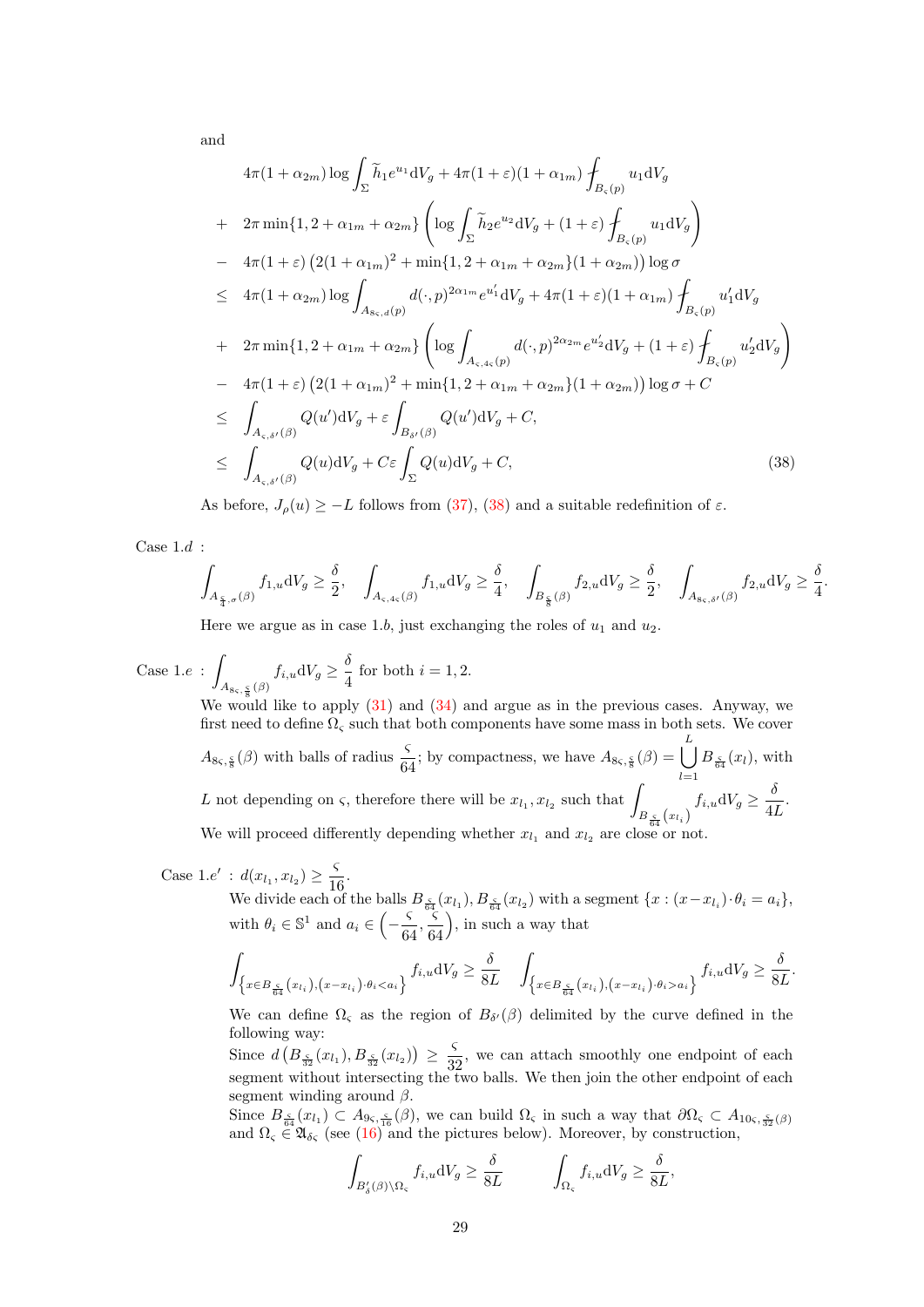hence Lemmas  $5.2$  and  $5.3$  still yield the proof.

Case 1.e"  
\n
$$
i \quad d(x_{l_1}, x_{l_2}) \leq \frac{c}{16}.
$$
\nSince  $B_{\delta_4}(x_{l_1}) \cup B_{\delta_4}(x_{l_2}) \subset B_{\frac{5}{64}s(x_{l_1})}$ , we apply Lemma 5.4 to  $f_i := \frac{\tilde{h}_i e^{u_i}}{\int_{B_{\frac{5}{64}s}(x_{l_1})} \tilde{h}_i e^{u_i} dV_g}$   
\nto find  $\theta \in \mathbb{S}^1$ ,  $a \in \left(-\frac{5}{64}, \frac{5}{64}\sigma\right)$  such that  
\n
$$
\int_{\left\{x \in B_{\frac{5}{64}s}(x_{l_1}),(x-x_{l_1}) \cdot \theta < a\right\}} f_{i,u} dV_g \geq \frac{\delta}{8L} \int_{\left\{x \in B_{\frac{5}{64}s}(x_{l_1}),(x-x_{l_1}) \cdot \theta > a\right\}} f_{i,u} dV_g \geq \frac{\delta}{8L}.
$$
\nWe now join smoothly (and without intersecting the balls) the endpoints of the segment  $\{x : (x-x_{l_2}) \cdot \theta = a\}$  with an arc winding around  $\beta$ . Then, we define  $\Omega_{\kappa}$  as there is  $\tilde{B}_{\kappa}(x) \leq \frac{1}{\kappa} \int_{\mathbb{S}^2} \left(\beta \right) \text{ delimited by the curve made by such an arc and that segment. Since  $B_{\frac{5}{64}s}(x_{l_1}) \subset A_{\kappa} \in \mathbb{R}^2$  of  $\beta$ ), so before we will have  $B_{\frac{5}{62}}(\beta) \subset \Omega_{\kappa} \subset B_{10\sigma}(\beta)$  and  $\Omega_{\kappa} \in \mathfrak{A}_{\delta\kappa}$ , and we can argue again as before because clearly  
\n
$$
\int_{B_{\delta}(\beta)} \int_{B_{\delta}(\beta)} f_{i,u} dV_g \geq \frac{\delta}{8L} \int_{\Omega_{\kappa}} f_{i,u} dV_g \geq \frac{\delta}{8L}.
$$$ 

Figure 3: The set  $\Omega_{\varsigma}$ , respectively in the cases 1.e' and 1.e''.

Case 2: 
$$
\int_{\Sigma \backslash B_{\delta'}(\beta)} f_{i,u} dV_g \ge \frac{\delta}{2}
$$
 for some *i*.

It will be not restrictive to assume  $i = 1$ . If we also have  $\Sigma \backslash B_{\delta''}(\beta)$  $f_{2,u}dV_g \geq \frac{\delta}{2}$  $\frac{3}{2}$ , with  $\delta'': 2^{-\frac{3}{\varepsilon}}\delta'$ , then we get  $J_{\rho}(u) \geq -L$  by applying Lemma [2.10,](#page-9-2) as in the proof of Corollary [2.12.](#page-12-0) Therefore will will assume

$$
\int_{A_{\varsigma,\delta''}(\beta)} f_{2,u} \mathrm{d}V_g \ge \frac{\delta}{2}.
$$

The idea is to combine the previous arguments with a macroscopic improved Moser-Trudinger inequality.

As a first thing, define  $u''$  as the solution of

$$
\begin{cases}\n-\Delta u_i'' = 0 & \text{in } A_{2^{n-1}\delta'',2^{n+1}\delta''}(\beta) \\
u_i'' = u_i - \int_{B_{2^n\delta''}(\beta)} u_i \mathrm{d}V_g & \text{on } \partial B_{2^n\delta''}(\beta) \\
u_i'' = 0 & \text{on } \partial B_{2^{n+1}\delta''}(\beta)\n\end{cases}
$$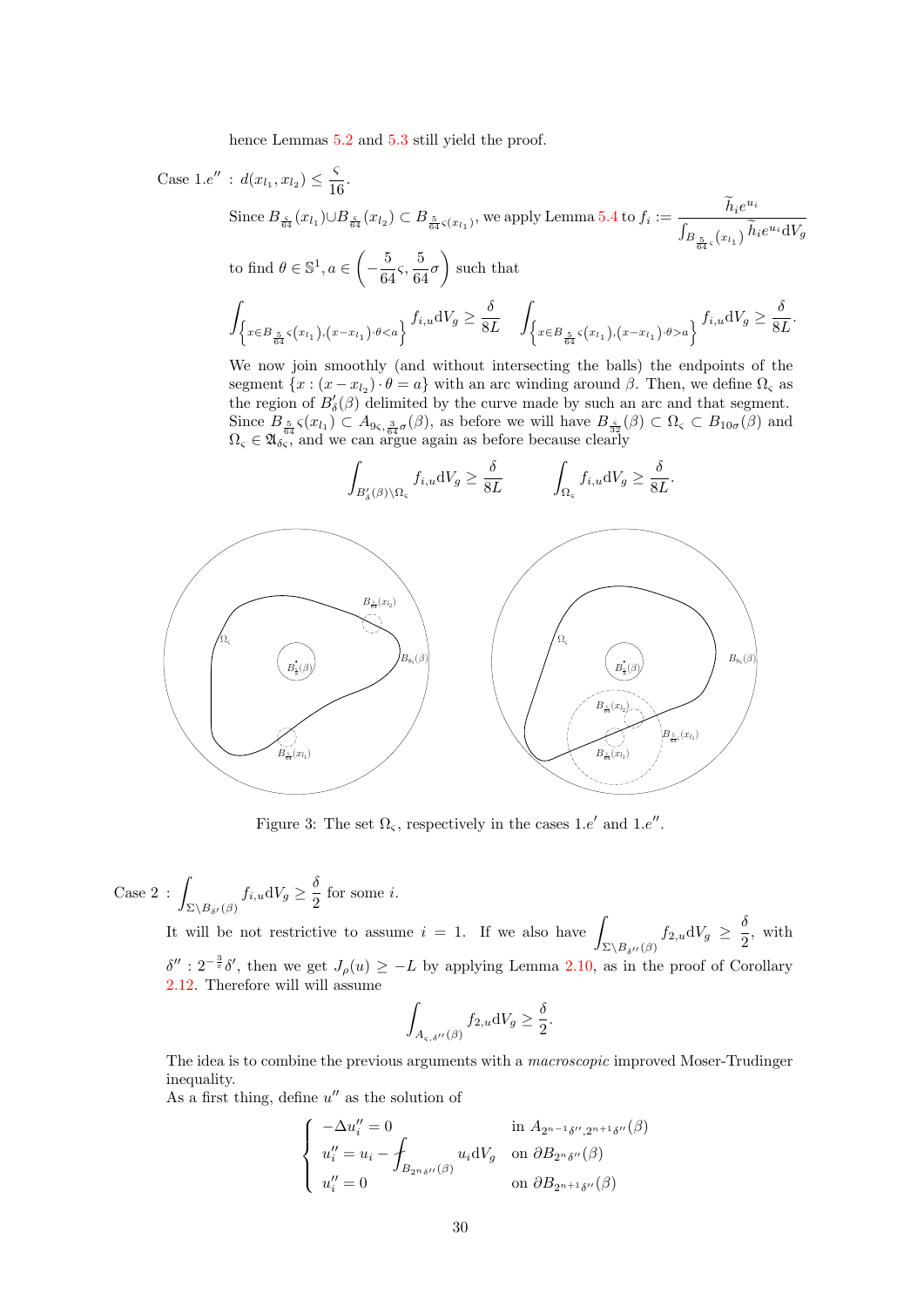with  $n \in \left[1, \frac{2}{n}\right]$ ε such that ˆ  $A_{2n-1 \delta'',2n+1 \delta'}(\beta)$  $Q(u'')\mathrm{d}V_g \leq C$  $A_{2n-1 \delta'',2n+1 \delta''}(\beta)$  $Q(u) \, \mathrm{d}V_g \leq C \varepsilon \int_{\Sigma} Q(u) \, \mathrm{d}V_g.$ 

Suppose u satisfies the hypotheses of Case 1.a, that is  $\mu$  $A_{\varsigma,\delta}$ ( $\beta$ )  $f_{i,u}dV_g \geq \frac{\delta}{2}$  $\frac{1}{2}$  for both  $i = 1, 2$ . Then, clearly [\(35\)](#page-26-0) still holds, whereas [\(36\)](#page-27-0) does not because we cannot estimate the integral  $\circ$ f  $\overline{\phantom{a}}$  $\int_{\Sigma} \widetilde{h}_1 e^{u_1} dV_g$  with the same integral evaluated over  $A_{\varsigma, \delta}$ . Anyway, by Jensen's inequality and Lemma  $2.13$  we get

$$
\begin{array}{lcl} \displaystyle \log \int_{A_{\varsigma,\delta^{\prime \prime}}(\beta)} \widetilde{h}_1 e^{u_1'} \mathrm{d}V_g & \geq & \displaystyle \log \int_{A_{\frac{\delta^{\prime \prime}}{2},\delta^{\prime \prime}}(\beta)} \widetilde{h}_1 e^{u_1} \mathrm{d}V_g - \oint_{B_{2^n\delta^{\prime \prime}}(\beta)} u_1 \mathrm{d}V_g \\ \\ & \geq & \displaystyle \int_{A_{\frac{\delta^{\prime \prime}}{2},\delta^{\prime \prime}}(\beta)} u_1 \mathrm{d}V_g + \log \left|A_{\frac{\delta^{\prime \prime}}{2},\delta^{\prime \prime}}(\beta)\right| + \oint_{A_{\frac{\delta^{\prime \prime}}{2},\delta^{\prime \prime}}(\beta)} \log \widetilde{h}_1 \mathrm{d}V_g - \oint_{B_{2^n\delta^{\prime \prime}}(\beta)} u_1 \mathrm{d}V_g \\ \\ & \geq & - \varepsilon \int_{\Sigma} Q(u) \mathrm{d}V_g - C, \end{array}
$$

hence we obtain

<span id="page-30-1"></span>
$$
4\pi (1 + \alpha_{2m}) \int_{B_{2n\delta''}(\beta)} u_1 \mathrm{d}V_g + 4\pi (1 + \alpha_{1m}) \log \int_{\Sigma} \tilde{h}_2 e^{u_2} \mathrm{d}V_g
$$
  
+ 
$$
4\pi (1 + \varepsilon) \sum_{i=1}^2 (1 + \alpha_{im}) \int_{B_{\frac{\varsigma}{2}}(\beta)} u_i \mathrm{d}V_g - 8\pi (1 + \varepsilon) \left( (1 + \alpha_{1m})^2 + (1 + \alpha_{2m})^2 \right) \log \frac{\varsigma}{2}
$$
  

$$
\leq \int_{A_{\frac{\varsigma}{2}, \delta''}(\beta)} Q(u) \mathrm{d}V_g + C \varepsilon \int_{\Sigma} Q(u) \mathrm{d}V_g + C. \tag{39}
$$

Now, by Jensen's inequality and a variation of the localized Moser-Trudinger inequality [\(17\)](#page-9-4),

<span id="page-30-2"></span>
$$
4\pi \left(1 + \min_{m' \neq m} \alpha_{1m'}\right) \left(\log \int_{\Sigma \backslash B_{\delta'}(\beta)} \widetilde{h}_1 e^{u_1} dV_g - \int_{\Sigma} u_1 dV_g\right)
$$
  
\n
$$
\leq 4\pi \sum_{i=1}^2 \left(1, 1 + \min_{m' \neq m} \alpha_{im'}\right) \left(\log \int_{\Sigma \backslash B_{\delta'}(\beta)} \widetilde{h}_i e^{u_i} dV_g - \int_{\Sigma} u_i dV_g\right) + C
$$
  
\n
$$
\leq (1 + \varepsilon) \int_{\Sigma \backslash B_{\frac{\delta'}{2}}(\beta)} Q(u) dV_g + C. \tag{40}
$$

By summing [\(35\)](#page-26-0), [\(39\)](#page-30-1) and [\(40\)](#page-30-2) we get  $J_{\rho_{1\varepsilon},\rho_{2\varepsilon}}(u) \geq -L$ , with

$$
\rho_{1\varepsilon} := 4\pi \min\left\{2 + \alpha_{1m} + \alpha_{2m}, 1 + \alpha_{1m} + \min_{m' \neq m} (1 + \alpha_{1m'})\right\} - \varepsilon \quad \rho_{2\varepsilon} := 4\pi (2 + \alpha_{1m} + \alpha_{2m}) - \varepsilon,
$$

therefore  $J_{\rho}(u) \ge -L$ . We argue similarly if we are under the condition of Cases 1.b, 1.b, 1.d, 1.e.  $\Box$ The proof is thereby concluded.

## <span id="page-30-0"></span>6 Proof of Theorem [1.1](#page-3-1)

We are finally in position to prove the main existence theorem of this paper. Their proof will follow by showing that low sub-levels are *dominated* by the space  $\mathcal X$  (see [\[22\]](#page-39-17), page 528), which is not contractible by the results contained in Section [3.](#page-13-0) In particular, we have the following Lemma, whose proof is given below.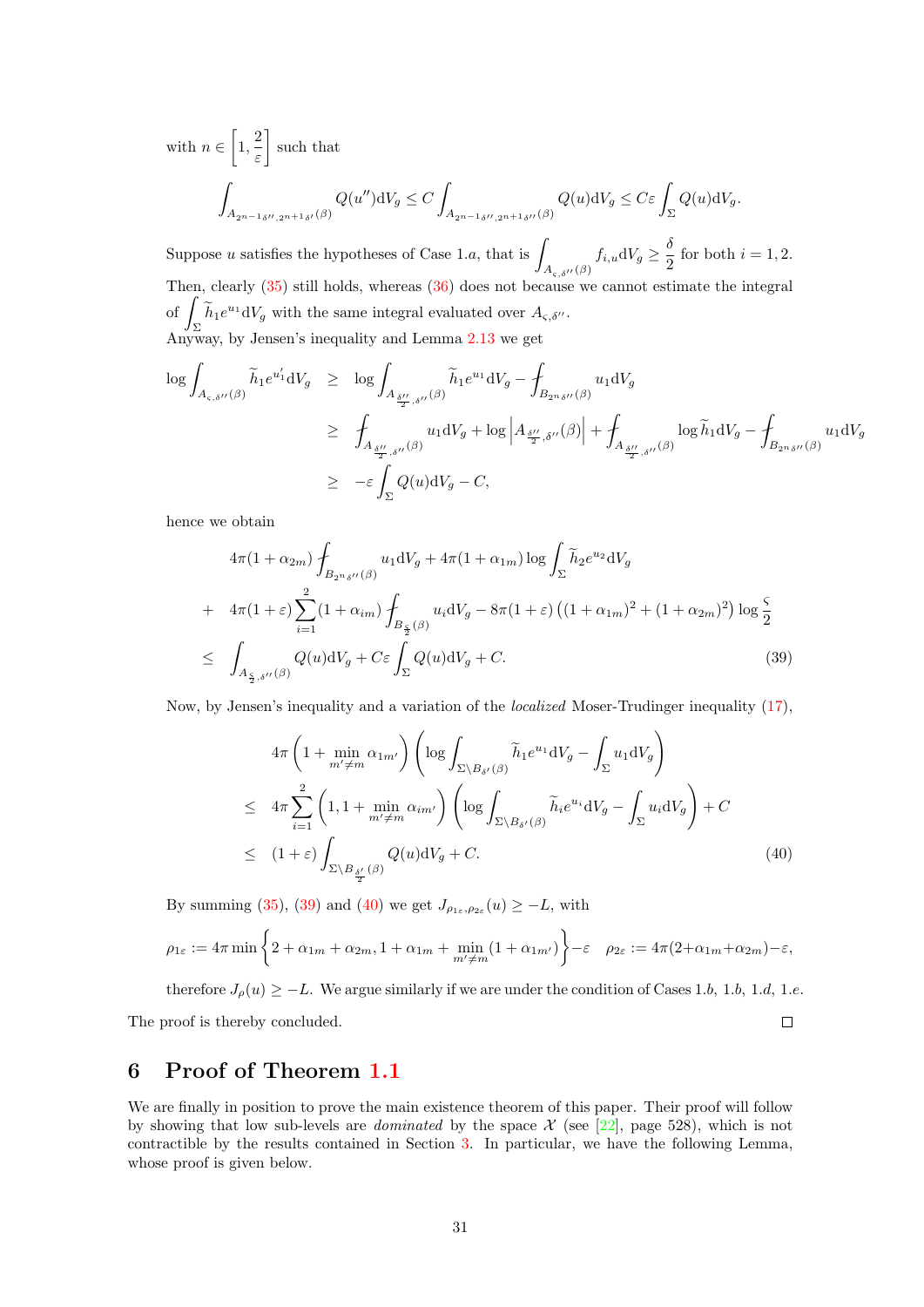<span id="page-31-0"></span>**Lemma 6.1.** For  $L \gg 0$  large enough there exist maps  $\Phi: \mathcal{X} \to J_{\rho}^{-L}$  and  $\Psi: J_{\rho}^{-L} \to \mathcal{X}$  such that  $\Psi \circ \Phi$  is homotopically equivalent to  $\mathrm{Id}_{\mathcal{X}}$ .

Proof of Theorem [1.1.](#page-3-1) Suppose by contradiction that the system  $(3)$  has no solutions. By Lemma [2.4,](#page-8-4)  $J_{\rho}^{-L}$  is a deformation retract of  $J_{\rho}^{L}$ , hence by Corollary [2.5](#page-8-5) it is contractible. Let  $H(\zeta, s)$ :  $\mathcal{X} \times [0, 1] \to \mathcal{X}$  the homotopy equivalence defined in Lemma [6.1](#page-31-0) and let  $H'$  be a homotopy equivalence between a constant map and  $\mathrm{Id}_{J_{\rho}^{-L}}$ .

Then  $H''(\zeta, s) = \Psi(H'(\Phi(\zeta), s)) : \mathcal{X} \times [0, 1] \to \mathcal{X}$  is an equivalence between the maps  $\Psi \circ \Phi$  and a constant and  $H'' * H$  is an equivalence between Id<sub>X</sub> and a constant map. This means that X is contractible, in contradiction with Theorem [3.2.](#page-14-0)  $\Box$ 

To prove Lemma [6.1](#page-31-0) we need the following estimate. Notice that the choice of  $\tau$  (see the proof of Lemma [2.11\)](#page-10-2), which was not relevant in all the rest of this paper, will be made in the proof of this lemma to let the following result hold true.

<span id="page-31-1"></span>**Lemma 6.2.** Let  $\delta$  be as in Lemma [2.11,](#page-10-2)  $\beta_i(u), \varsigma_i(u)$  be as in Corollary [2.12](#page-12-0) and  $\Phi^{\lambda}$  as in Theorem [4.1.](#page-15-1) Then, for a suitable choice of  $\tau$ , there exists  $C_0 > 0, \delta' \in (0, \delta)$  such that:

• If either 
$$
t \ge 1 - \frac{C_0}{\lambda}
$$
 or  $\begin{cases} t > \frac{1}{2} \\ x_1 = x_2 =: p_m \\ \rho_1, \rho_2 < 4\pi(2 + \alpha_{1m} + \alpha_{2m}) \end{cases}$ , then  $\varsigma_1 (\Phi^{\lambda}(\zeta)) \ge \delta'$ ;  
otherwise,  $\varsigma_1 (\Phi^{\lambda}(\zeta)) < \delta$  and  $\beta_1 (\Phi^{\lambda}(\zeta)) = x_1$ .  
• If either  $t \le \frac{C_0}{\lambda}$  or  $\begin{cases} t < \frac{1}{2} \\ x_1 = x_2 =: p_m \\ x_1 = x_2 =: p_m \end{cases}$ , then  $\varsigma_2 (\Phi^{\lambda}(\zeta)) \ge \delta'$ ;

 $\overline{\mathcal{L}}$  $x_1 = x_2 =: p_m$  $\rho_1, \rho_2 < 4\pi(2 + \alpha_{1m} + \alpha_{2m})$ otherwise,  $\varsigma_2(\Phi^{\lambda}(\zeta)) < \delta$  and  $\beta_2(\Phi^{\lambda}(\zeta)) = x_2$ .

*Proof.* We will only prove the statements involving  $\varsigma_1$  and  $f_{1,\Phi^{\lambda}(\zeta)}$ , since the same proof will work for the rest, up to switching indexes  $i = 1, 2$ . We will show the proof only in the case  $x_2 = p'_m$ ,  $\rho_2$  $4\pi(2+\alpha_{1m'}+\alpha_{2m'})$ , which is somehow trickier because  $\varphi_1$  does not vanish when  $t \geq 1-\frac{1}{\lambda}$  $\frac{1}{\lambda}$ . Let us write

$$
\varphi_1 = \left( \varphi_{1,p_m}^{\lambda(1-t)} + \varphi_{1,p_m}^{\lambda t} \right) = \left( \varphi_{1,p_m}^{\lambda(1-t)} - 2 \log \max \left\{ 1, (\lambda t)^{2(2+\alpha_{1m'}+\alpha_{2m'})} d(\cdot, p_{m'})^{2(1+\alpha_{1m'})} \right\} \right),
$$
  

$$
\varphi_2 = \left( \varphi_{2,p_m}^{\lambda(1-t)} + \varphi_{2,p_{m'}}^{\lambda t} \right) = \left( \varphi_{2,p_m}^{\lambda(1-t)} - 2 \log \max \left\{ 1, (\lambda td(\cdot, p_{m'})^{2(2+\alpha_{1m'}+\alpha_{2m'})} \right\} \right).
$$

From the definition of  $\varsigma_1$ , we have to show that, if  $t \geq 1 - \frac{C_0}{\lambda}$  $\frac{\partial}{\partial \lambda}$ , then

$$
\int_{B_{\delta'}(p_{m''})} f_{1,\Phi^{\lambda}(\zeta)} \mathrm{d}V_g < \tau \qquad \forall \, m'' = 1, \dots, M.
$$

It is not hard to see that, for any  $m'' \neq m, m'$ ,

$$
\int_{B_{\delta'}(p_{m'')}} f_{1,\Phi^{\lambda}(\zeta)} \mathrm{d}V_g \le C' {\delta'}^{2(1+\alpha_{1m'')}},
$$

which is smaller than any given  $\tau$  if  $\delta'$  is taken small enough. Roughly speaking,  $f_{1,\Phi^{\lambda}(\zeta)}$  cannot attain mass too near  $p_m$  because its scale depends on  $\lambda(1-t)$  which is bounded from above. Moreover,  $\varphi_{1,p_m}^{\lambda(1-t)}$  is constant in  $B_{(\lambda(1-t))^{-\frac{2+\alpha_{1m}+\alpha_{2m}}{1+\alpha_{1m}}(p_m)}$ , hence for large  $C_0$ 

$$
\int_{B_{C_0^{-1-\frac{(2+\alpha_{1m}+\alpha_{2m})}{1+\alpha_{1m}}}(p_m)}f_{1,\Phi^\lambda(\zeta)}\mathrm{d}V_g\leq CC_0^{2(1+\alpha_{1m})}\int_{B_{C_0^{-\frac{(2+\alpha_{1m}+\alpha_{2m})}{1+\alpha_{1m}}}(p_m)}d(\cdot,p_m)^{2\alpha_{1m}}\mathrm{d}V_g\leq \frac{1}{2}<\tau.
$$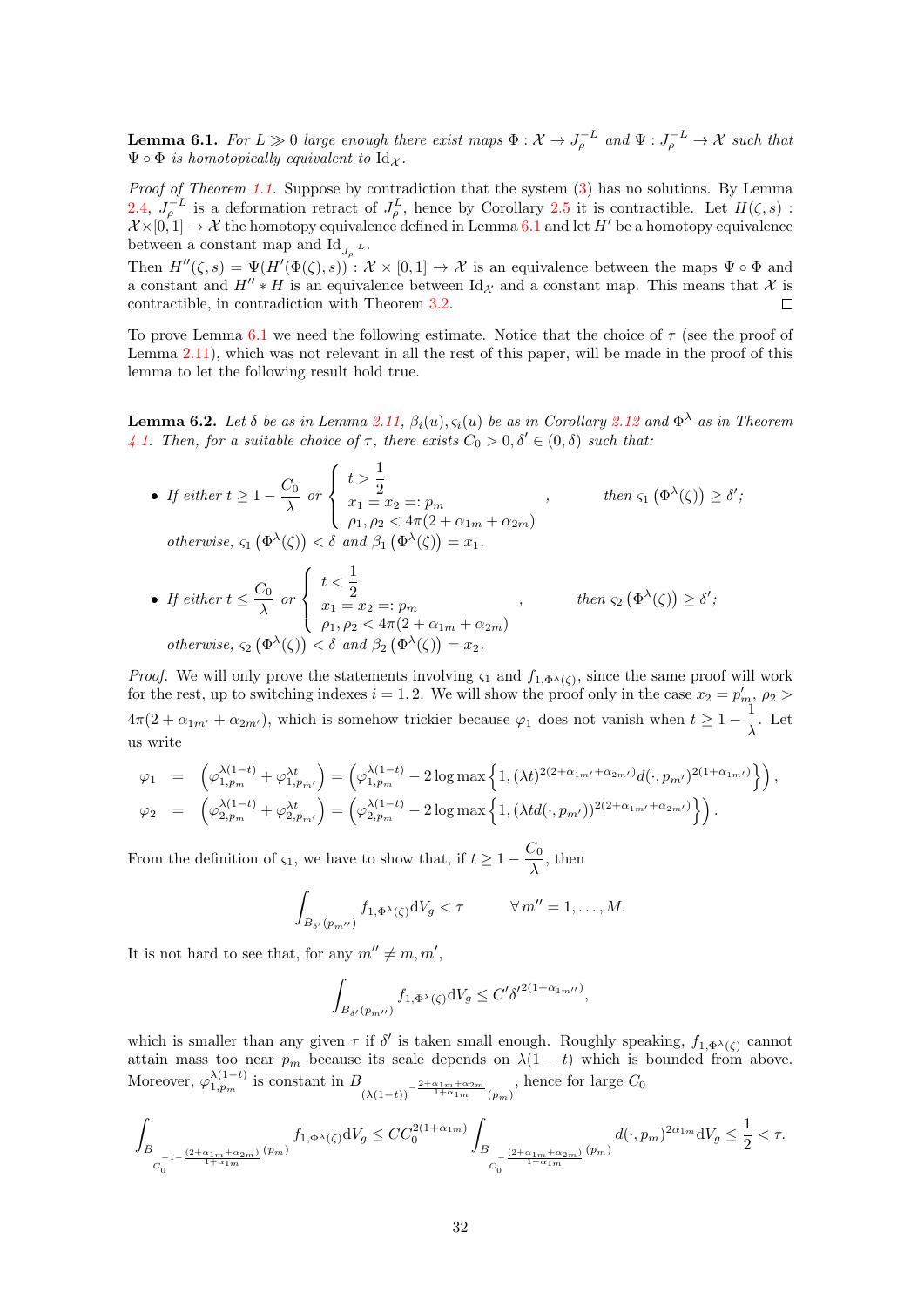On the other hand, a part of the mass of  $f_{1,\Phi^{\lambda}(\zeta)}$  could actually concentrate near  $p'_m$ , but not all of it. Here, we will have to take  $\tau$  properly. Since

$$
\begin{array}{lcl} \displaystyle\int_{B_{\frac{\delta}{2}}(p_{m'})}\widetilde{h}_{1}e^{\varphi_{1}-\frac{\varphi_{2}}{2}}\mathrm{d}V_{g} & \leq & \displaystyle C e^{\int_{\Sigma}\left(\varphi_{1,p_{m}}^{\lambda(1-t)}-\frac{\varphi_{2,p_{m}}^{\lambda(1-t)}}{2}\right)\mathrm{d}V_{g}}\left(\int_{B}d(\cdot,p_{m'})^{2\alpha_{1,m'}}\mathrm{d}V_{g}\right.\\ \\ & & \displaystyle\qquad\qquad \left.+\quad (\lambda t)^{-4(2+\alpha_{1,m'}+\alpha_{2m'})}\int_{A}d(\cdot,p_{m})^{-2(2+\alpha_{1,m'})}\mathrm{d}V_{g}\\ \\ & & \hspace{1.5cm}+ \quad (\lambda t)^{-4(2+\alpha_{1,m'}+\alpha_{2m'})}\int_{A_{\frac{1}{\lambda t},\frac{\delta}{2}}(p_{m'})}d(\cdot,p_{m})^{-2(2+\alpha_{1,m'})}\mathrm{d}V_{g}\\ \\ & & \hspace{1.5cm}+ \quad (\lambda t)^{-4(2+\alpha_{1,m'}+\alpha_{2m'})}\int_{A_{\frac{1}{\lambda t},\frac{\delta}{2}}(p_{m'})}d(\cdot,p_{m'})^{2\alpha_{2m'}}\mathrm{d}V_{g}\right)\\ \\ & \leq & \displaystyle C e^{\int_{\Sigma}\left(\varphi_{1,p_{m}}^{\lambda(1-t)}-\frac{\varphi_{2,p_{m}}^{\lambda(1-t)}}{2}\right)\mathrm{d}V_{g}}(\lambda t)^{-4(2+\alpha_{1,m'}+\alpha_{2m'})}, \end{array}
$$

and

$$
\int_{A_{\frac{\delta}{2},\delta}(p_{m'})} \tilde{h}_1 e^{\varphi_1 - \frac{\varphi_2}{2}} dV_g \geq \frac{1}{C} e^{\int_{\Sigma} \left( \varphi_{1,p_m}^{\lambda(1-t)} - \frac{\varphi_{2,p_m}^{\lambda(1-t)}}{2} \right) dV_g} (\lambda t)^{-4(2+\alpha_{1m'}+\alpha_{2m'})} \int_{A_{\frac{\delta}{2},\delta}(p_{m'})} d(\cdot,p_{m'})^{2\alpha_{2m'}} dV_g
$$
\n
$$
\geq \frac{1}{C} e^{\int_{\Sigma} \left( \varphi_{1,p_m}^{\lambda(1-t)} - \frac{\varphi_{2,p_m}^{\lambda(1-t)}}{2} \right) dV_g} (\lambda t)^{-4(2+\alpha_{1m'}+\alpha_{2m'})},
$$

then

$$
\int_{B_{\frac{\delta}{2}}(p_{m'})} f_{1,\Phi^{\lambda}(\zeta)} dV_g < \frac{\int_{B_{\frac{\delta}{2}}(p_{m'})} f_{1,\Phi^{\lambda}(\zeta)} dV_g}{\int_{B_{\delta}(p_{m'})} f_{1,\Phi^{\lambda}(\zeta)} dV_g} \le \frac{C^2}{1+C^2}.
$$

Therefore, setting  $\tau := \frac{C^2}{1 + C^2}$  $\frac{1}{1+C^2}$ , we proved the first part of the Lemma. Let us now assume  $t \leq 1 - \frac{C_0}{\lambda}$  $\frac{20}{\lambda}$ . From the proof of Lemma [4.4,](#page-18-0) we deduce that the ratio  $\int_{B_\delta(p_m)} f_{1,\Phi^\lambda(\zeta)} \mathrm{d} V_g$  $\frac{\sum_{B_{\delta}(p_m)} p^{\delta} \cdot \sum_{i=1}^{S} \sum_{j=1}^{S} p^{\delta} \cdot (p^{\delta})}{\int_{B_{\delta}(p_m)} f_{1,\Phi^{\lambda}(\zeta)} dV_g}$  increases arbitrarily as  $\lambda(1-t)$  increases. Therefore, for large  $C_0$ , most of the mass of  $f_{1,\Phi^{\lambda}(\zeta)}$  will be around  $p_m$ , hence by definition we will have and  $\beta_1(\Phi^{\lambda}(\zeta)) = p_m$  and  $\varsigma_1\left(\Phi^\lambda(\zeta)\right) < \delta.$ 

Proof of Lemma [6.1.](#page-31-0) Let  $\delta$  be as in Lemma [2.11,](#page-10-2)  $\beta_i(u), \varsigma_i(u)$  be as in Corollary [2.12](#page-12-0) and  $\delta'$  be as in Lemma [6.2.](#page-31-1) Take now  $L$  so large that Corollary [2.12](#page-12-0) and Theorem [5.1](#page-20-4) apply. We define  $\Phi = \Phi^{\lambda_0}$  as in Theorem [4.1,](#page-15-1) with  $\lambda_0$  such that  $\Phi^{\lambda}(\mathcal{X}) \subset J_{\rho}^{-2L}$  for any  $\lambda \geq \lambda_0$ . As for

 $\Psi:J_{\rho}^{-2L}\to\mathcal{X},$  we write

$$
\Psi(u) = (\beta_1(u), \beta_2(u), t'(\varsigma_1(u), \varsigma_2(u))) \qquad \text{with } t'(\varsigma_1(u), \varsigma_2(u)) = \begin{cases} 0 & \text{if } \varsigma_2(u) \ge \delta' \\ \frac{\delta' - \varsigma_2(u)}{2\delta' - \varsigma_1(u) - \varsigma_2(u)} & \text{if } \varsigma_1(u), \varsigma_2(u) \le \delta' \\ 1 & \text{if } \varsigma_1(u) \ge \delta' \end{cases}.
$$

Let us verify the well-posedness of  $\Psi$ . The definition of  $t'$  makes sense because, from Corollary [2.12,](#page-12-0)  $J_{\rho}(u) < -L$  implies  $\min\{\varsigma_1(u), \varsigma_2(u)\} \leq \delta'$ . Moreover, if  $t' > 0$  (respectively,  $t' < 1$ ), then  $\varsigma_1 < \delta$  is well-defined (respectively,  $\varsigma_2 < \delta$  is well-defined), hence  $\beta_1$  (respectively,  $\beta_2$ ) is also defined. Finally,  $\Psi$  is mapped on X because, from Theorem [5.1,](#page-20-4) when  $J_{\rho}(u) < -L$  we cannot have  $(\beta_1(u), \beta_2(u), t'(\varsigma_1(u), \varsigma_2(u))) = \left(p_m, p_m, \frac{1}{2}\right)$ 2 with  $\rho_1, \rho_2 < 4\pi (2 + \alpha_{1m} + \alpha_{2m}).$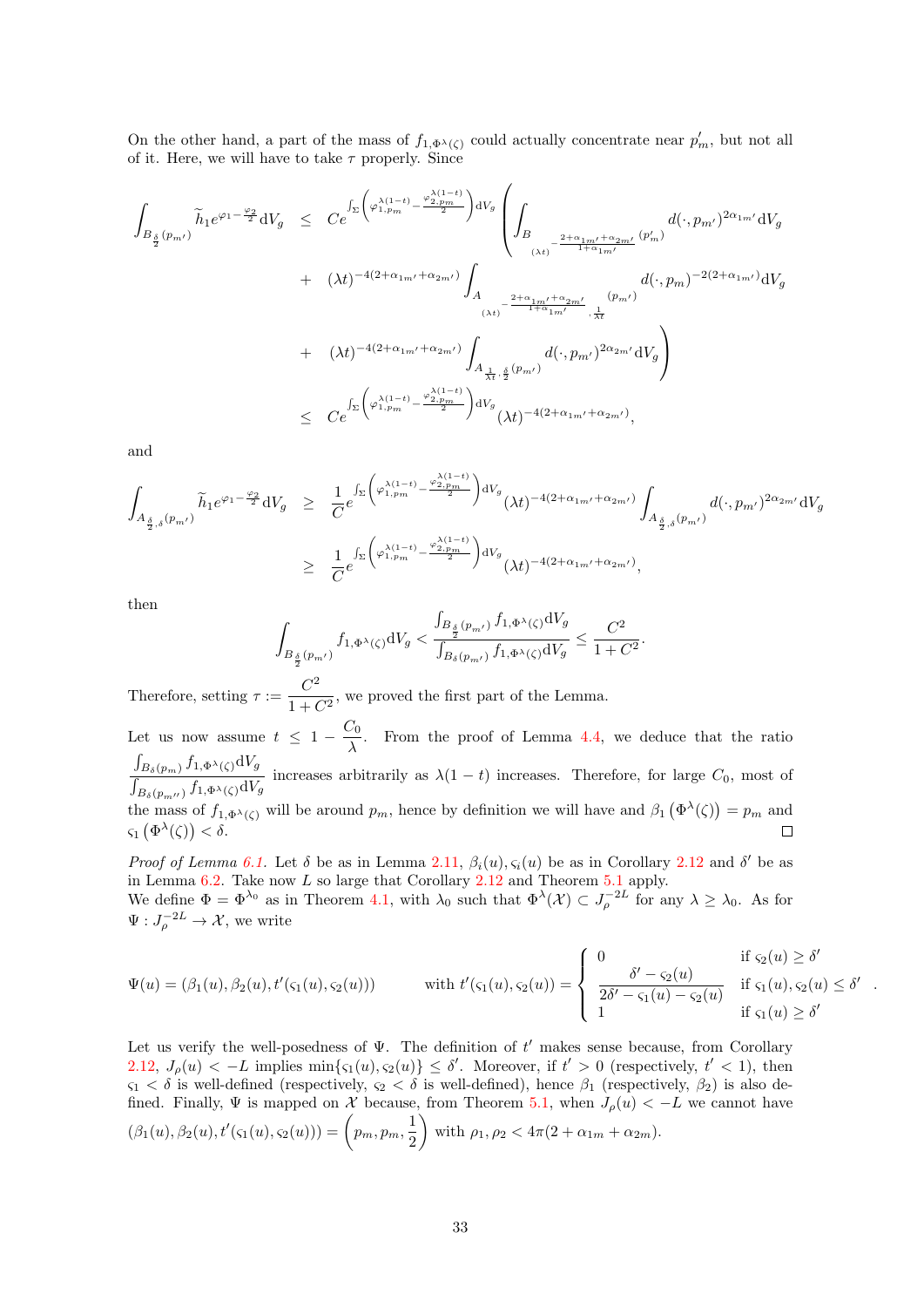To get a homotopy between the two maps, we first let  $\lambda$  tend to  $+\infty$ , in order to get  $x_1$  and  $x_2$ , then we apply a linear interpolation for the parameter  $t$ . Writing  $\Psi(\Phi^{\lambda}(\zeta)) = (\beta_1^{\lambda}(\zeta), \beta_2^{\lambda}(\zeta), t'^{\lambda}(\zeta))$ , we have  $F = F_2 * F_1$ , with

$$
F_1: (\zeta, s) = ((x_1, x_2, t), s) \mapsto \left(\beta_1^{\frac{\lambda_0}{1-s}}(\zeta), \beta_2^{\frac{\lambda_0}{1-s}}(\zeta), t'^{\lambda_0}(\zeta)\right)
$$

$$
F_2: (x_1, x_2, t'^{\lambda_0}(\zeta)) \mapsto (x_1, x_2, (1-s)t'^{\lambda_0}(\zeta) + st).
$$

We have to verify that all is well-defined.

If we cannot define  $\beta_1^{\frac{\lambda_0}{1-s}}(\zeta)$ , then by Lemma [6.2](#page-31-1) we either have  $t \geq 1 - \frac{C_0(1-s)}{\lambda_0}$  $\frac{(1-s)}{\lambda_0} \geq 1 - \frac{C_0}{\lambda_0}$  $\frac{\partial u}{\partial x}$  or we are on the first half of the punctured segment. By the same Lemma, we get  $\varsigma_1(\Phi^{\lambda_0}(\zeta)) \geq \delta'$ , that is  $t^{\prime\lambda_0}(\zeta) = 1$ . For the same reason, if  $\beta_2^{\frac{\lambda_0}{1-s}}(\zeta)$  is not defined, then  $t^{\prime\lambda_0}(\zeta) = 0$ , so  $F_1 : \mathcal{X} \times [0,1] \rightarrow$  $\Sigma_{\rho_1,\underline{\alpha}_1} \star \Sigma_{\rho_2,\underline{\alpha}_2}$  makes sense.

Its image is actually contained in X because, from Lemma [6.2,](#page-31-1) if  $x_1 = x_2$  and  $\rho < 4\pi \left(\omega_{\underline{\alpha}_1}(x) + \omega_{\underline{\alpha}_2}(x)\right)$ , then either  $t^{\prime \lambda_0}(\zeta) \in \{0,1\}$ , hence in particular it does not equal  $\frac{1}{2}$ .

Concerning  $F_2$ , the previous Lemma implies  $\beta_1^{\frac{\lambda_0}{1-s}}(\zeta) = x_1$  if  $t \leq 1 - \frac{C_0}{\lambda}$  $\frac{\partial v_0}{\partial \lambda}(1-s)$ , hence in particular passing to the limit as  $s \to 1$ , if  $t < 1$ . A similar condition holds for  $\beta_2$ , which gives  $F_2(\cdot,0) = F_1(\cdot,1)$ . If  $x_1$  is not defined then  $t^{\lambda_0}(\zeta) = 1$ , hence  $(1-s)t^{\lambda_0}(\zeta) + st = 1$ , and similarly there are no issues when  $x_2$  cannot be defined. Finally, by the argument used before, if  $x_1 = x_2 = p_m$  and  $\rho_1, \rho_2 < 4\pi(2 + \alpha_{1m} + \alpha_{2m})$ , then  $(1-s)t^{\lambda_0}(\zeta) + st \neq \frac{1}{2}$  $\frac{1}{2}$ .  $\Box$ 

## <span id="page-33-0"></span>7 Proofs on the non-existence results

#### 7.1 Proof of Theorems [1.3,](#page-4-0)[1.4](#page-4-1)

In this Section we will consider some cases that are not covered by Theorem [1.1.](#page-3-1) They are both inspired by [\[2\]](#page-38-1) (Propositions 5.7 and 5.8, respectively).

We start by considering the case of the unit disk  $(\mathbb{B}, g_0)$  with one singularity in its center. Even though we are not dealing with a closed surface, most of the variational theory for the Liouville equations and the Toda system can be applied in the very same way to Euclidean domains (or surfaces with boundary) with Dirichlet boundary conditions. This was explicitly pointed out in [\[2,](#page-38-1) [4\]](#page-39-5) for the Liouville equations, but still holds true for the Toda system, since blow-up on the boundary was excluded in [\[28\]](#page-40-15). In particular, the general existence result contained in [\[6\]](#page-39-15) holds on any non-simply connected open domain of the plane, since such domains can be retracted on a bouquet of circles.

Concerning simply connected domains, we have minimizing solutions in the range of parameters  $\rho_1 < 4\pi (1+\alpha_1), \rho_2 < 4\pi (1+\alpha_2),$  as well as the configuration  $(M_1, M_2, M_3) = (1, 1, 0)$  in Theorem [1.1.](#page-3-1) The region generating minimizing solution is colored in orange in Figure 4, the region generating min-max solutions in colored in green.

By Pohožaev identity we show that most of the remaining set of parameters yields no solutions, colored in blue in the figure, and this holds in particular if one or both  $\rho_i$ 's are large enough.

Theorem [1.3](#page-4-0) still holds if  $\alpha_1 = \alpha_2 = 0$ , that is if we consider the regular Toda system. Here we still have solutions in the second square  $(4\pi, 8\pi)^2$ ; arguing as in [\[34\]](#page-40-10) we get low sub-levels being dominated by a space which is homeomorphic to  $\mathbb{R}^6 \setminus \mathbb{R}^3 \simeq \mathbb{S}^2$ . This was confirmed in [\[26\]](#page-40-16), where the degree for the Toda system is computed, and in this case it equals −1. Figure 4 shows that there might not be solutions in each of all the other squared which are delimited by integer numbers of  $4\pi$ . In particular, this shows that the degree is 0 in all these regions.

*Proof of Theorem [1.3.](#page-4-0)* Let  $u = (u_1, u_2)$  be a solution of [\(12\)](#page-4-3). Since both components vanish on the boundary, for any  $x \in \partial \mathbb{B}$  one has  $\nabla u_i(x) = (\nabla u_i(x) \cdot \nu(x))\nu(x) =: \partial_\nu u_i(x)\nu(x)$  for both  $i = 1, 2$ .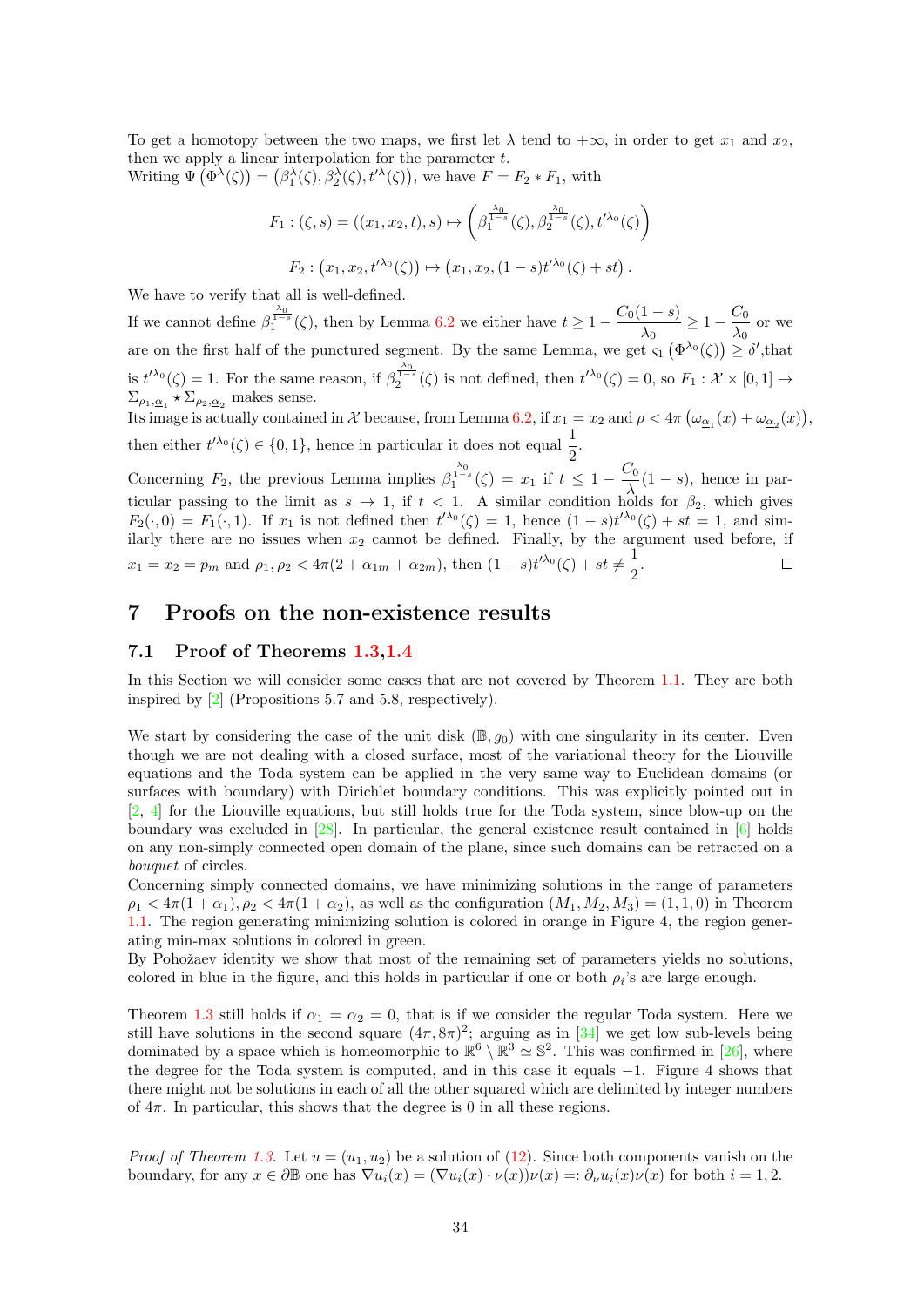

Figure 4: Values of  $\rho$  which yield existence and non-existence results for  $(\mathbb{B}^2, g_0)$ .

Therefore, one can apply a standard Pohožaev identity:

$$
\int_{\partial \mathbb{B}} ((\partial_{\nu} u_{1})^{2} + \partial_{\nu} u_{1} \partial_{\nu} u_{2} + (\partial_{\nu} u_{2})^{2}) d\sigma
$$
\n
$$
= 2 \int_{\partial \mathbb{B}} ((\partial_{\nu} u_{1})^{2} - \frac{|\nabla u_{1}|^{2}}{2} + \partial_{\nu} u_{1} \partial_{\nu} u_{2} - \frac{\nabla u_{1} \cdot \nabla u_{2}}{2} + (\partial_{\nu} u_{2})^{2} - \frac{|\nabla u_{2}|^{2}}{2}) d\sigma
$$
\n
$$
= \int_{\mathbb{B}} (2(x \cdot \nabla u_{1}(x)) \Delta u_{1}(x) + (x \cdot \nabla u_{1}(x)) \Delta u_{2}(x) + (x \cdot \nabla u_{2}(x)) \Delta u_{1}(x) + 2(x \cdot \nabla u_{2}(x)) \Delta u_{2}(x)) dx
$$
\n
$$
= -3 \frac{\rho_{1}}{\int_{\mathbb{B}} |x|^{2\alpha_{1}} e^{u_{1}(x)} dx} \int_{\mathbb{B}} (x \cdot \nabla u_{1}(x)) |x|^{2\alpha_{1}} e^{u_{1}(x)} dx - 3 \frac{\rho_{2}}{\int_{\mathbb{B}} |x|^{2\alpha_{2}} e^{u_{2}(x)} dx} \int_{\mathbb{B}} (x \cdot \nabla u_{2}(x)) |x|^{2\alpha_{2}} e^{u_{2}(x)} dx
$$
\n
$$
= 6\rho_{1} \frac{\int_{\partial \mathbb{B}} |\cdot|^{2\alpha_{1}} e^{u_{1}} d\sigma}{\int_{\mathbb{B}} |x|^{2\alpha_{1}} e^{u_{1}(x)} dx} + 6(1 + \alpha_{1})\rho_{1} + 6\rho_{2} \frac{\int_{\partial \mathbb{B}} |\cdot|^{2\alpha_{1}} e^{u_{2}} d\sigma}{\int_{\mathbb{B}} |x|^{2\alpha_{2}} e^{u_{2}(x)} dx} + 6(1 + \alpha_{2})\rho_{2}.
$$

For the boundary integral, we can perform an algebraic manipulation, use Hölder's inequality and then integrate by parts:

$$
\int_{\partial \mathbb{B}} ((\partial_{\nu} u_{1})^{2} + \partial_{\nu} u_{1} \partial_{\nu} u_{2} + (\partial_{\nu} u_{2})^{2}) d\sigma
$$
\n
$$
= \int_{\partial \mathbb{B}} \left( \frac{1}{4} (\partial_{\nu} u_{1} + 2 \partial_{\nu} u_{2})^{2} + \frac{3}{4} (\partial_{\nu} u_{1})^{2} \right) d\sigma
$$
\n
$$
\geq \frac{1}{2\pi} \left( \frac{1}{4} \left( \int_{\partial \mathbb{B}} \partial_{\nu} u_{1} d\sigma + 2 \int_{\partial \mathbb{B}} \partial_{\nu} u_{2} d\sigma \right)^{2} + \frac{3}{4} \left( \int_{\partial \mathbb{B}} \partial_{\nu} u_{1} d\sigma \right)^{2} \right)
$$
\n
$$
= \frac{1}{2\pi} \left( \left( \int_{\partial \mathbb{B}} \partial_{\nu} u_{1} d\sigma \right)^{2} + \left( \int_{\partial \mathbb{B}} \partial_{\nu} u_{1} d\sigma \right) \left( \int_{\partial \mathbb{B}} \partial_{\nu} u_{2} d\sigma \right) + \left( \int_{\partial \mathbb{B}} \partial_{\nu} u_{2} d\sigma \right)^{2} \right)
$$
\n
$$
= \frac{1}{2\pi} \left( \left( \int_{\mathbb{B}} \Delta u_{1}(x) dx \right)^{2} + \left( \int_{\mathbb{B}} \Delta u_{1}(x) dx \right) \left( \int_{\mathbb{B}} \Delta u_{2}(x) dx \right) + \left( \int_{\mathbb{B}} \Delta u_{2}(x) dx \right)^{2} \right)
$$
\n
$$
= \frac{3}{2\pi} (\rho_{1}^{2} - \rho_{1} \rho_{2} + \rho_{2}^{2}).
$$

Therefore, we get as a necessary condition for existence of solutions:

$$
\rho_1^2 - \rho_1 \rho_2 + \rho_2^2 = 4\pi \left( \rho_1 \frac{\int_{\partial \mathbb{B}} |\cdot|^{2\alpha_1} e^{u_1} d\sigma}{\int_{\mathbb{B}} |x|^{2\alpha_1} e^{u_1(x)} dx} + (1 + \alpha_1)\rho_1 + \rho_2 \frac{\int_{\partial \mathbb{B}} |\cdot|^{2\alpha_1} e^{u_2} d\sigma}{\int_{\mathbb{B}} |x|^{2\alpha_2} e^{u_2(x)} dx} + (1 + \alpha_2)\rho_2 \right)
$$
  
>  $4\pi (1 + \alpha_1)\rho_1 + 4\pi (1 + \alpha_2)\rho_2.$ 

This concludes the proof.

Let us now consider the standard sphere  $(\mathbb{S}^2, g_0)$  with two antipodal singularities.

 $\Box$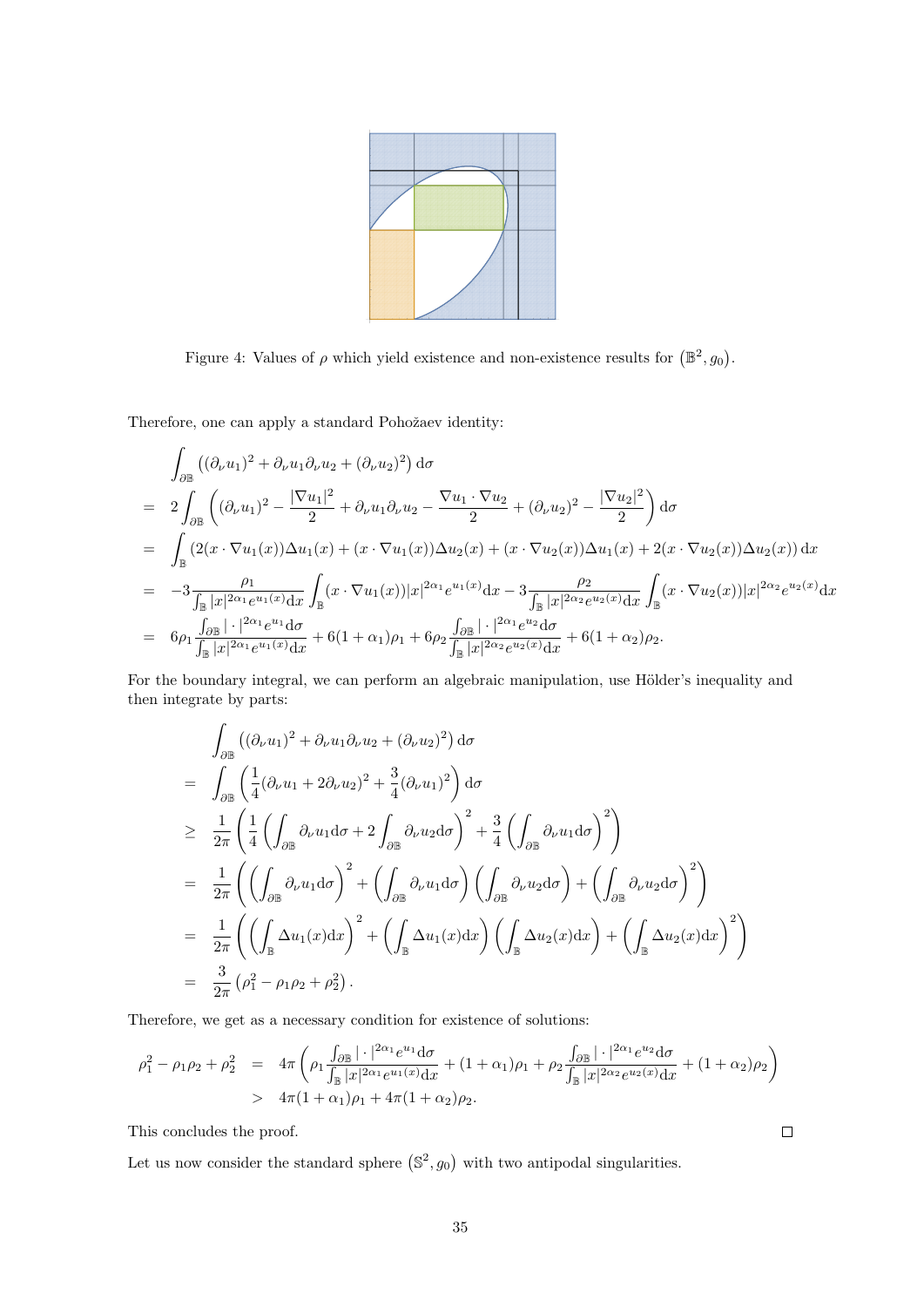In Theorem [1.4](#page-4-1) we perform a stereographic projection that transforms the solutions of  $(3)$  on  $\mathbb{S}^2$  on entire solutions on the plane, and then we use a Pohožaev identity for the latter problem, getting necessary algebraic condition for the existence of solutions.

Such a Pohožaev identity yields an algebraic condition which is similar to the one which appears in Theorem [1.3.](#page-4-0) It can be deduced in the same way as was done in [\[16\]](#page-39-8) for the scalar Liouville equation.

<span id="page-35-0"></span>**Theorem 7.1.** Let  $H_1, H_2 \in L^p_{loc}(\mathbb{R}^2)$  be such that, for suitable  $a > 0, b > -2, C > 0$ ,

$$
\frac{|x|^a}{C} \leq H_i(x) \leq C|x|^b \quad \forall x \in B_1(0) \setminus \{0\} \qquad 0 < H_i(x) \leq C|x|^a \quad \forall x \in \mathbb{R}^2 \setminus B_1(0);
$$

let  $U = (U_1, U_2)$  be a solution of

$$
\begin{cases}\n-\Delta U_1 = 2H_1 e^{U_1} - H_2 e^{U_2} & \text{on } \mathbb{R}^2 \\
-\Delta U_2 = 2H_2 e^{U_2} - H_1 e^{U_1} & \text{on } \mathbb{R}^2 \\
\int_{\mathbb{R}^2} (|x|^a + |x|^b) e^{U_1(x)} dx < +\infty \\
\int_{\mathbb{R}^2} (|x|^a + |x|^b) e^{U_2(x)} dx < +\infty\n\end{cases}
$$

and define

$$
\rho_i := \int_{\mathbb{R}^2} H_i(x) e^{U_i(x)} dx, \qquad \qquad , \tau_i := \int_{\mathbb{R}^2} (x \cdot \nabla H_i(x)) e^{U_i(x)} dx, \qquad i = 1, 2.
$$

Then,

$$
\rho_1^2 - \rho_1 \rho_2 + \rho_2^2 - 4\pi \rho_1 - 4\pi \rho_2 - 2\pi \tau_1 - 2\pi \tau_2 = 0.
$$

We get non-existence of solution for the parameter  $\rho$  belonging to two or more regions of the positive quadrant. Such regions are colored in blue in Figure 5, whereas orange and green regions are the ones for which we have existence of solutions. The pictures show that non-existence phenomena may occur in each of the rectangles where the analysis of Theorem [1.1](#page-3-1) gave no information. Using the notation of the Theorem, these are the cases  $(M_1, M_2, M_3) \in \{(1, m, 0), (m, 1, 0), (2, 2, 1)\}.$ 

We remark that Theorem [1.4](#page-4-1) also applies to the case of  $\alpha_{im} \geq 0$ . This show that the existence result in [\[6\]](#page-39-15) cannot be extended if the hypothesis of positive genus of  $\Sigma$  is removed.



Figure 5: Values of  $\rho$  which yield existence and non-existence results for  $(\mathbb{S}^2, g_0)$ , in two different configurations of  $\alpha_{11}, \alpha_{12}, \alpha_{21}, \alpha_{22}$ .

*Proof of Theorem [1.4.](#page-4-1)* Let  $u = (u_1, u_2)$  be a solution of

$$
\begin{cases}\n-\Delta_{g_0} u_1 = 2\rho_1 \left( \frac{e^{u_1}}{\int_{\mathbb{S}^2} e^{u_1} dV_{g_0}} - \frac{1}{4\pi} \right) - \rho_2 \left( \frac{e^{u_2}}{\int_{\mathbb{S}^2} e^{u_2} dV_{g_0}} - \frac{1}{4\pi} \right) - 4\pi \alpha_{11} \left( \delta_{p_1} - \frac{1}{4\pi} \right) - 4\pi \alpha_{12} \left( \delta_{p_2} - \frac{1}{4\pi} \right) \\
-\Delta_{g_0} u_2 = 2\rho_2 \left( \frac{e^{u_2}}{\int_{\mathbb{S}^2} e^{u_2} dV_{g_0}} - \frac{1}{4\pi} \right) - \rho_1 \left( \frac{e^{u_1}}{\int_{\mathbb{S}^2} e^{u_1} dV_{g_0}} - \frac{1}{4\pi} \right) - 4\pi \alpha_{22} \left( \delta_{p_1} - \frac{1}{4\pi} \right) - 4\pi \alpha_{21} \left( \delta_{p_2} - \frac{1}{4\pi} \right)\n\end{cases}
$$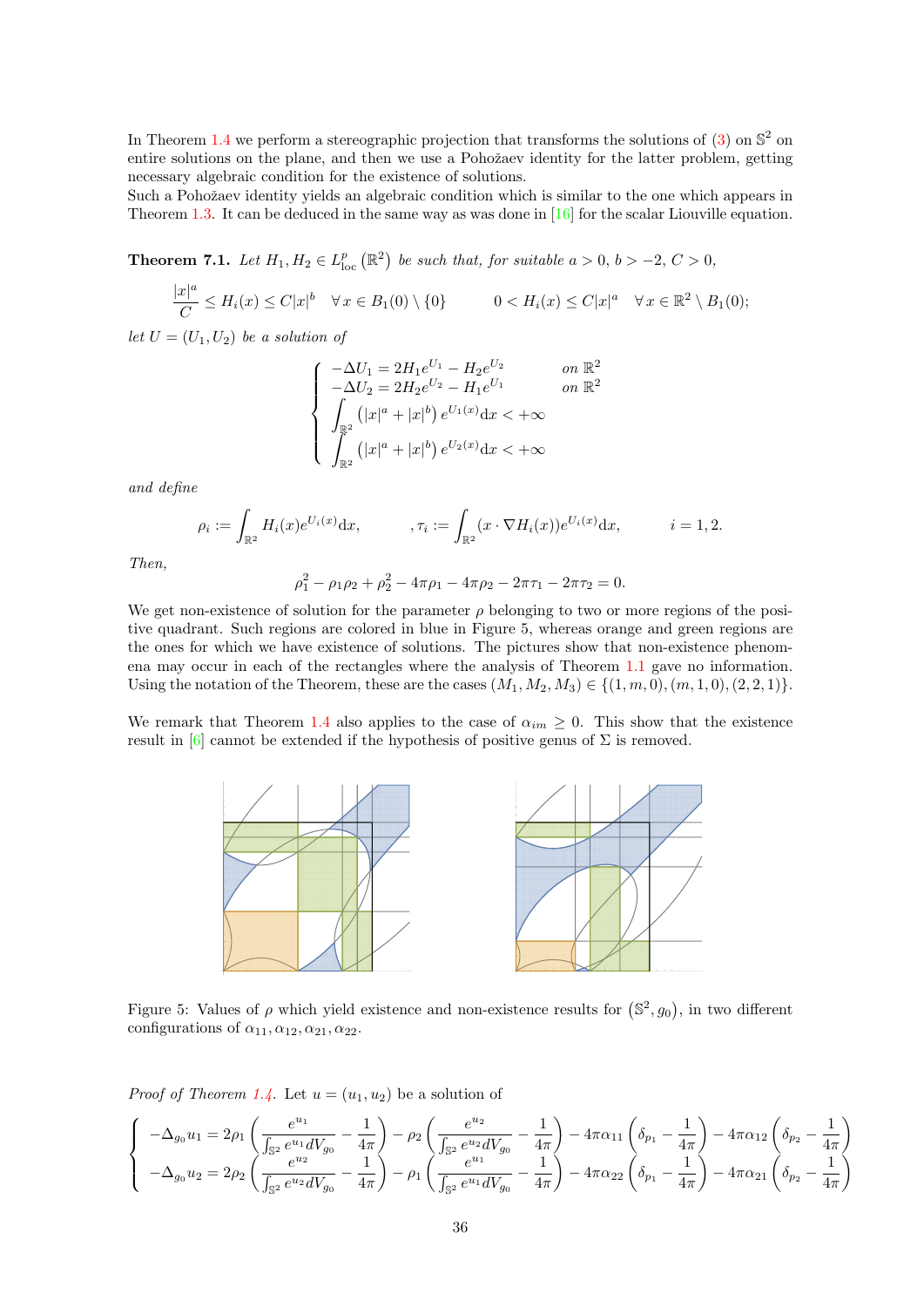and let  $\Pi: \mathbb{S}^2 \setminus \{p_2\} \to \mathbb{R}^2$  the stereographic projection. Consider now, for  $x \in \mathbb{R}^2$ ,

$$
\begin{cases}\nU_1(x) := u_1 \left( \Pi^{-1}(x) \right) + \log(4\rho_1) - \log \int_{\mathbb{S}^2} e^{u_1} dV_{g_0} - 2\alpha_{11} \log |x| + \left( \frac{\rho_1}{2\pi} - \frac{\rho_2}{4\pi} - \alpha_{11} - \alpha_{12} \right) \log \left( 1 + |x|^2 \right) \\
U_2(x) := u_2 \left( \Pi^{-1}(x) \right) + \log(4\rho_2) - \log \int_{\mathbb{S}^2} e^{u_2} dV_{g_0} - 2\alpha_{21} \log |x| + \left( \frac{\rho_2}{2\pi} - \frac{\rho_1}{4\pi} - \alpha_{21} - \alpha_{22} \right) \log \left( 1 + |x|^2 \right)\n\end{cases}
$$

 $U = (U_1, U_2)$  solves

$$
\begin{cases}\n-\Delta U_1 = 2H_1e^{U_1} - H_2e^{U_2} \\
-\Delta U_2 = 2H_2e^{U_2} - H_1e^{U_1} \\
\int_{\mathbb{R}^2} H_1(x)e^{U_1(x)}dx = \rho_1\n\end{cases}\n\text{ with }\n\begin{cases}\nH_1(x) := \frac{|x|^{2\alpha_{11}}}{(1+|x|^2)^{2+\alpha_{11}+\alpha_{12}-\frac{\rho_1}{2\pi}+\frac{\rho_2}{4\pi}} \\
H_2(x) := \frac{|x|^{2\alpha_{21}}}{(1+|x|^2)^{2+\alpha_{21}+\alpha_{22}-\frac{\rho_2}{2\pi}+\frac{\rho_1}{4\pi}}}\n\end{cases}
$$

From Theorem [7.1,](#page-35-0) a necessary condition for existence of solutions is

<span id="page-36-0"></span>
$$
\rho_1^2 - \rho_1 \rho_2 + \rho_2^2 - 4\pi \rho_1 - 4\pi \rho_2 - 2\pi \tau_1 - 2\pi \tau_2 = 0. \tag{41}
$$

.

.

with  $\tau_1, \tau_2$  as in the Lemma. Moreover, by the definition of  $H_1, H_2$ , we have

$$
x \cdot \nabla H_i(x) = 2\alpha_{i1} H_i(x) - 2\left(2 + \alpha_{i1} + \alpha_{i2} - \frac{\rho_i}{2\pi} + \frac{\rho_{3-i}}{4\pi}\right) \frac{|x|^2}{1+|x|^2} H_i(x)
$$

for both  $i$ 's, hence we get

$$
\tau_i = 2\alpha_{i1}\rho_i - 2\left(2 + \alpha_{i1} + \alpha_{i2} - \frac{\rho_i}{2\pi} + \frac{\rho_{3-i}}{4\pi}\right)\tau'_i \quad \text{with} \quad \tau'_i := \int_{\mathbb{R}^2} \frac{|x|^2}{1+|x|^2} H_i(x) \, dx.
$$

Therefore the necessary condition [\(41\)](#page-36-0) becomes

<span id="page-36-1"></span>
$$
\rho_1^2 + \rho_2^2 - \rho_1 \rho_2 - 4\pi (1 + \alpha_{11})\rho_1 - 4\pi (1 + \alpha_{21})\rho_2 + 4\pi \left(2 + \alpha_{11} + \alpha_{12} - \frac{\rho_1}{2\pi} + \frac{\rho_2}{4\pi}\right) \tau_1' \tag{42}
$$

$$
+ 4\pi \left(2 + \alpha_{21} + \alpha_{22} - \frac{\rho_2}{2\pi} + \frac{\rho_1}{4\pi}\right) \tau_2' = 0.
$$

Using the straightforward inequalities  $0 < \tau'_i < \rho_i$  and discussing the cases  $2 + \alpha_{i1} + \alpha_{i2} \leq \frac{\rho_i}{2\pi}$  $rac{r_i}{2\pi}$  –  $\frac{\rho_{3-i}}{4}$ , one can easily see by algebraic computation that [\(13\)](#page-4-4) and their opposite inequalities are in  $4\pi$ , the can cash, see by algebraic comparation mate.

Notice that if  $\sqrt{ }$  $\int$  $\mathcal{L}$  $2 + \alpha_{11} + \alpha_{12} = \frac{\rho_1}{2}$  $\frac{\rho_1}{2\pi} - \frac{\rho_2}{4\pi}$  $4\pi$  $2 + \alpha_{21} + \alpha_{22} = \frac{\hat{p}_2^2}{2}$  $\frac{\hat{\rho}_2^n}{2\pi}-\frac{\hat{\rho}_1^n}{4\pi}$  $\frac{4\pi}{4}$ , then [\(42\)](#page-36-1) just becomes  $\rho_1^2 + \rho_2^2 - \rho_1 \rho_2 - 4\pi (1 + \alpha_{11}) \rho_1 -$ 

 $4\pi(1+\alpha_{21})\rho_2 = 0$ . Anyway, one can easily see that these two conditions are equivalent to having all equalities in [\(13\)](#page-4-4); this is the reason why we need to assume at least one inequality to be strict.  $\Box$ 

#### 7.2 Proof of Theorems [1.5](#page-5-1) and [1.6](#page-5-2)

We start by proving Theorem [1.5.](#page-5-1) We will argue by contradiction, following [\[11\]](#page-39-12) (Theorem 4.1). Basically, we will assume that a solution exists for some  $\alpha_{11}^n, \alpha_{12}^n \longrightarrow -1$ . We will consider such a sequence of solutions  $u^n$ , we will perform a blow-up analysis, following Theorem [2.1](#page-7-0) and we will reach a contradiction.

*Proof of Theorem [1.5.](#page-5-1)* Assume the thesis is false. Then, for some given  $\underline{\alpha}_{1\hat{1}}, \underline{\alpha}_{2\hat{1}}, \rho \notin \Gamma_{\underline{\alpha}_{1\hat{1}}, \underline{\alpha}_{2\hat{1}}}$ , there exist a sequence  $(\alpha_{11}^n, \alpha_{21}^n) \longrightarrow_{n \to +\infty} (-1, -1)$  and a sequence  $u^n = (u_1^n, u_2^n)$  of solutions of

$$
\left\{\begin{array}{l} -\Delta u_1^n=2\rho_1\left(\frac{\widetilde{h}_1^n e^{u_1^n}}{\int_{\Sigma}\widetilde{h}_1^n e^{u_1^n}\mathrm{d}V_g}-1\right)-\rho_2\left(\frac{\widetilde{h}_2^n e^{u_2^n}}{\int_{\Sigma}\widetilde{h}_2^n e^{u_2^n}\mathrm{d}V_g}-1\right)\\ -\Delta u_2^n=2\rho_2\left(\frac{\widetilde{h}_2^n e^{u_2^n}}{\int_{\Sigma}\widetilde{h}_2^n e^{u_2^n}\mathrm{d}V_g}-1\right)-\rho_1\left(\frac{\widetilde{h}_1^n e^{u_1^n}}{\int_{\Sigma}\widetilde{h}_1^n e^{u_1^n}\mathrm{d}V_g}-1\right)\end{array}\right.,
$$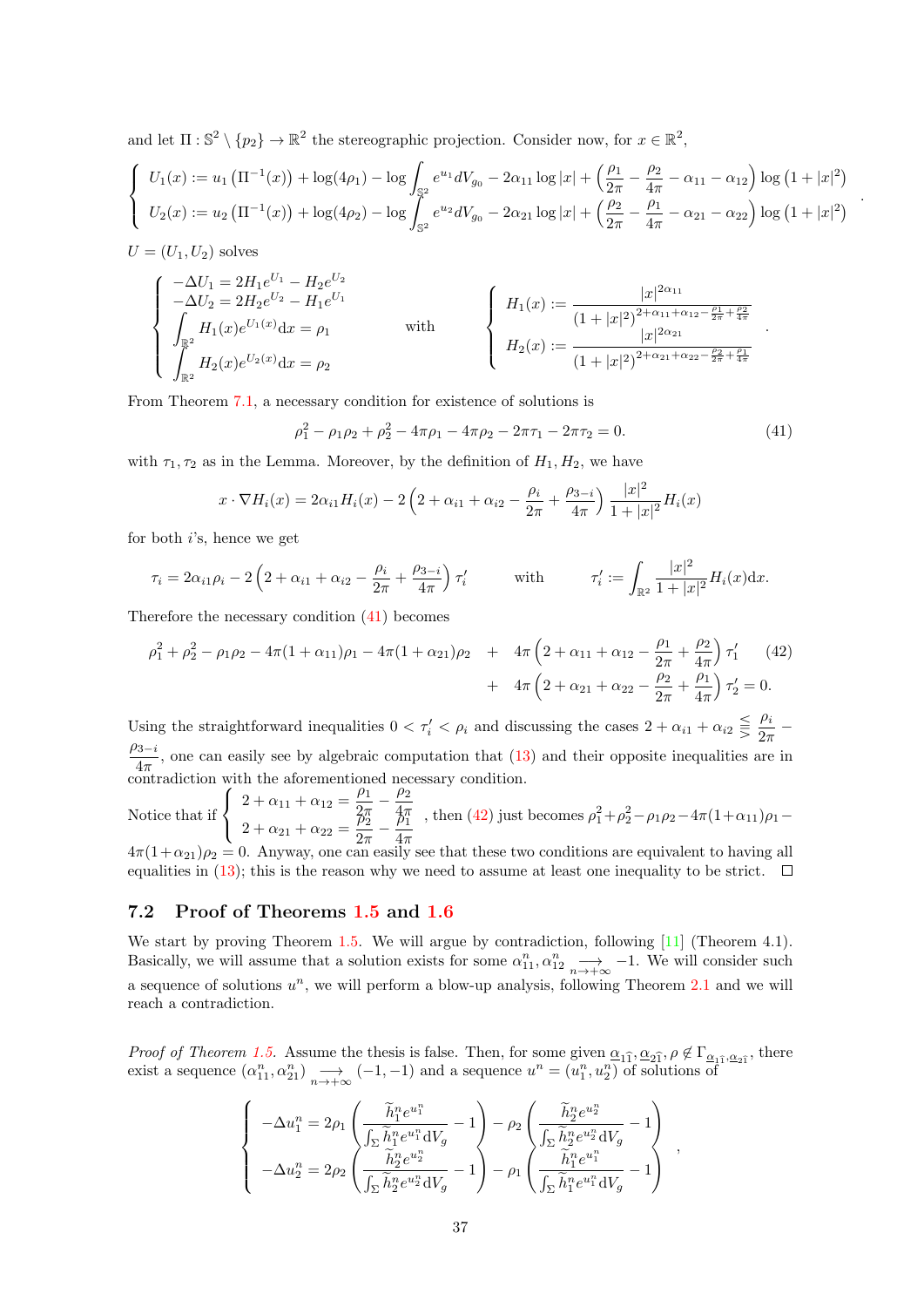with  $\tilde{h}_1^n, \tilde{h}_2^n$  such that  $\tilde{h}_i^n \sim d(\cdot, p_1)^{2\alpha_{i1}^n}$ . It is not restrictive to assume

$$
\int_{\Sigma} \widetilde{h}_1^n e^{u_1^n} \,dV_g = \int_{\Sigma} \widetilde{h}_2^n e^{u_2^n} \,dV_g = 1.
$$

We would like to apply Theorem [2.1](#page-7-0) to the sequence  $u^n$ . Anyway, since the coefficients  $\alpha_{i1}^n$  are not bounded away from  $-1$ , we cannot use such a Theorem on the whole  $\Sigma$ , but we have to remove a neighborhood of  $p_1$ . A first piece of information about blow-up is given by the following Lemma, inspired by [\[11\]](#page-39-12), Lemma 4.3.  $\Box$ 

<span id="page-37-0"></span>**Lemma 7.2.** Let  $\delta > 0$  small be given and  $u^n$  be as in the proof of Theorem [1.5.](#page-5-1) Then,  $u_1^n, u_2^n$ cannot be both uniformly bounded from below on  $\partial B_\delta(p_1)$ .

*Proof.* Assume by contradiction that  $\inf_{\partial B_\delta(p_1)} u_i^n \geq -C$  for both i's and define  $v^n := \frac{2u_1^n + u_2^n}{3}$  $\frac{1}{3}$ . Then

$$
\begin{cases}\n-\Delta v^n = \rho_1 \left( \widetilde{h}_1^n e^{u_1^n} - 1 \right) \ge -\rho_1 & \text{in } B_\delta(p_1) \\
v^n \ge -C & \text{on } \partial B_\delta(p_1)\n\end{cases}
$$

.

By the maximum principle,  $v^n \geq -C$  on  $B_\delta(p_1)$ , therefore by the convexity of the exponential function we get the following contradiction:

$$
+\infty \quad \underset{n\to+\infty}{\longleftrightarrow} \quad \int_{B_{\delta}(p_1)} d(\cdot, p_1)^{2\min\{\alpha_{11}^n, \alpha_{21}^n\}} dV_g
$$
  
\n
$$
\leq C \int_{B_{\delta}(p_1)} d(\cdot, p_1)^{2\min\{\alpha_{11}^n, \alpha_{21}^n\}} e^{v^n} dV_g
$$
  
\n
$$
\leq C \left(\frac{2}{3} \int_{B_{\delta}(p_1)} d(\cdot, p_1)^{2\min\{\alpha_{11}^n, \alpha_{21}^n\}} e^{u_1^n} dV_g + \frac{1}{3} \int_{B_{\delta}(p_1)} d(\cdot, p_1)^{2\min\{\alpha_{11}^n, \alpha_{21}^n\}} e^{u_2^n} dV_g\right)
$$
  
\n
$$
\leq C \left(\int_{B_{\delta}(p_1)} \widetilde{h}_1^n e^{u_1^n} dV_g + \int_{B_{\delta}(p_1)} \widetilde{h}_2^n e^{u_2^n} dV_g\right)
$$
  
\n
$$
\leq C.
$$

This concludes the proof.

*Proof of Theorem [1.5,](#page-5-1) continued.* Let us apply Theorem [2.1](#page-7-0) to  $u^n$  on  $\Omega := \Sigma \setminus B_{\frac{\delta}{2}}(p_1)$  for some given small  $\delta > 0$ . By Lemma [7.2,](#page-37-0) boundedness from below cannot occur for both component, therefore we either have blow-up or (up to switching the indexes)  $u_1^n \longrightarrow -\infty$  uniformly on  $\Sigma \setminus B_\delta(p_1)$ . In other words,

$$
\rho_1 \frac{\widetilde{h}_1^n e^{u_1^n}}{\int_{\Sigma} \widetilde{h}_1^n e^{u_1^n} dV_g} \bigg|_{\Sigma \backslash B_\delta(p_1)} \xrightarrow{n \to +\infty} \sum_{x \in \mathcal{S}} \sigma_1(x) \delta_x \qquad \rho_2 \frac{\widetilde{h}_2^n e^{u_2^n}}{\int_{\Sigma} \widetilde{h}_2^n e^{u_2^n} dV_g} \bigg|_{\Sigma \backslash B_\delta(p_1)} \xrightarrow{n \to +\infty} r_2 + \sum_{x \in \mathcal{S}} \sigma_2(x) \delta_x,
$$

where we set  $\mathcal{S} = \emptyset$  if blow up does not occur. Anyway, being  $\delta$  arbitrary, a diagonal argument gives

$$
\rho_1 \frac{\widetilde{h}_1^n e^{u_1^n}}{\int_{\Sigma} \widetilde{h}_1^n e^{u_1^n} dV_g} \xrightarrow[n \to +\infty]{} \sum_{x \in S} \sigma_1(x) \delta_x + \sigma_1(p_1) \delta_{p_1} \qquad \rho_2 \frac{\widetilde{h}_2^n e^{u_2^n}}{\int_{\Sigma} \widetilde{h}_2^n e^{u_2^n} dV_g} \xrightarrow[n \to +\infty]{} r_2 + \sum_{x \in S} \sigma_2(x) \delta_x + \sigma_2(p_1) \delta_{p_1},
$$

with  $\sigma_1(p_1) = \rho_1 - \sum$ x∈S  $\sigma_1(x)$  and  $\sigma_2(p_1) = \rho_2 - \sum$ x∈S  $\sigma_2(x)$  −  $\int_{\Sigma} r_2 \mathrm{d}V_g.$ 

By a variation of the Pohožaev identity (see  $[27]$ , Proposition 3.1 and  $[8]$ , Lemma 2.4), we get

$$
\sigma_1(p_1)^2 - \sigma_1(p_1)\sigma_2(p_1) + \sigma_2(p_1)^2 = 0,
$$

that is  $\sigma_1(p) = \sigma_2(p) = 0$ . In particular, we get  $\rho_1 = \sum$ x∈S  $\sigma_1(x)$ , which means either  $\rho_1 = 0$  or  $\rho \in \Gamma_{\underline{\alpha}_{1\hat{1}}, \underline{\alpha}_{2\hat{1}}}$  This contradicts the assumptions and proves the Theorem.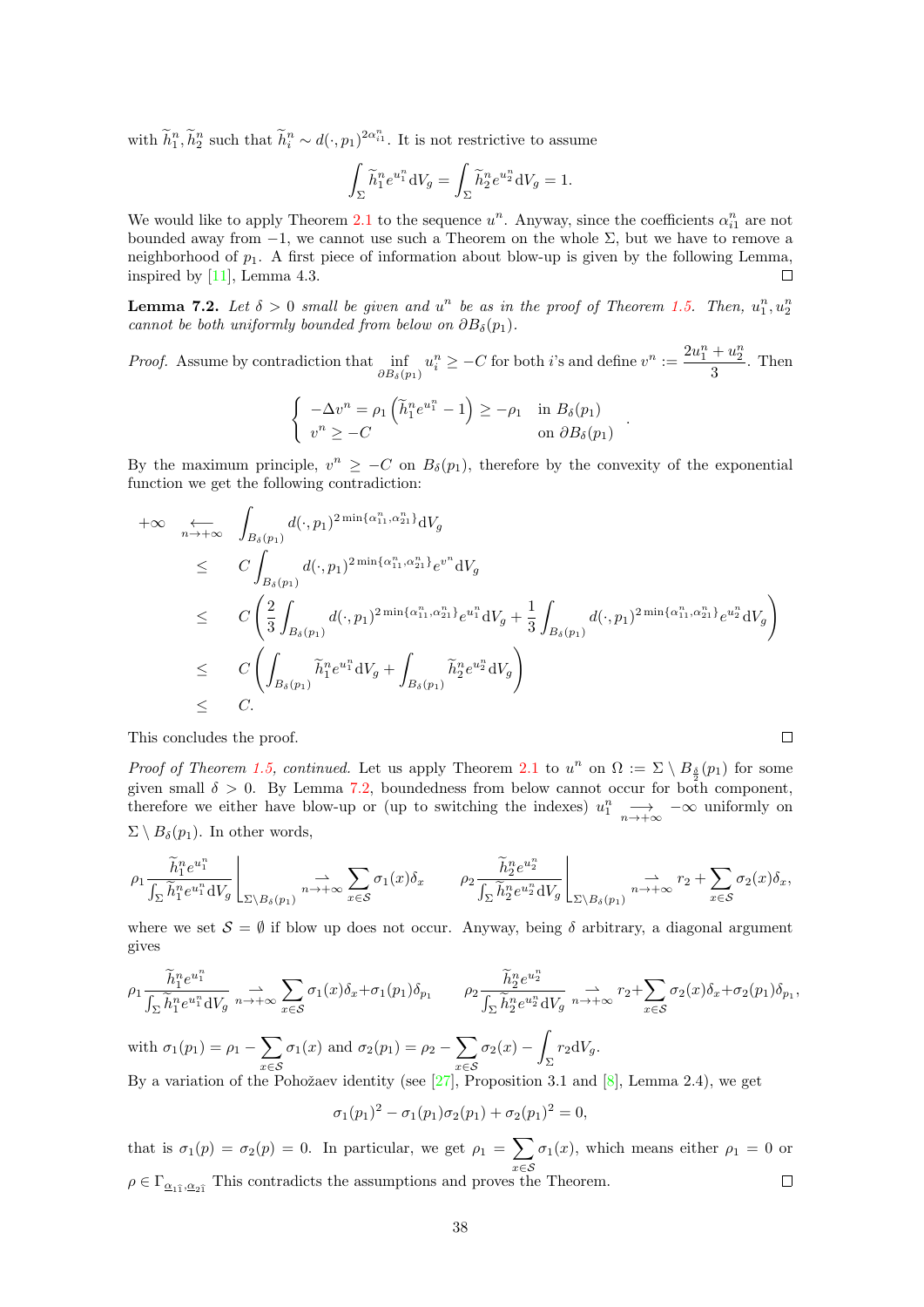We conclude by proving Theorem [1.6.](#page-5-2) The argument is somehow similar: we assume, by contradiction, to have a solution satisfying all the hypotheses for  $\alpha_{23}^n \longrightarrow -1$ . Then, we perform a blow-up analysis and we rule out the last case using Theorem [1.4.](#page-4-1)

*Proof of Theorem [1.6.](#page-5-2)* Assume by contradiction there exists a sequence  $\alpha_{23}^n \longrightarrow -1$  such that [\(3\)](#page-1-0) has a solution  $u^n$  satisfying all the hypotheses of Theorem [1.6](#page-5-2) and, w.l.o.g.,  $\int_{\nabla} \tilde{h}_1^n e^{u_1^n} dV_g =$  $\int \widetilde{L}n_e u_n^2 dV$  1. In particular, since  $4\pi(1 + \epsilon_n) \leq \epsilon^n \leq 4\pi(2 + \epsilon_n) + \epsilon^n$  ) for m  $\int_{\Sigma} \tilde{h}_2^n e^{u_2^n} dV_g = 1$ . In particular, since  $4\pi (1 + \alpha_{2m}) < \rho_2^n < 4\pi (2 + \alpha_{2m} + \alpha_{23}^n)$  for  $m = 1, 2$ , then  $\tilde{\varphi}_2^{\vec{n}} \longrightarrow_{n \to +\infty} 4\pi (1 + \alpha_{21}) = 4\pi (1 + \alpha_{22}).$ 

As in the proof of Theorem [1.5,](#page-5-1) we must have  $\inf_{B_{\delta}(p_3)} u_2^n \longrightarrow -\infty$  for small  $\delta$ , because otherwise we would have

$$
1 \geq \int_{B_{\delta}(p_3)} \widetilde{h}_2^n e^{u_2^n} \mathrm{d}V_g \underset{n \to +\infty}{\geq} C \int_{B_{\delta}(p_3)} d(\cdot, p_3)^{2\alpha_{23}^n} \mathrm{d}V_g \underset{n \to +\infty}{\longrightarrow} +\infty.
$$

Unlike before, we cannot apply the maximum principle to get  $\inf_{\partial B_\delta(p_3)} u_2^n \longrightarrow -\infty$ . Anyway, this could be ruled out by the following argument: if  $u_2^n$  were uniformly bounded from below on  $\partial B_\delta(p_3)$ and  $u_2^n(x^n) \longrightarrow_{n \to +\infty} -\infty$  for some  $x^n \longrightarrow_{n \to +\infty} x \in B_\delta(p_3)$ , then applying Theorem [2.1](#page-7-0) we would get blow-up at x of the first component alone, which would give  $\rho_1 \geq \sigma_1(x) \geq 4\pi$ , in contradiction to the assumptions of the Theorem. Therefore,  $u_2^n$  must go to  $-\infty$  uniformly on  $\partial B_\delta(p_3)$ , which means, by Theorem 2.[1,](#page-7-0) blow-up with  $r_2 \equiv 0$ .

The assumption  $\rho_2 < 4\pi$  implies that such blow-up must occur at a subset of  $\{p_1, p_2, p_3\}$ . Blow-up in  $p_3$  is also excluded because, by standard blow-up analysis (one can argue for instance as in [\[36\]](#page-40-17), Lemma 9) it would imply  $\rho_1 \ge \sigma_1(p_3) \ge 4\pi$ ; therefore, we must have  $\widetilde{h}_2 e^{u_2^n} \longrightarrow \pi(1 + \alpha_{2m}) \delta_{p_m}$ for some  $m = 1, 2$ ; since the role of  $p_1$  and  $p_2$  is interchangeable, we can assume  $m = 1$ .

Let us now consider  $u_1^n$ : it cannot blow up at  $p_1$ , because  $\rho_1 < 4\pi(2 + \alpha_{11} + \alpha_{12})$ , and it cannot Let us now consider  $u_1$ . It cannot blow up at  $p_1$ , because  $p_1 < 4n(2 + \alpha_{11} + \alpha_{12})$ , and it cannot<br>even blow up at any other points: in fact, since  $u_2^n$  only blows up at  $p_1$ , then by Theorem [2.1](#page-7-0) we would get  $\rho_1 = \sum$ x∈S  $\sigma_1(x)$ , again contradicting the assumptions. Therefore,  $u_1^n$  must converge to

some  $u_1$ , which solves (up to subtracting a suitable combination of Green's functions)

$$
-\Delta u_1 = 2\rho_1 \left( \frac{e^{u_1}}{\int_{\mathbb{S}^2} e^{u_1} dV_{g_0}} - \frac{1}{4\pi} \right) - 4\pi (2 + \alpha_{11} + \alpha_{21}) \left( \delta_{p_1} - \frac{1}{4\pi} \right) - 4\pi \alpha_{12} \left( \delta_{p_2} - \frac{1}{4\pi} \right).
$$

By applying Theorem [1.4](#page-4-1) with  $\rho_2 = 0$ , or equivalently Proposition 5.8 in [\[2\]](#page-38-1), we see that the last equation is not solvable since  $4\pi(1+\alpha_{12}) < \rho_1 < 4\pi(2+\alpha_{11}+\alpha_{21})$ . This gives a contradictions and proves the Theorem.  $\Box$ 

Notice that, by repeating the same argument, we can find similar non-existence results in the cases  $(M_1, M_2, M_3) = (2, 2, 1)$  and  $(1, m, 0)$ , with one coefficient being very close to -1. In the case  $(1, m, 0)$ , we can also drop the assumptions on  $\Sigma$  to be a standard sphere with antipodal singularities.

#### References

- <span id="page-38-0"></span>[1] D. Bartolucci, F. De Marchis, and A. Malchiodi. Supercritical conformal metrics on surfaces with conical singularities. *Int. Math. Res. Not. IMRN*,  $(24):5625-5643, 2011$ .
- <span id="page-38-1"></span>[2] D. Bartolucci and A. Malchiodi. An improved geometric inequality via vanishing moments, with applications to singular Liouville equations. *Comm. Math. Phys.*,  $322(2):415-452$ , 2013.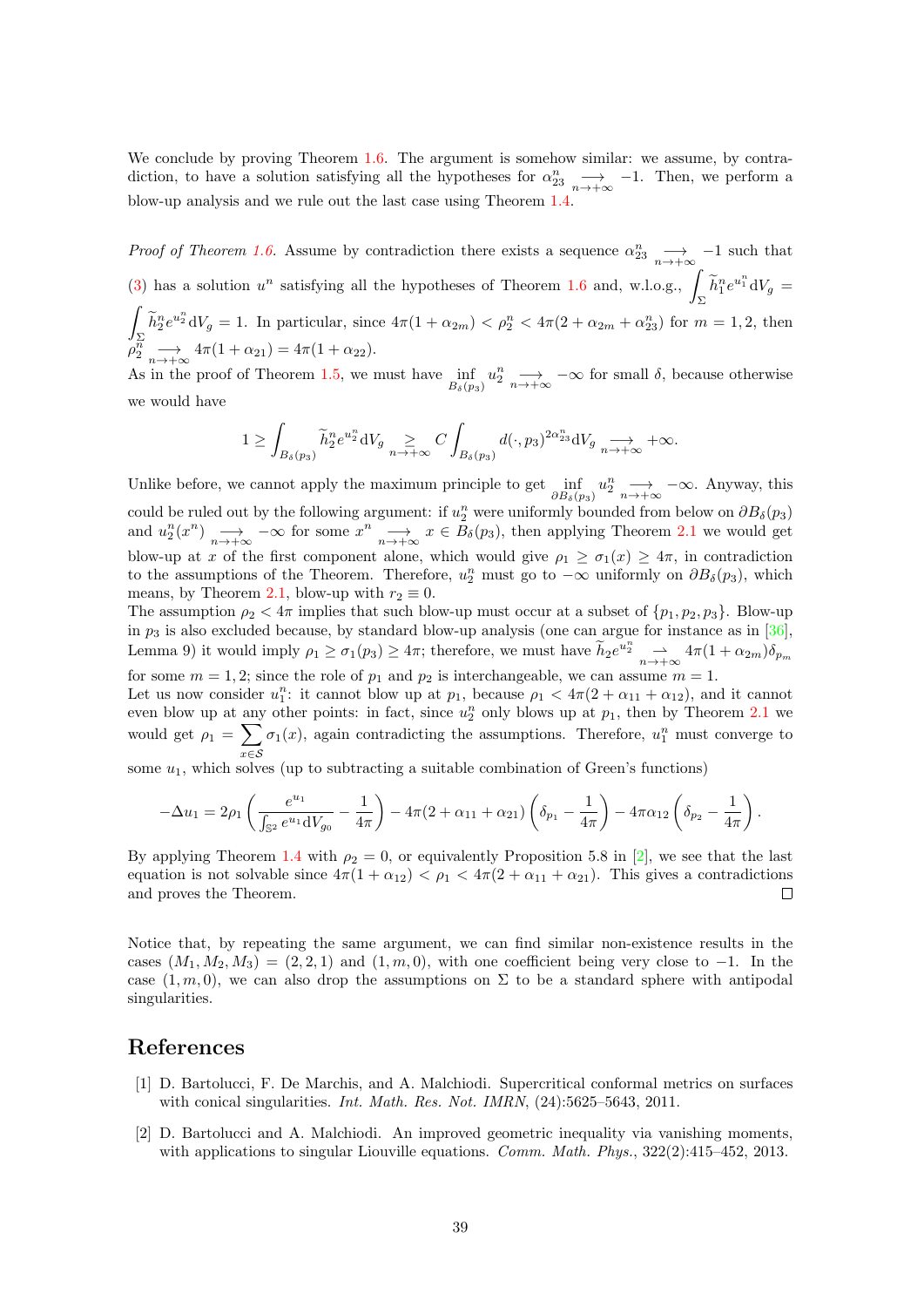- <span id="page-39-11"></span>[3] D. Bartolucci and G. Tarantello. The Liouville equation with singular data: a concentrationcompactness principle via a local representation formula. J. Differential Equations, 185(1):161– 180, 2002.
- <span id="page-39-5"></span>[4] L. Battaglia. Moser-Trudinger inequalities for singular Liouville systems. preprint, 2014.
- <span id="page-39-16"></span>[5] L. Battaglia. Existence and multiplicity result for the singular Toda system. J. Math. Anal. Appl., 424(1):49–85, 2015.
- <span id="page-39-15"></span>[6] L. Battaglia, A. Jevnikar, A. Malchiodi, and D. Ruiz. A general existence result for the Toda System on compact surfaces. preprint, 2013.
- <span id="page-39-4"></span>[7] L. Battaglia and A. Malchiodi. A Moser-Trudinger inequality for the singular Toda system. Bull. Inst. Math. Acad. Sin. (N.S.), 9(1):1–23, 2014.
- <span id="page-39-18"></span>[8] L. Battaglia and G. Mancini. A note on compactness properties of the singular Toda system. Atti Accad. Naz. Lincei Rend. Lincei Mat. Appl., 26(3):299–307, 2015.
- <span id="page-39-2"></span>[9] J. Bolton and L. M. Woodward. Some geometrical aspects of the 2-dimensional Toda equations. In Geometry, topology and physics (Campinas, 1996), pages 69–81. de Gruyter, Berlin, 1997.
- <span id="page-39-0"></span>[10] E. Calabi. Isometric imbedding of complex manifolds. Ann. of Math. (2), 58:1–23, 1953.
- <span id="page-39-12"></span>[11] A. Carlotto. On the solvability of singular Liouville equations on compact surfaces of arbitrary genus. Trans. Amer. Math. Soc., 366(3):1237–1256, 2014.
- <span id="page-39-9"></span>[12] A. Carlotto and A. Malchiodi. Weighted barycentric sets and singular Liouville equations on compact surfaces. J. Funct. Anal., 262(2):409–450, 2012.
- <span id="page-39-20"></span>[13] S.-Y. A. Chang and P. C. Yang. Conformal deformation of metrics on  $S^2$ . J. Differential Geom., 27(2):259–296, 1988.
- <span id="page-39-13"></span>[14] C.-C. Chen and C.-S. Lin. Mean field equation of Liouville type with singular data: topological degree. *Comm. Pure Appl. Math.*, Accepted for publication.
- <span id="page-39-7"></span>[15] W. X. Chen. A Trüdinger inequality on surfaces with conical singularities. Proc. Amer. Math. Soc., 108(3):821–832, 1990.
- <span id="page-39-8"></span>[16] W. X. Chen and C. Li. Prescribing Gaussian curvatures on surfaces with conical singularities. J. Geom. Anal., 1(4):359–372, 1991.
- <span id="page-39-1"></span>[17] S. S. Chern and J. G. Wolfson. Harmonic maps of the two-sphere into a complex Grassmann manifold. II. Ann. of Math. (2), 125(2):301–335, 1987.
- <span id="page-39-10"></span>[18] Z. Djadli and A. Malchiodi. Existence of conformal metrics with constant Q-curvature. Ann. of Math. (2), 168(3):813–858, 2008.
- <span id="page-39-3"></span>[19] G. Dunne. Self-dual Chern-Simons Theories. Lecture notes in physics. New series m: Monographs. Springer, 1995.
- <span id="page-39-6"></span>[20] L. Fontana. Sharp borderline Sobolev inequalities on compact Riemannian manifolds. Comment. Math. Helv., 68(3):415–454, 1993.
- <span id="page-39-21"></span>[21] D. Gilbarg and N. S. Trudinger. Elliptic partial differential equations of second order. Classics in Mathematics. Springer-Verlag, Berlin, 2001. Reprint of the 1998 edition.
- <span id="page-39-17"></span>[22] A. Hatcher. Algebraic topology. Cambridge University Press, Cambridge, 2002.
- <span id="page-39-14"></span>[23] A. Jevnikar, S. Kallel, and A. Malchiodi. A topological join construction and the Toda system on compact surfaces of arbitrary genus. preprint, 2014.
- <span id="page-39-19"></span>[24] J. Jost, C. Lin, and G. Wang. Analytic aspects of the Toda system. II. Bubbling behavior and existence of solutions. Comm. Pure Appl. Math., 59(4):526–558, 2006.